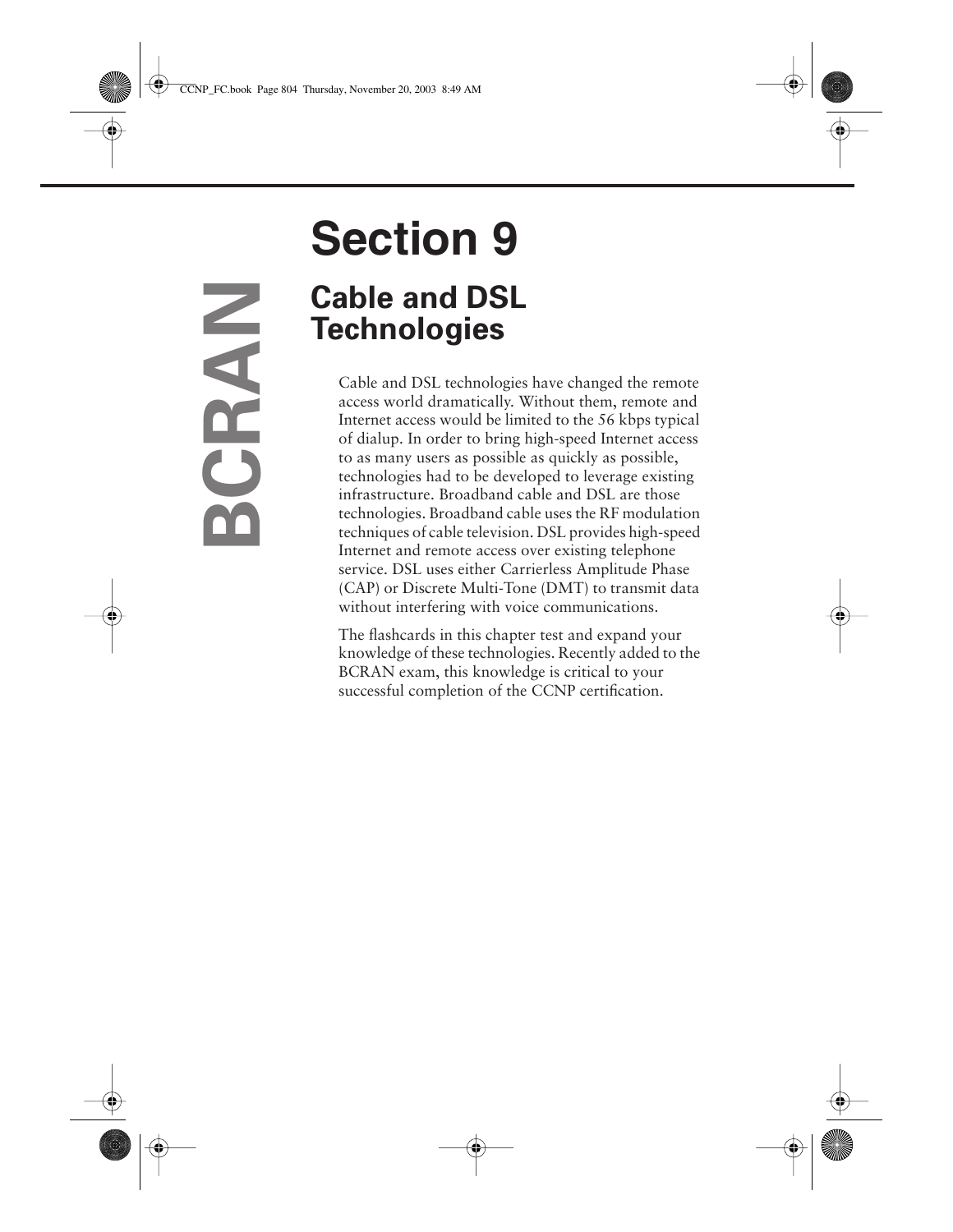## **What does the abbreviation DOCSIS stand for?**

Cable and DSL<br>Technologies **Cable and DSL Technologies**

## **Question 2**

**What is the current version of the DOCSIS standard?**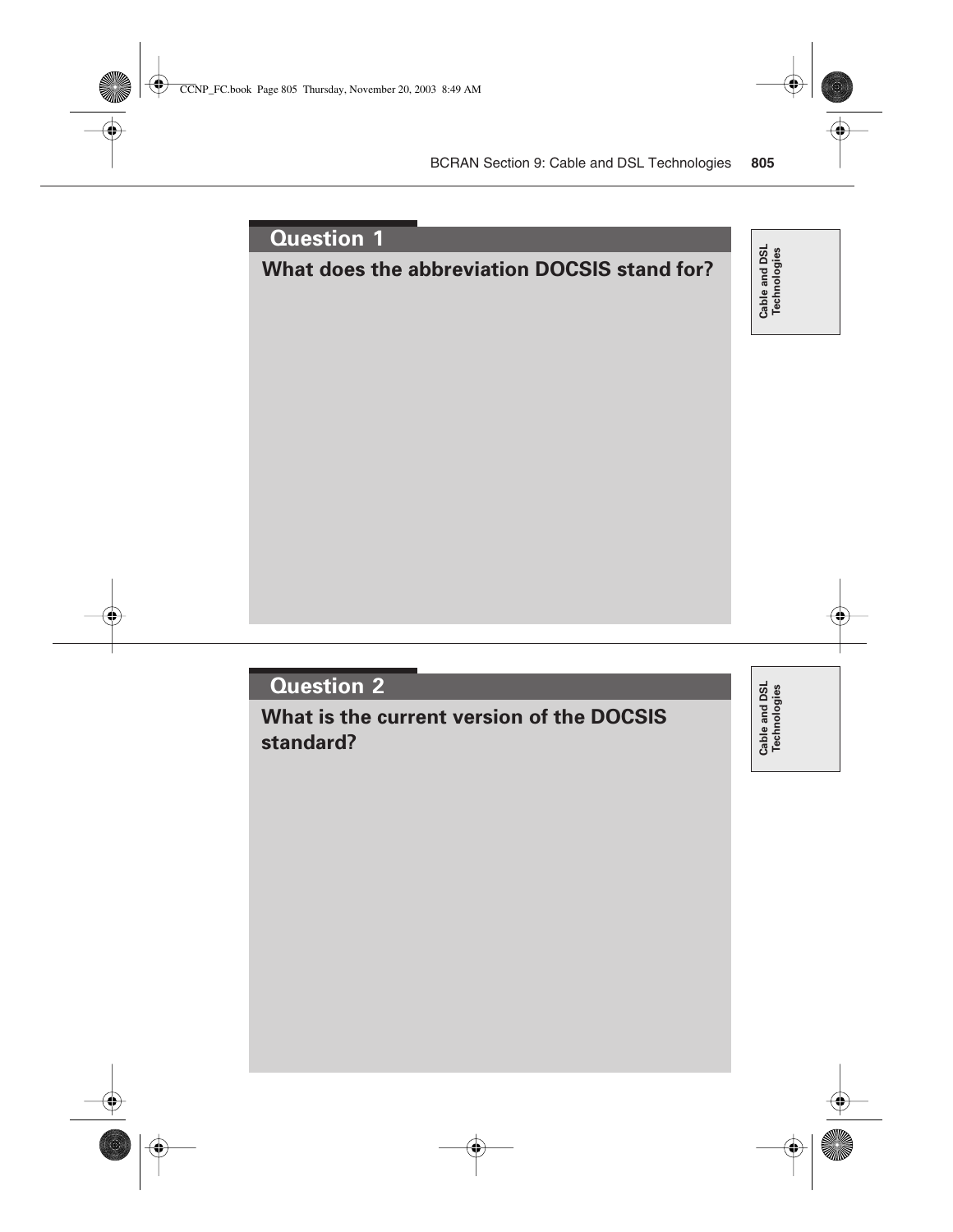#### **Question 1 Answer**

The abbreviation DOCSIS stands for Data Over Cable Service Interface Specification. DOCSIS is the standardized method of transmitting and receiving data over a cable television network.

#### **Question 2 Answer**

DOCSIS is presently at version 2.0. Previous versions of DOCSIS include 1.1, which is very widely deployed, and 1.0.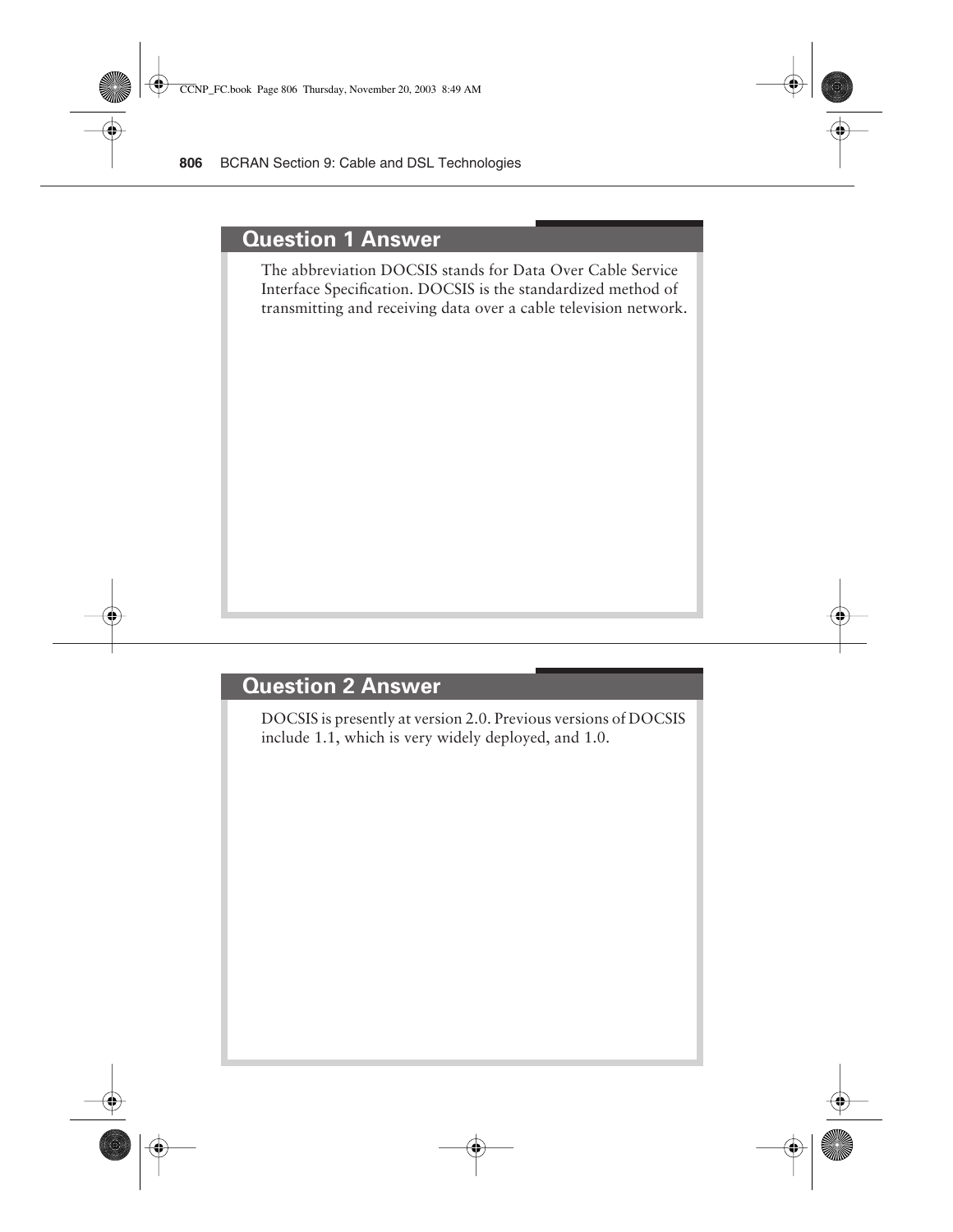## **What are the two primary hardware components of a broadband cable deployment?**

Cable and DSL<br>Technologies **Cable and DSL Technologies**

## **Question 4**

**What type of information is included in a DOCSIS-compliant cable modem configuration file?**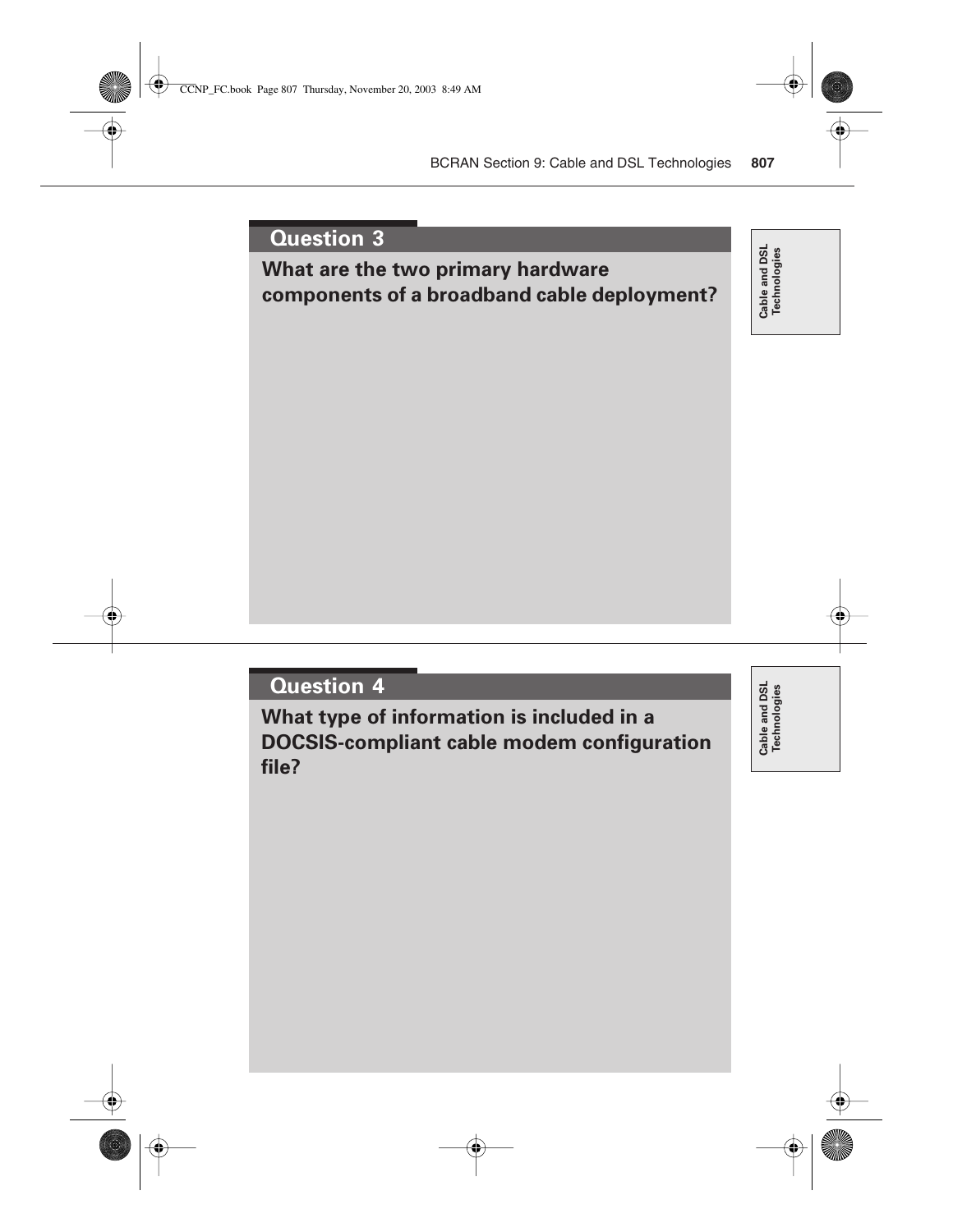#### **Question 3 Answer**

A Cable Modem Termination System (CMTS) is installed at the cable head end and is used to service many cable modems installed at customer locations.

## **Question 4 Answer**

The following types of information are included in a DOCSIS cable modem configuration file:

- Radio frequency configuration
- Class of service information
- Management information
- Vendor-specific information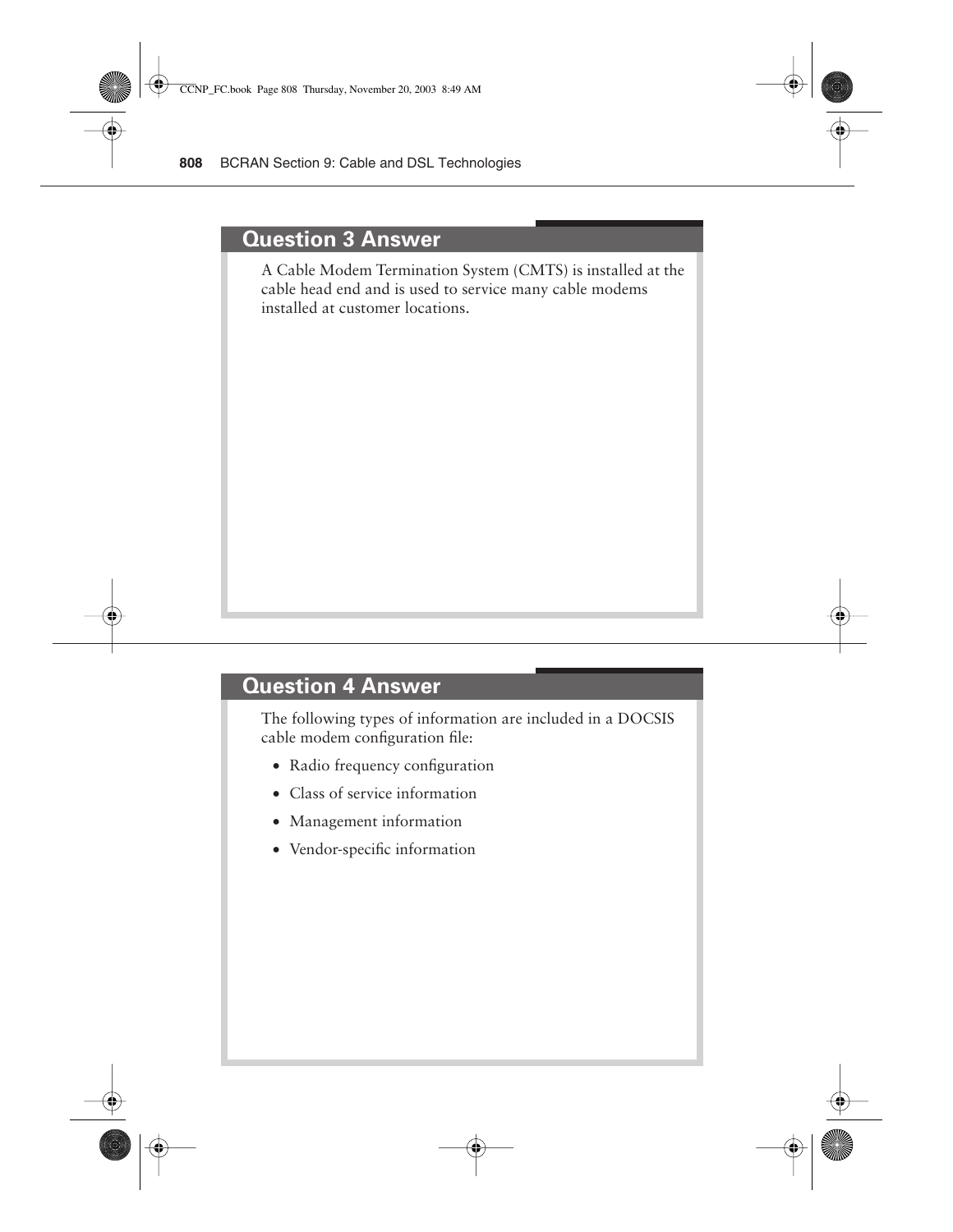## **What protocol does a cable modem use to download its configuration and system image?**

Cable and DSL<br>Technologies **Cable and DSL Technologies**

## **Question 6**

**What are the two modes in which a cable modem can operate?**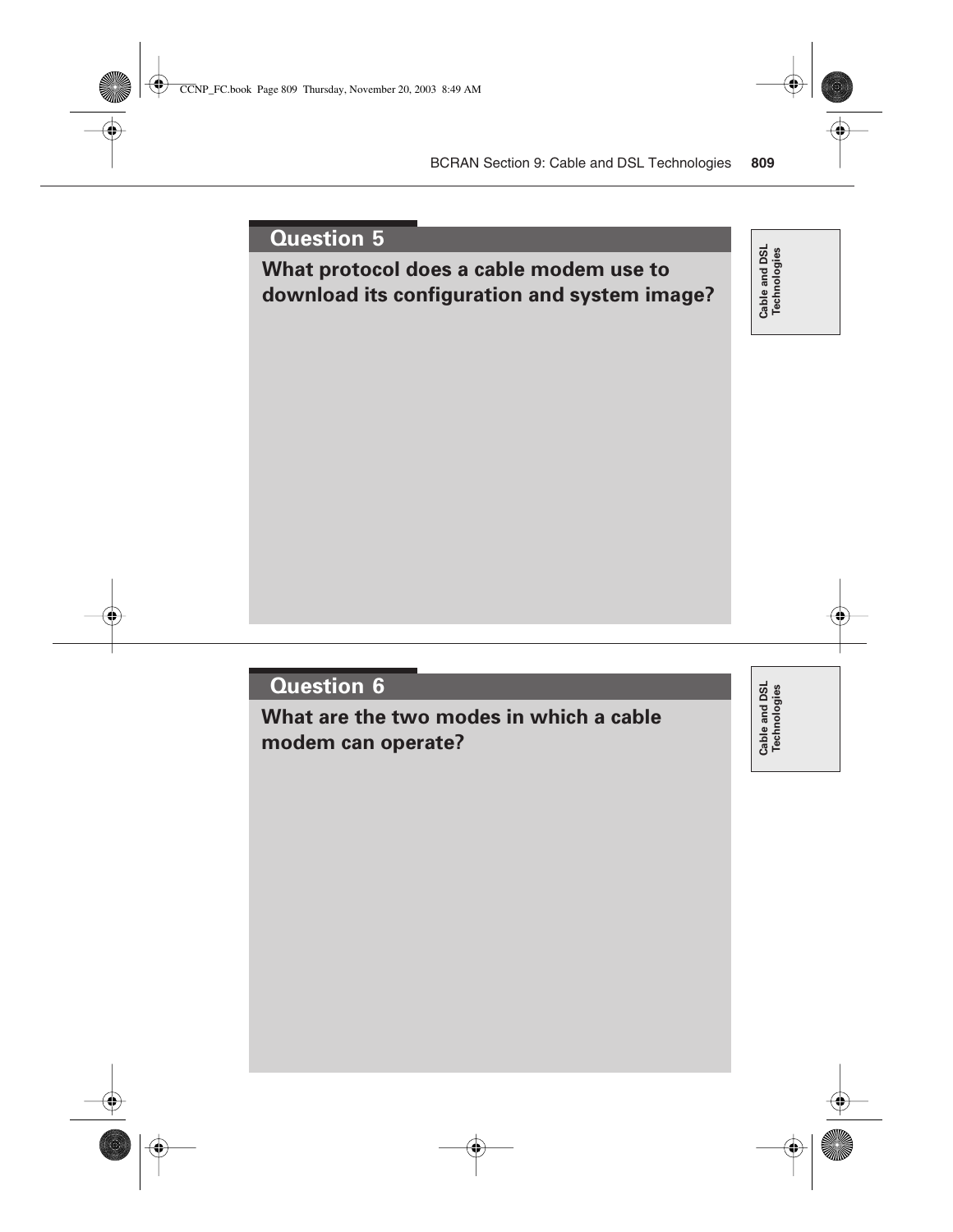#### **Question 5 Answer**

Cable modems use TFTP to download their configurations. Software downloads also utilize TFTP.

#### **Question 6 Answer**

Cable modems can be configured in either a bridging or routing mode. In bridging mode, Layer 2 frames are simply bridged from a cable modem's Ethernet interface to its cable interface. In routing mode, IP packets are routed by the cable modem.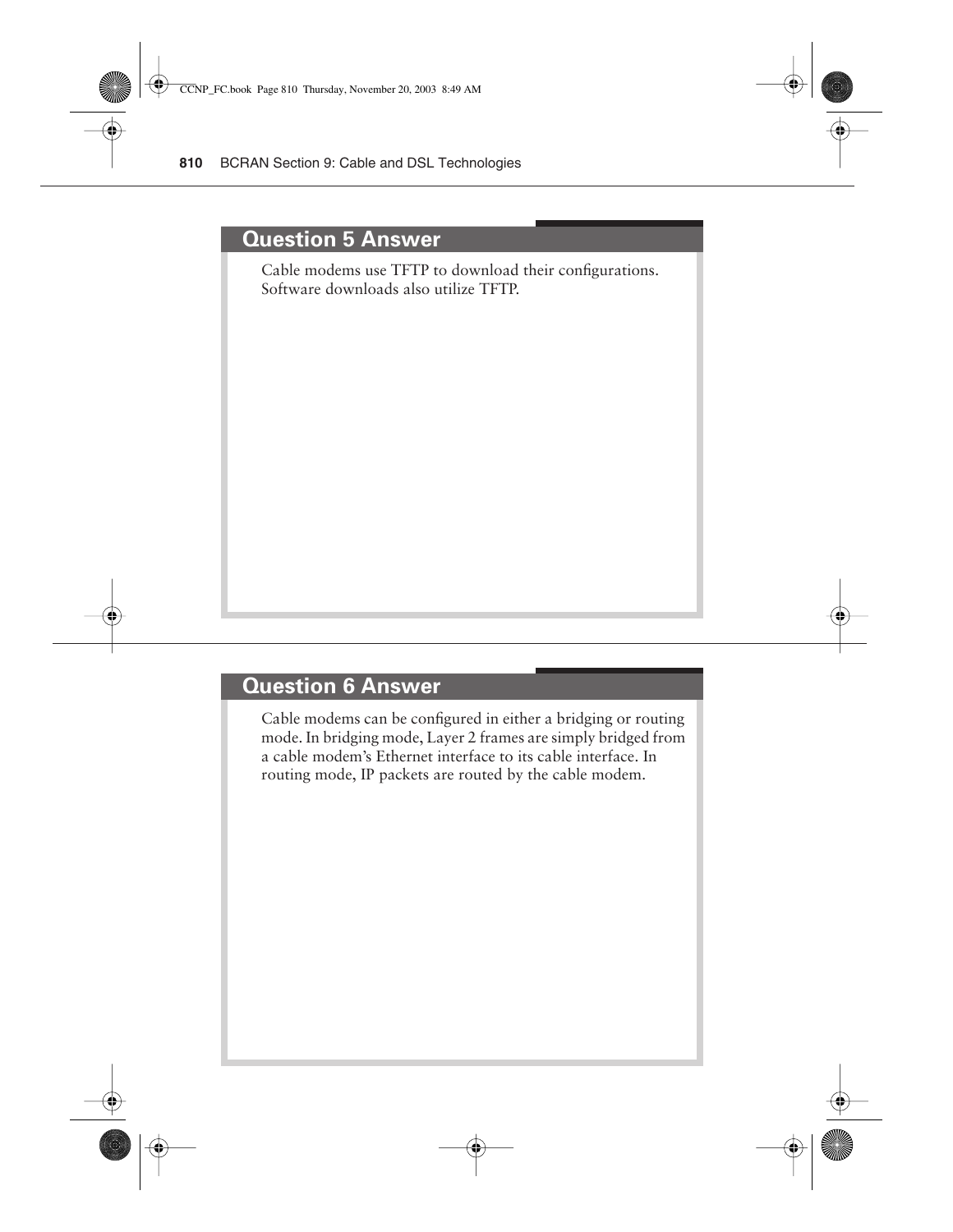## **In which cable modem operational mode might NAT be used?**

Cable and DSL<br>Technologies **Cable and DSL Technologies**

#### **Question 8**

**In a broadband cable network bandwidth is dedicated to individual users. True or false?**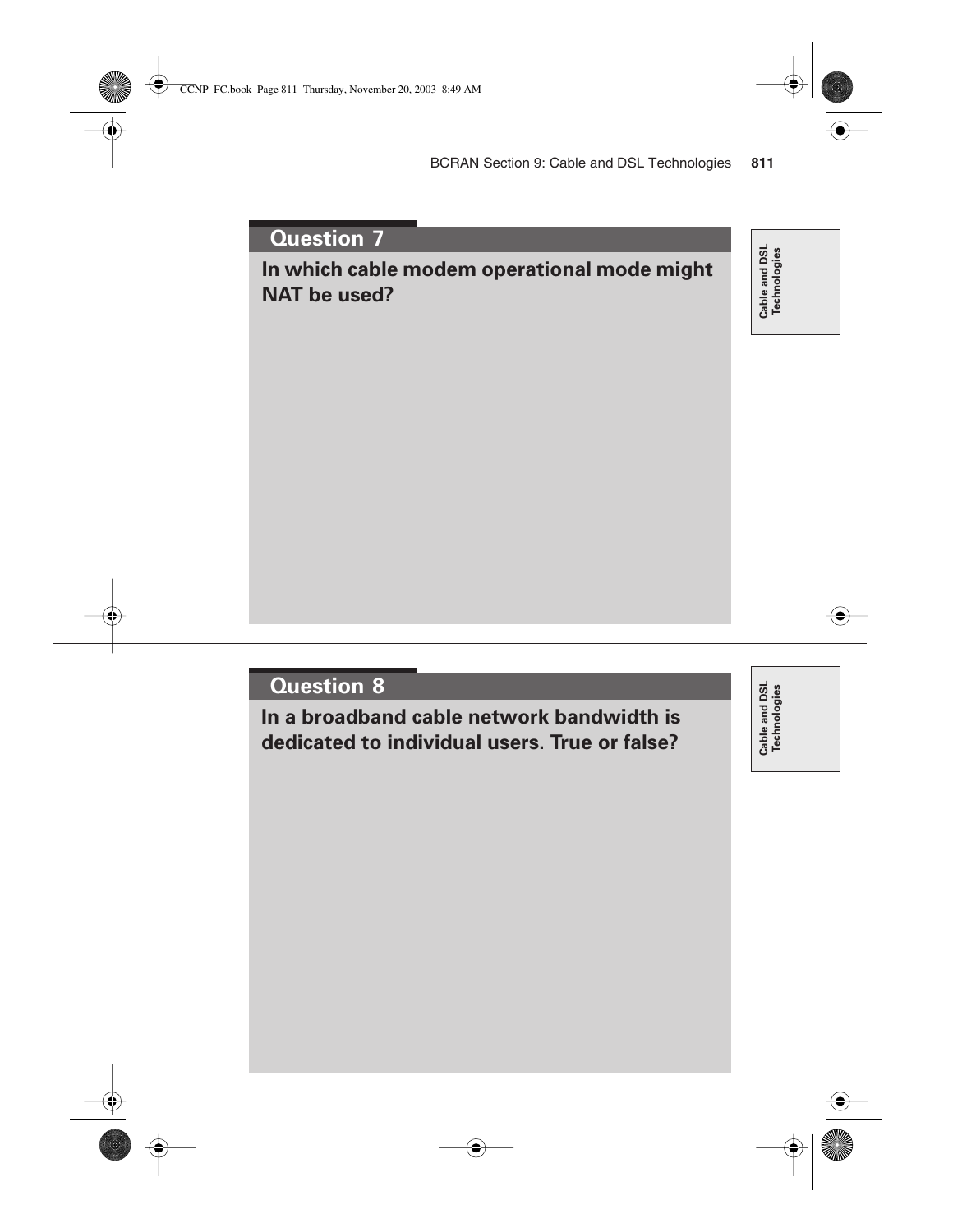#### **Question 7 Answer**

Because Layer 3 handling of packets only takes place when the CPE is routing, NAT only makes sense in that type of configuration.

#### **Question 8 Answer**

False. Because cable networks where built around a shared infrastructure, data bandwidth is shared among several users.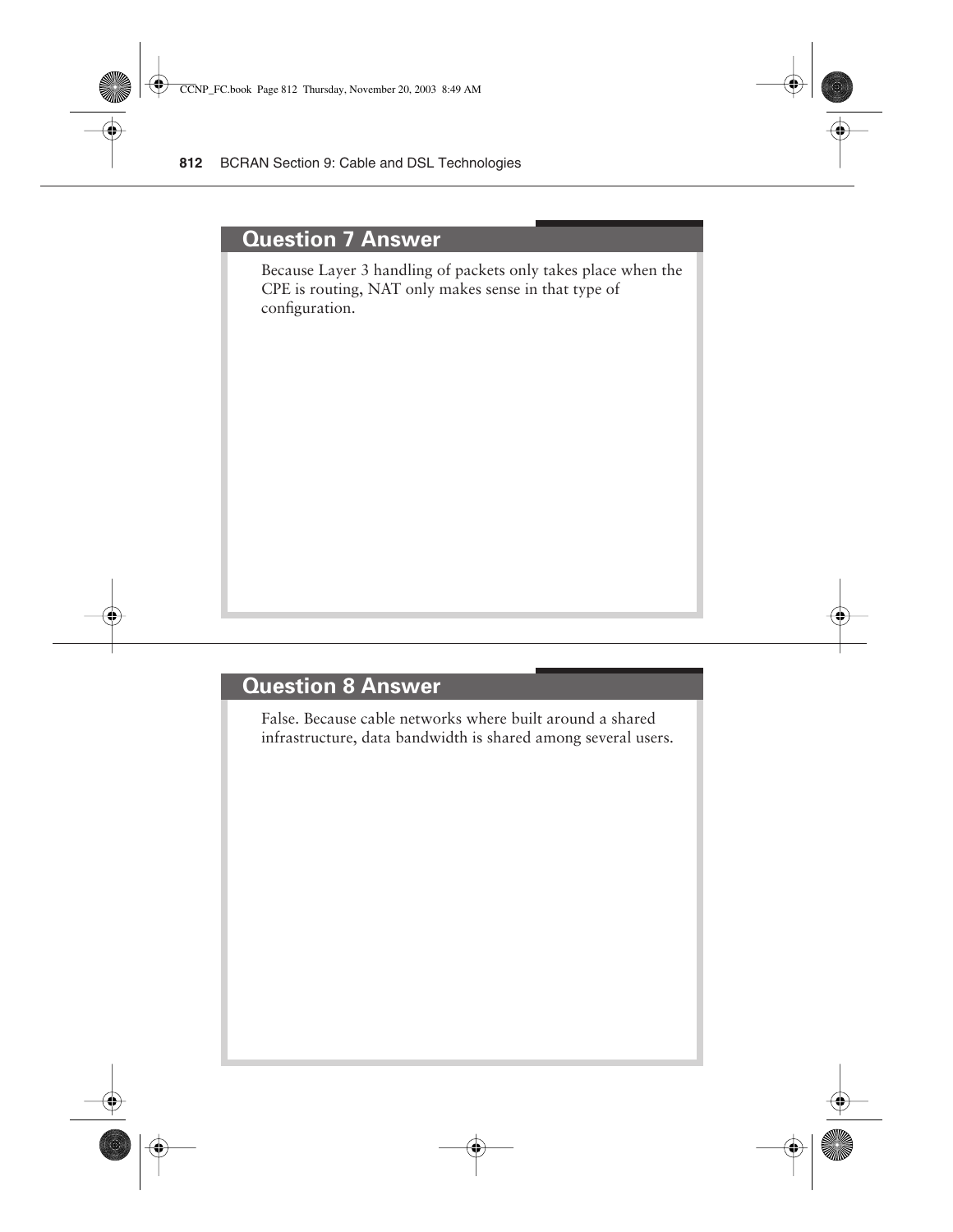## **Why are PPP over Ethernet and PPP over ATM typically deployed?**

Cable and DSL<br>Technologies **Cable and DSL Technologies**

## **Question 10**

**What type of WAN connection is used at the central site to support DSL connectivity?**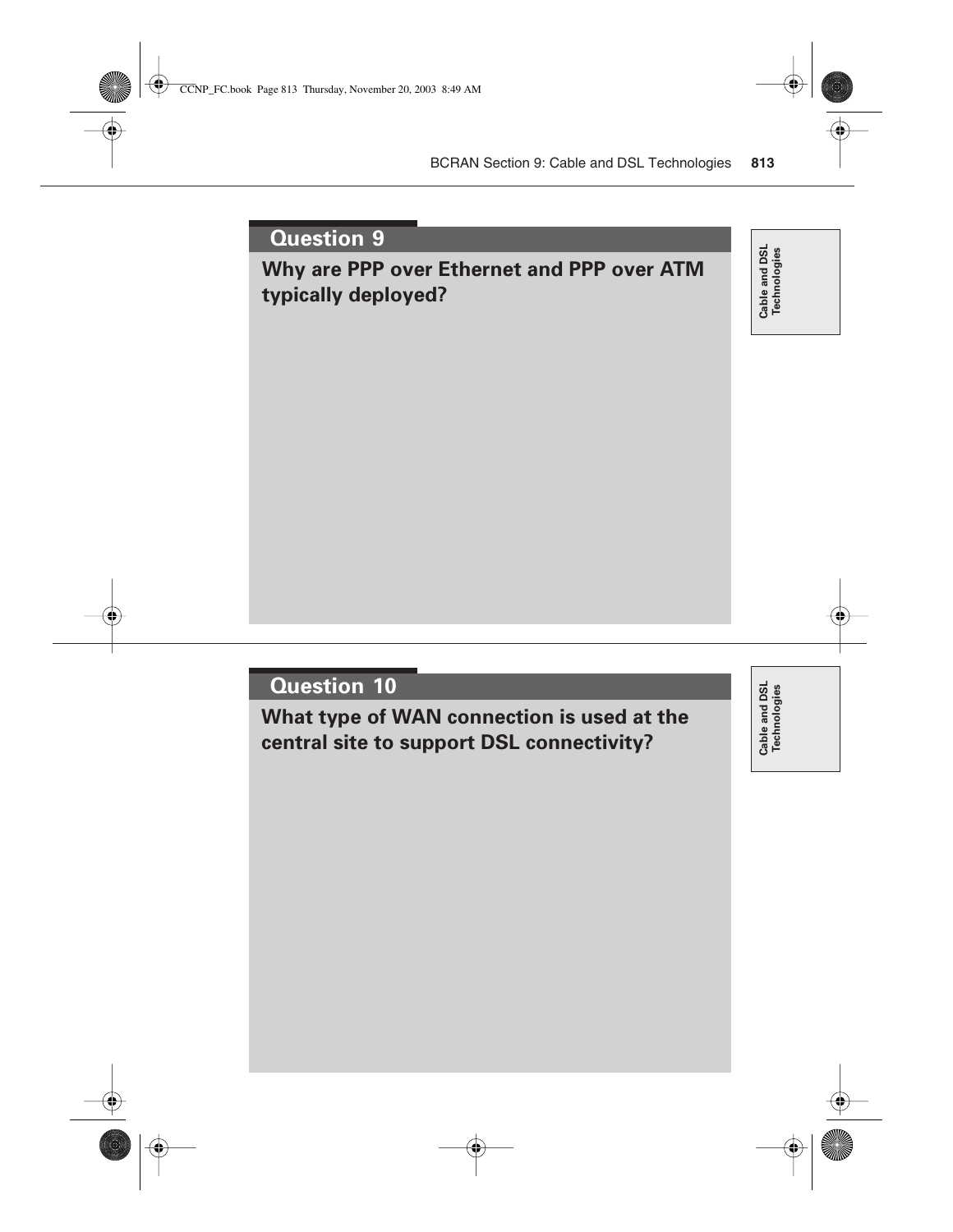#### **Question 9 Answer**

PPP over Ethernet and PPP over ATM provide three major benefits: user authentication, service selection, and address management.

## **Question 10 Answer**

Although implementations may vary, remote DSL users are typically provided central site connectivity over an ATM PVC terminated on a customer owned router.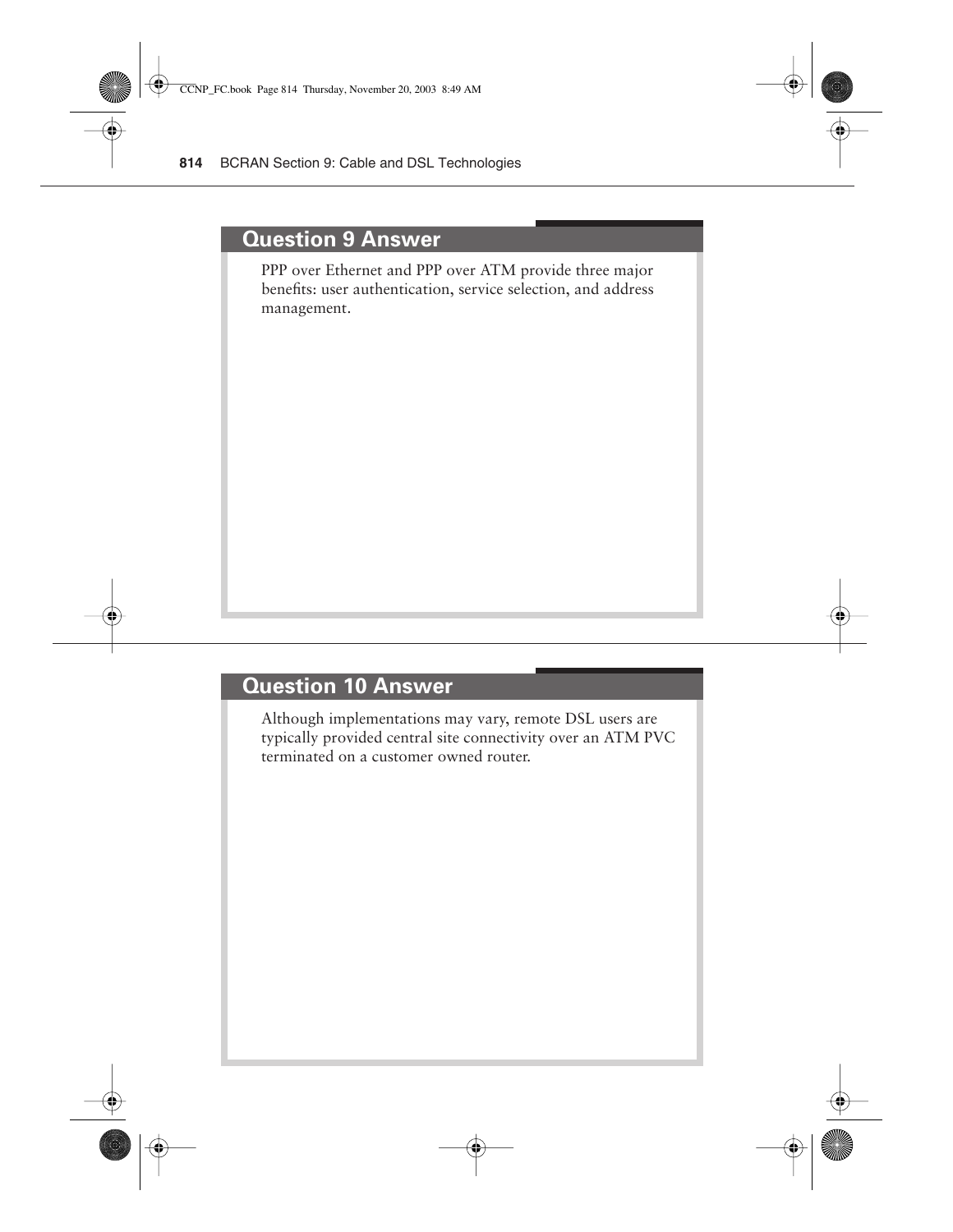**Which of the following is not a type of DSL?**

- **Asymmetric**
- **Symmetric**
- **Variable**

# Cable and DSL<br>Technologies **Cable and DSL Technologies**

## **Question 12**

**DSL is not limited by distance. True or false?**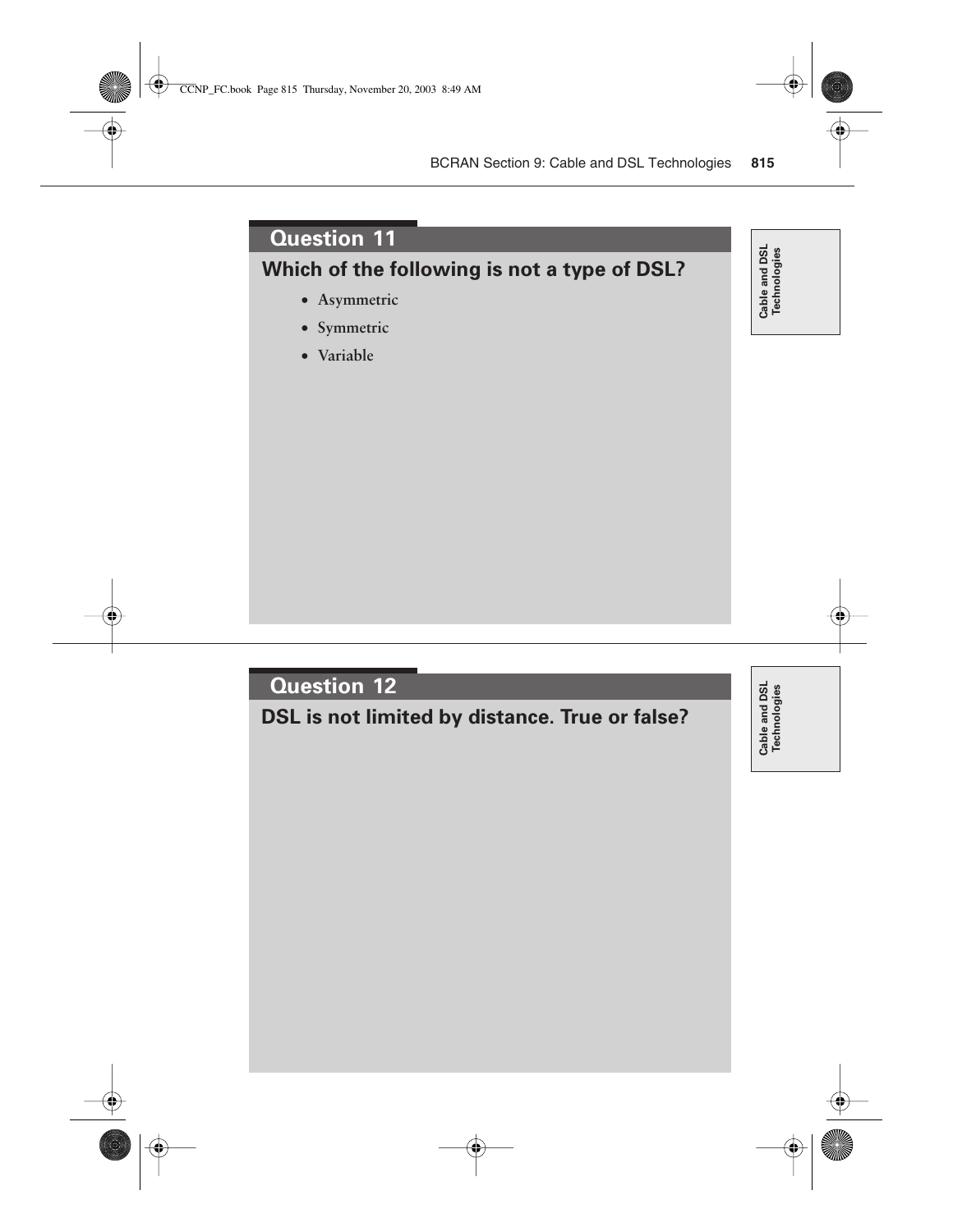#### **Question 11 Answer**

Variable is not a type of DSL. Asymmetric refers to DSL variants in which the upstream speed is different than the downstream speed. Symmetric refers to DSL variants where the upstream and downstream speeds are identical.

## **Question 12 Answer**

False. In order for DSL to operate correctly, the total length of the local loop must typically be less than 15,000 feet.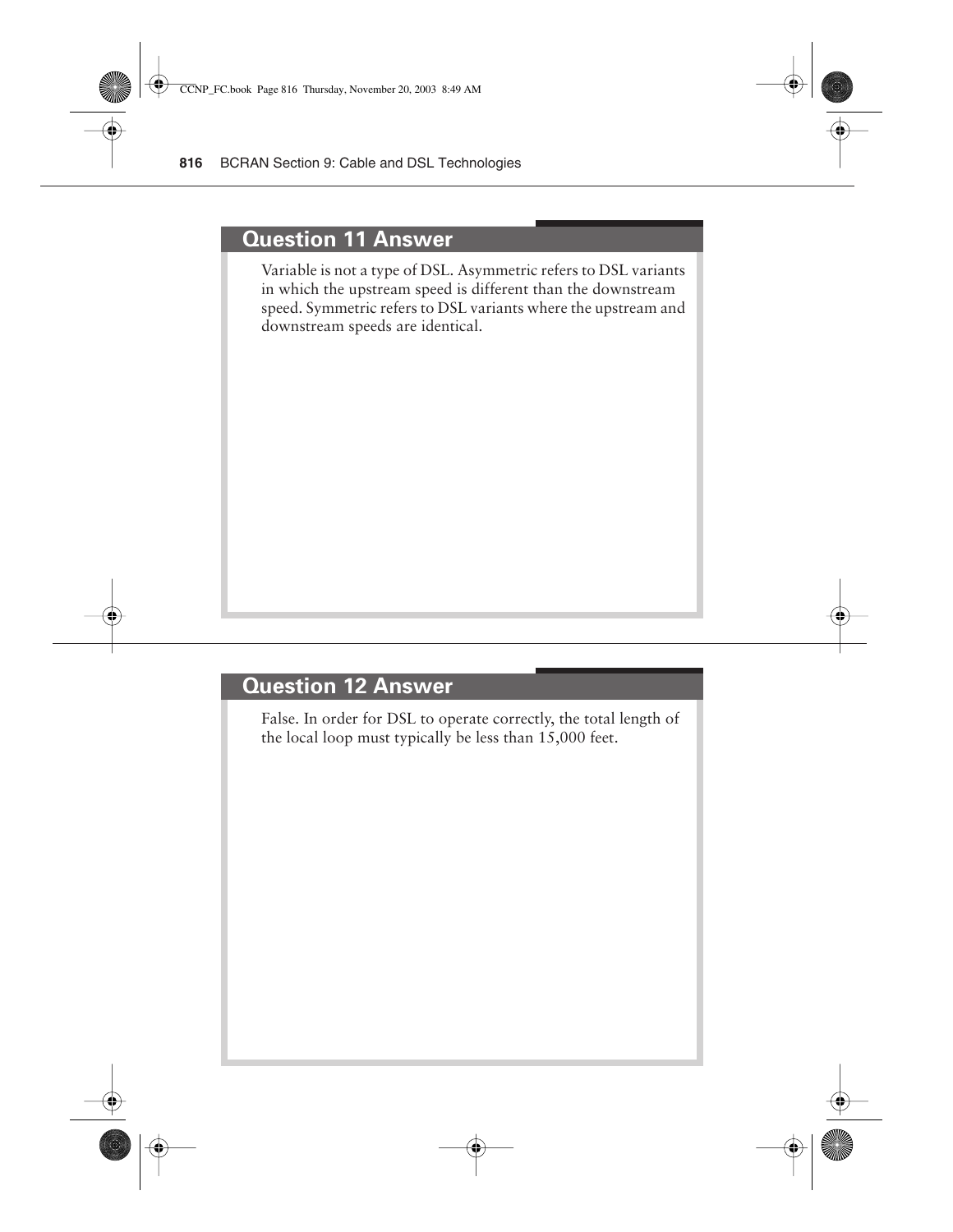## **DSL technologies fall into two broad categories. What are they?**

Cable and DSL<br>Technologies **Cable and DSL Technologies**

## **Question 14**

**In a DSL implementation, what piece of equipment terminates the copper connection from the CPE?**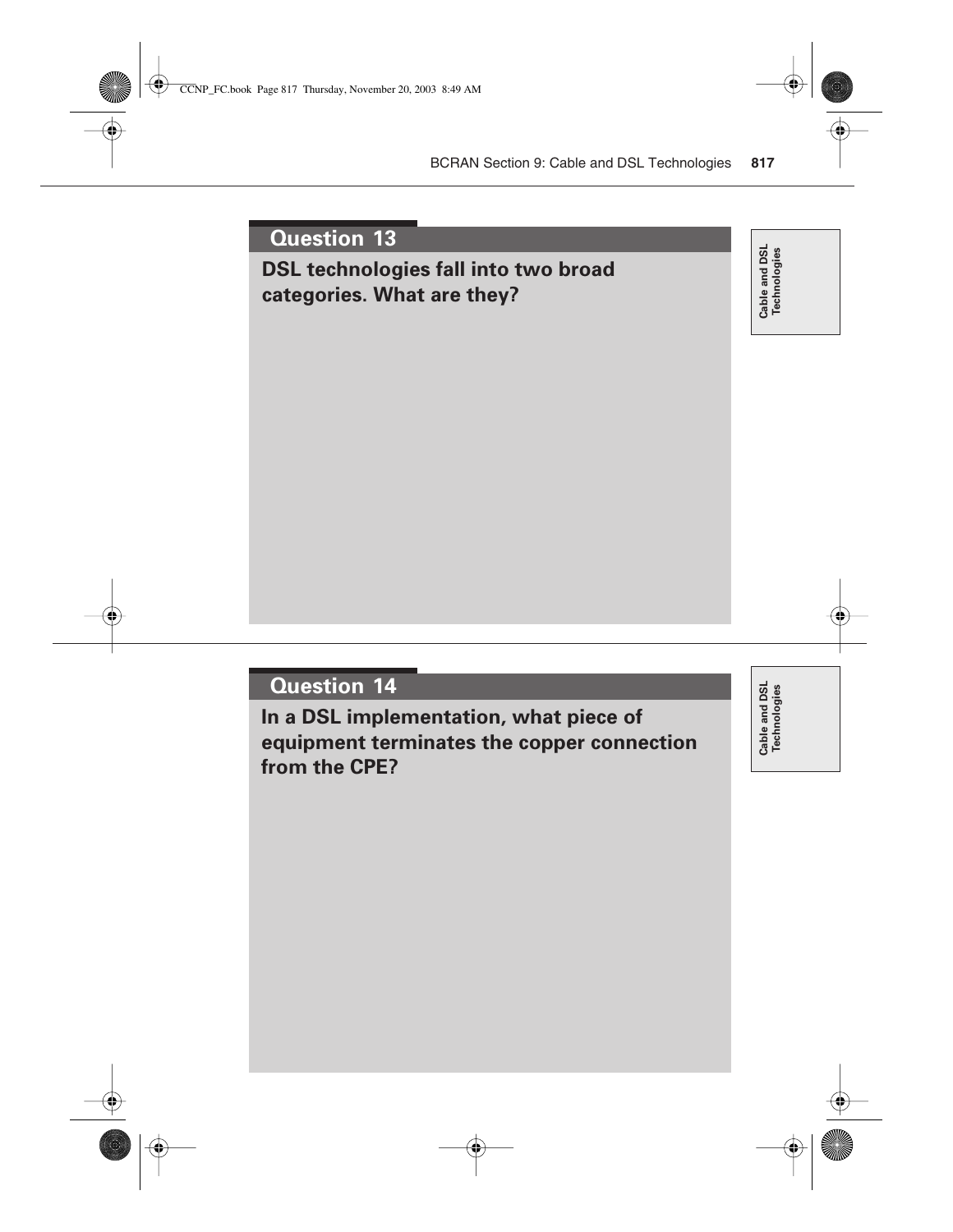#### **Question 13 Answer**

The two categories of DSL variants are symmetric and asymmetric. In symmetric DSL, the upstream and downstream data rates are identical. With asymmetric DSL, the downstream data rate is higher than the upstream rate.

## **Question 14 Answer**

Within the phone company central office, a DSL Access Multiplexer (DSLAM) is used to terminate many customer connections. The DSLAM performs aggregation to one or two ATM backbone connections.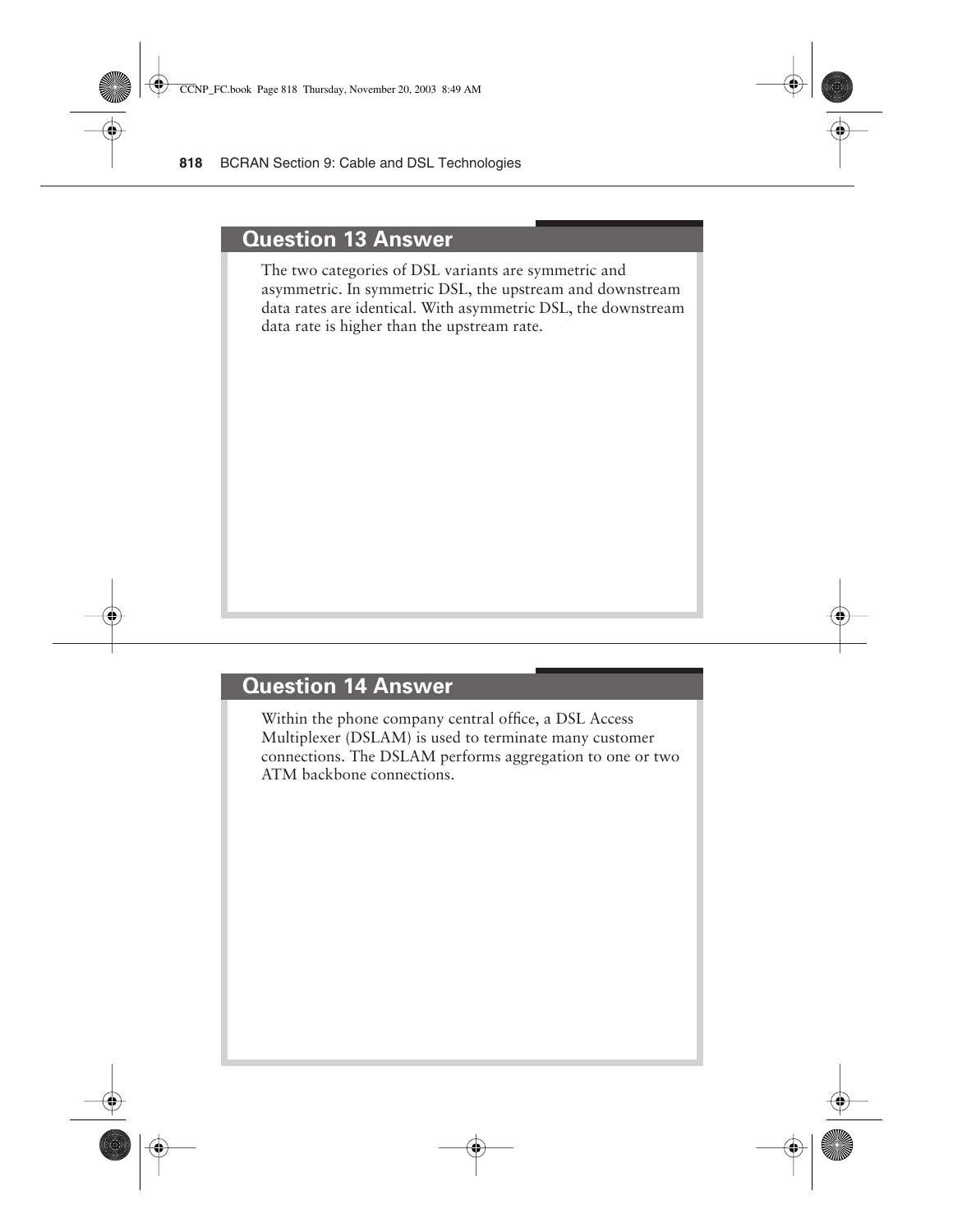## **What two pieces of equipment terminate each end of a DSL connection?**

Cable and DSL<br>Technologies **Cable and DSL Technologies**

## **Question 16**

**What are two modulation methods used with ADSL?**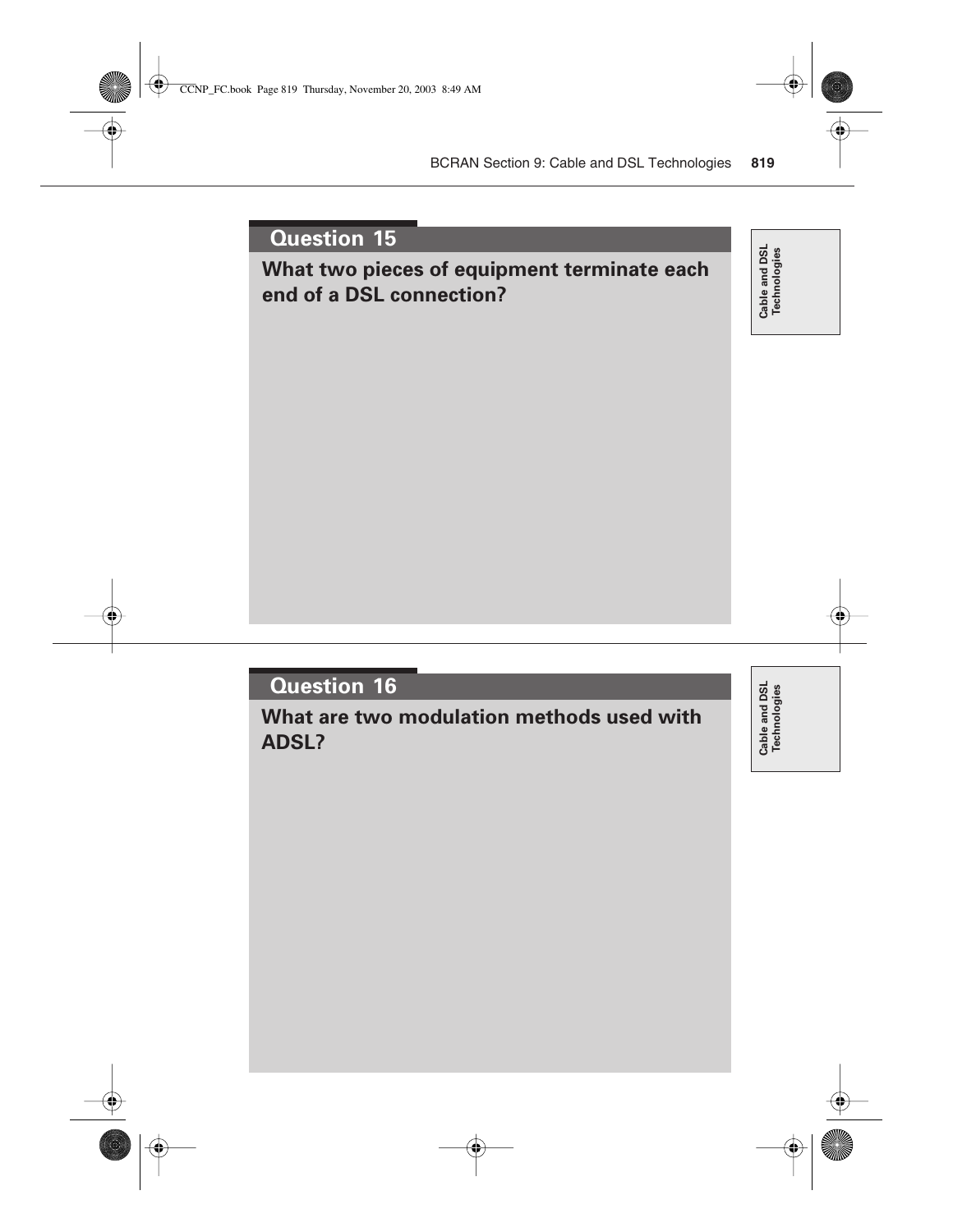#### **Question 15 Answer**

CPE is used to terminate DSL connection in the customer's residence or business. The DSL provider uses a DSL Access Multiplexer to terminate many customer connections.

## **Question 16 Answer**

The two modulation methods typical in ADSL deployments are Carrierless Amplitude Phase (CAP) and Discrete Multi-Tone (DMT). CAP is not an industry standard, while DMT is. Although widely deployed, CAP is not typically used in new DSL deployments.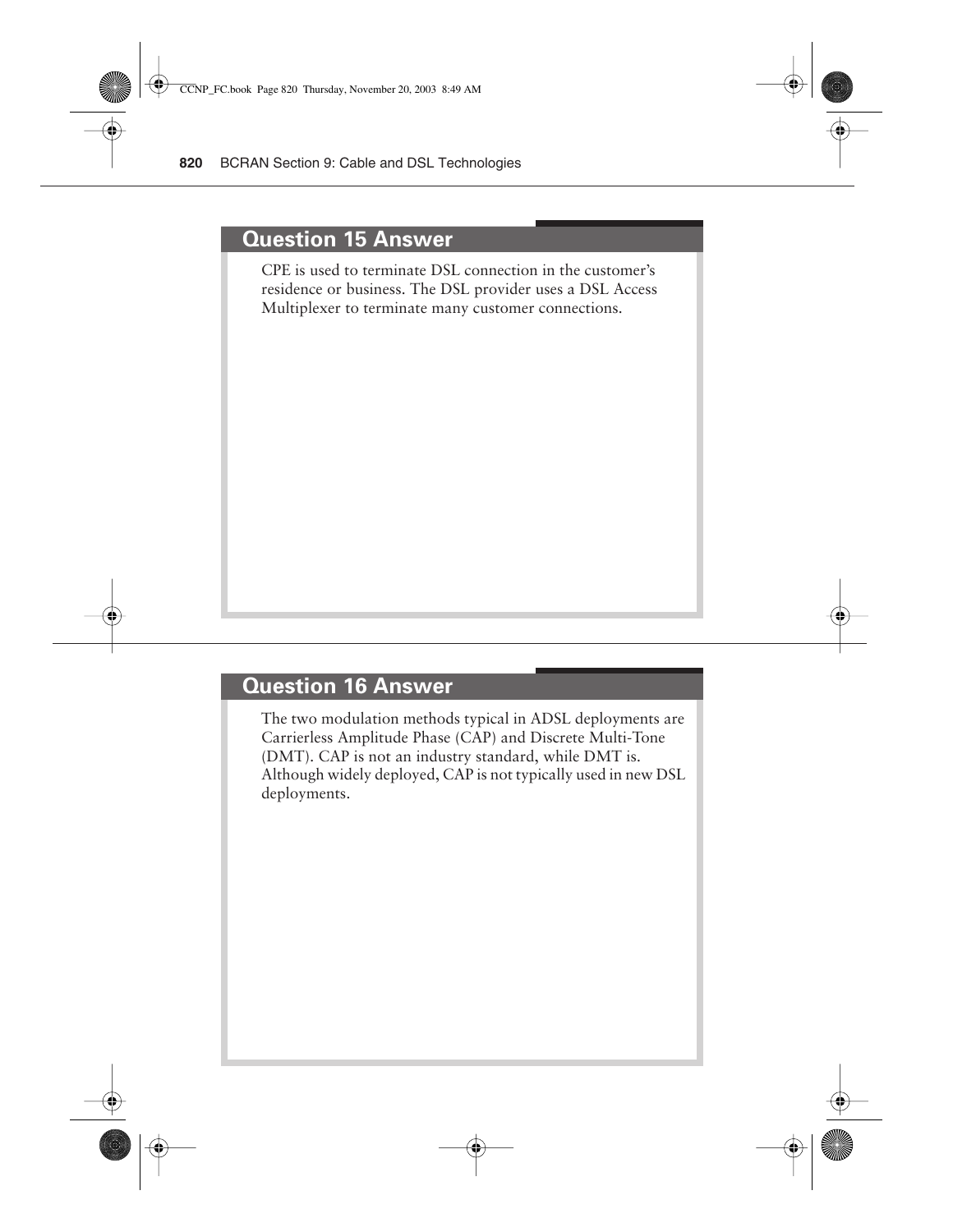## **How large is an ATM cell?**

37 bytes

53 bytes

69 bytes

101 bytes

Cable and DSL<br>Technologies **Cable and DSL Technologies**



Cable and DSL<br>Technologies **Technologies**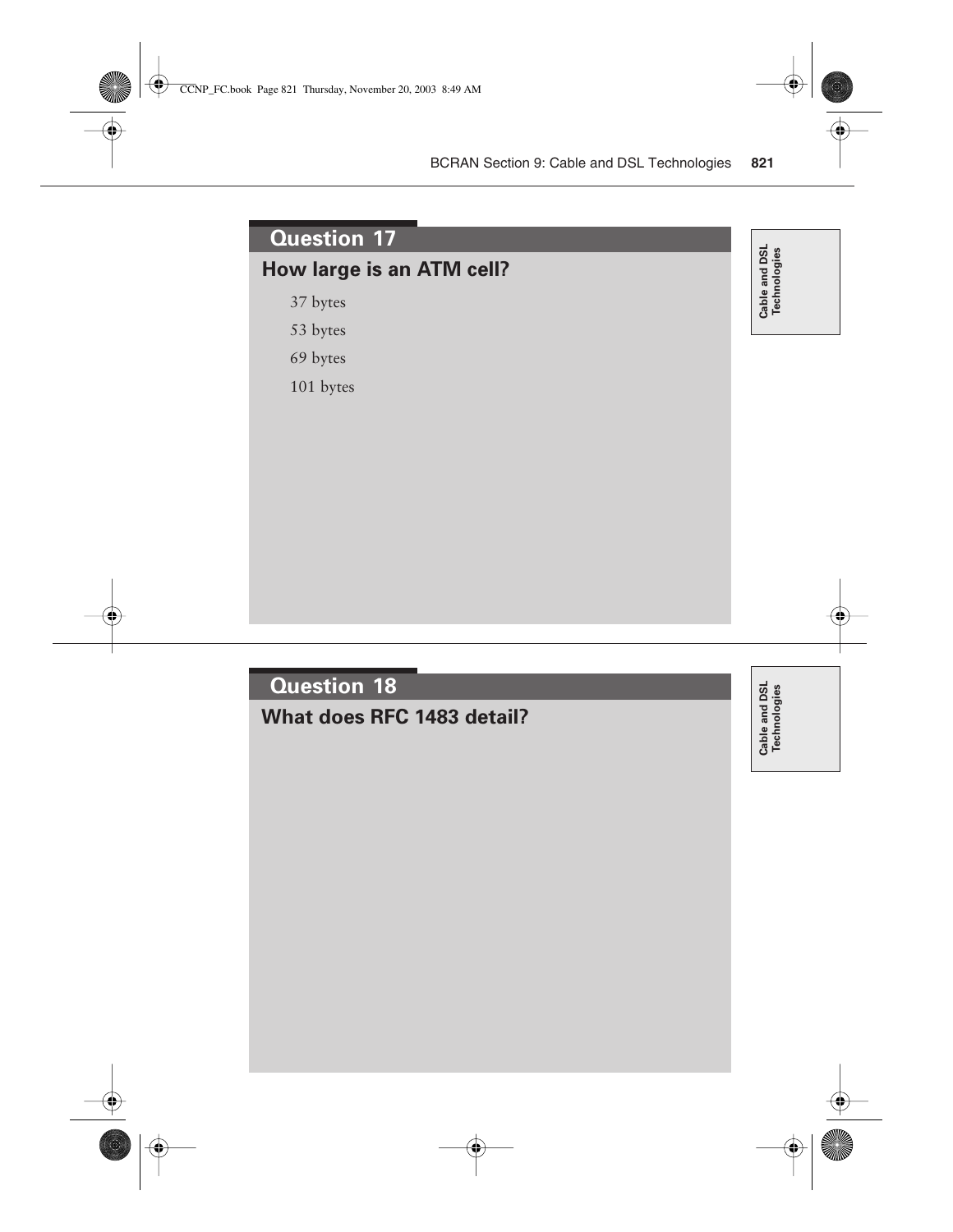#### **Question 17 Answer**

An ATM cell is 53 bytes in length. 48 of the 53 bytes are used for cell payload with the remaining 5 bytes serving as a cell header.

## **Question 18 Answer**

RFC 1483 discusses how to transport connectionless LAN data across an ATM network. This RFC offers two types of connections: bridged and routed.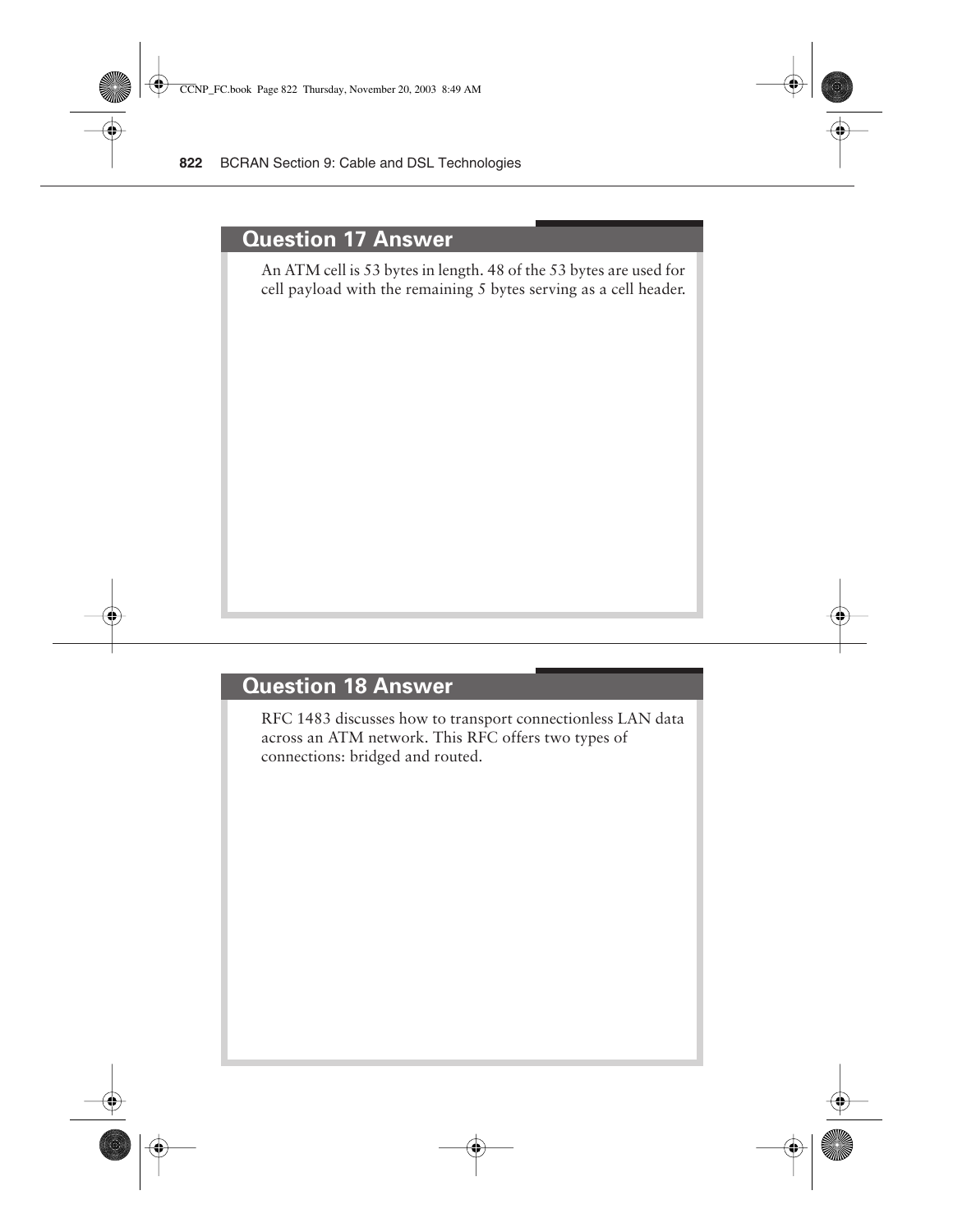## **When configuring an ATM interface, the VCI must be in what range?**

Cable and DSL<br>Technologies **Cable and DSL Technologies**

## **Question 20**

**What interface configuration command links a PVC to an ATM interface?**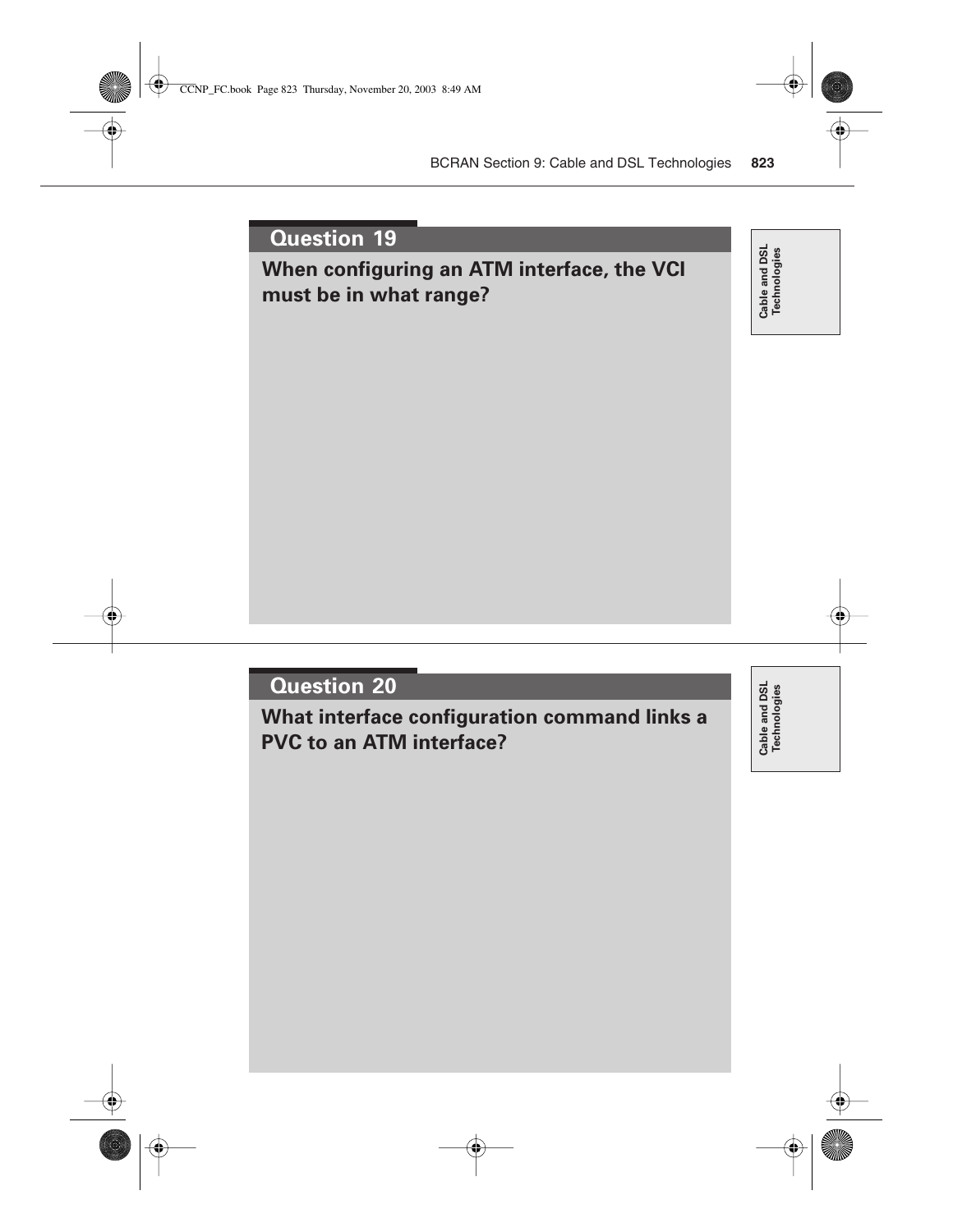#### **Question 19 Answer**

Valid VCI values include 0 through 65535. However, values 0 through 31 have been reserved. Therefore, any configured VCI must be between 32 and 65535.

## **Question 20 Answer**

The interface configuration command **pvc** links a PVC to an ATM interface or subinterface. The complete syntax for the **pvc**  command is **pvc** [*number*] *vpi vci*.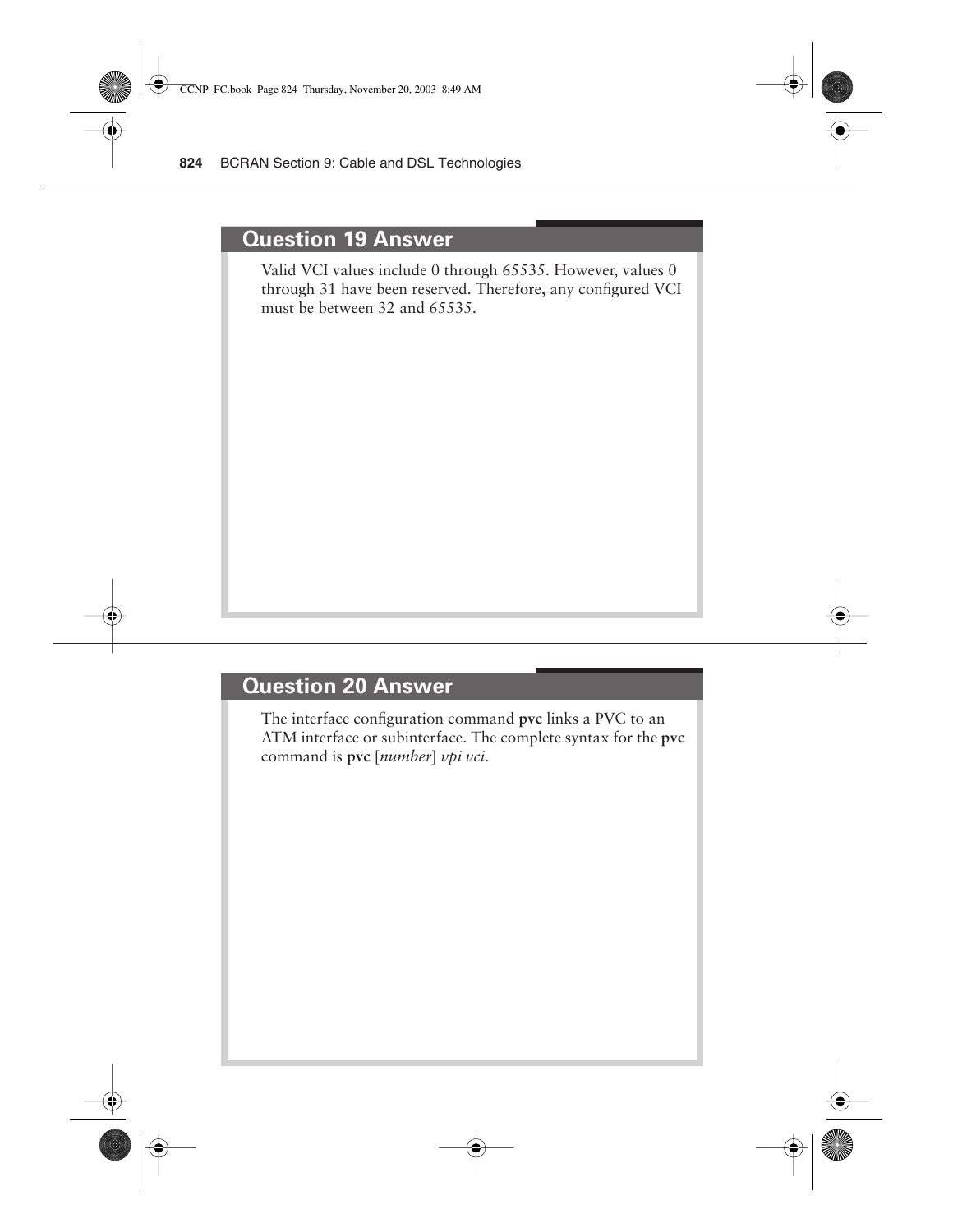## **What encapsulation type should be used on an ADSL ATM connection?**

Cable and DSL<br>Technologies **Cable and DSL Technologies**

## **Question 22**

**What command configures the largest frame that can be sent or received on an interface?**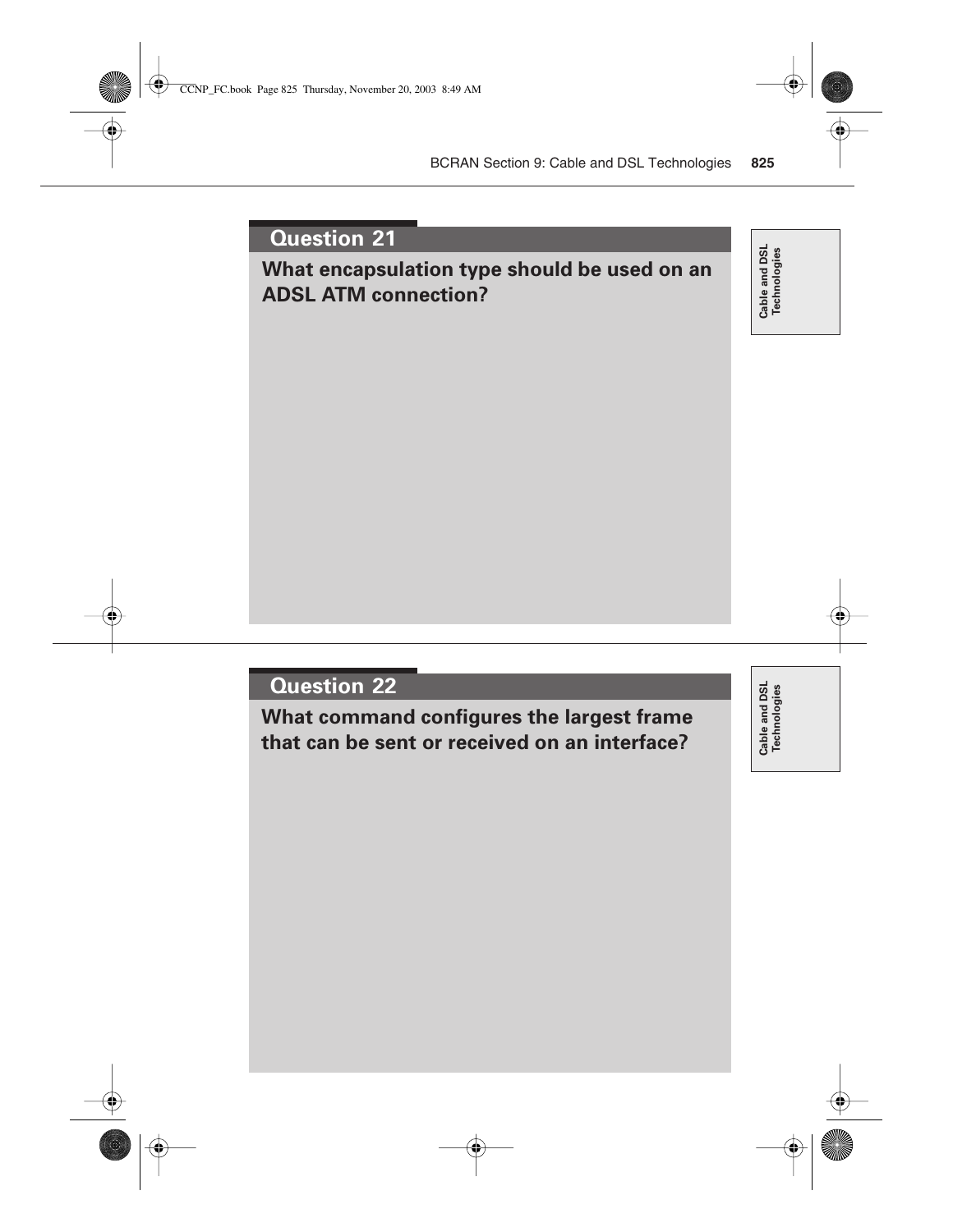#### **Question 21 Answer**

AAL5SNAP encapsulation is used on asymmetric DSL ATM PVCs.

## **Question 22 Answer**

The interface configuration command **ip mtu** *mtu* is used to configure the largest packet that can be sent or received on an interface.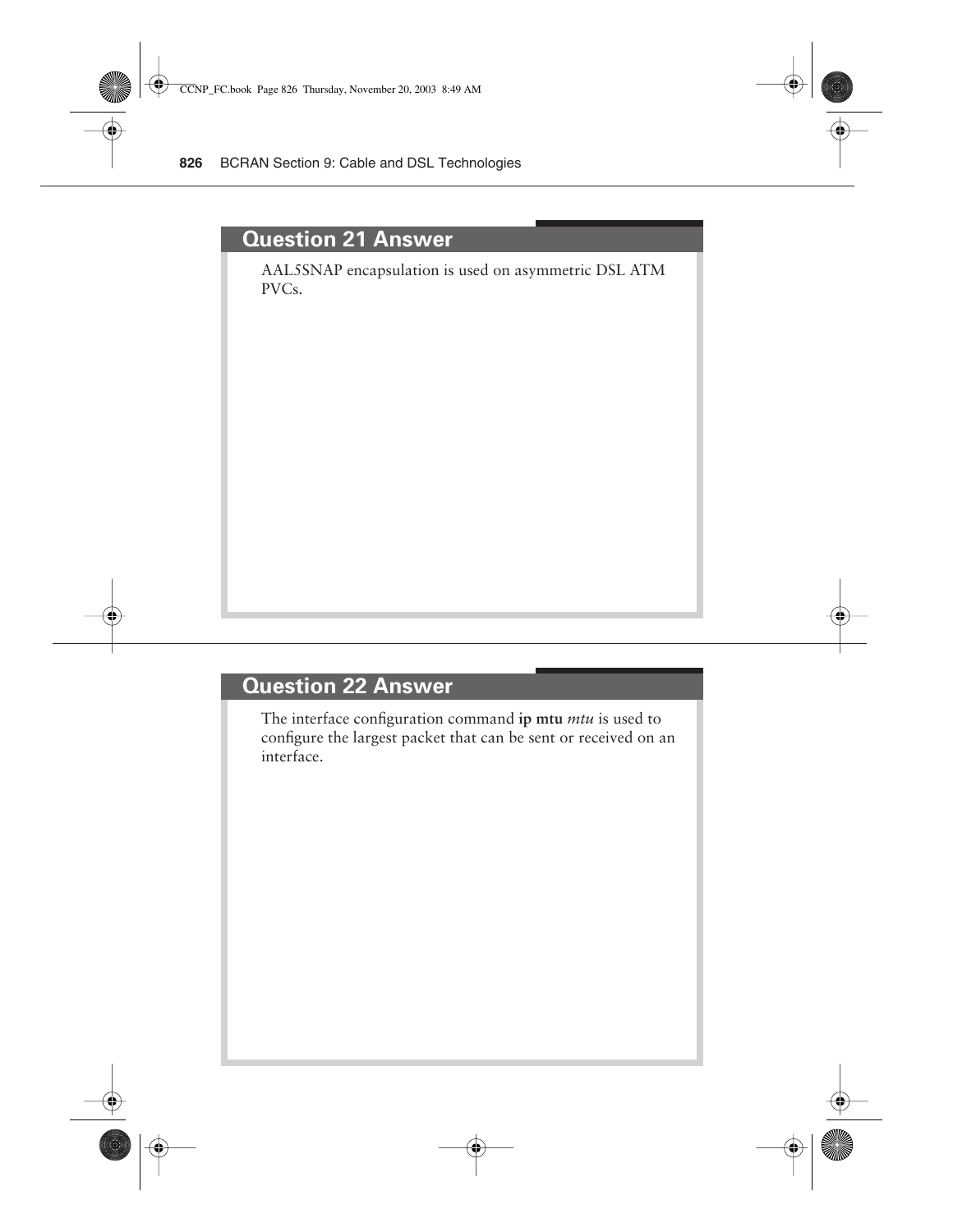## **What type of authentication server is used with PPP over Ethernet or PPP over ATM?**

Cable and DSL<br>Technologies **Cable and DSL Technologies**

## **Question 24**

**What authentication protocols are used to authenticate PPP over Ethernet or PPP over ATM users?**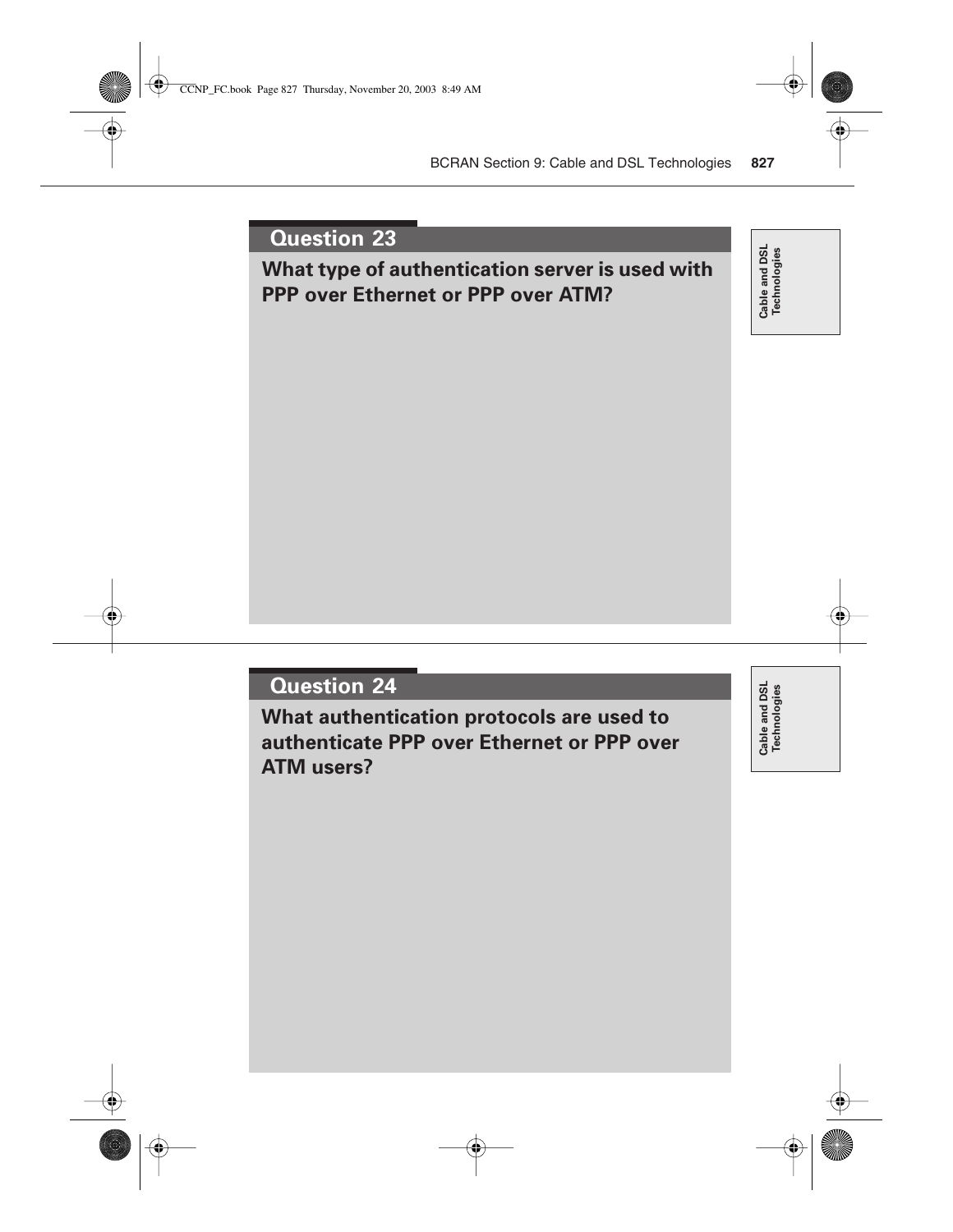#### **Question 23 Answer**

A RADIUS server is used by the DSL service provider to authenticate PPP over Ethernet and PPP over ATM users.

#### **Question 24 Answer**

PPP over Ethernet and PPP over ATM can use either PAP or CHAP to authenticate users. CHAP provides an additional level of security as passwords are never sent over the network.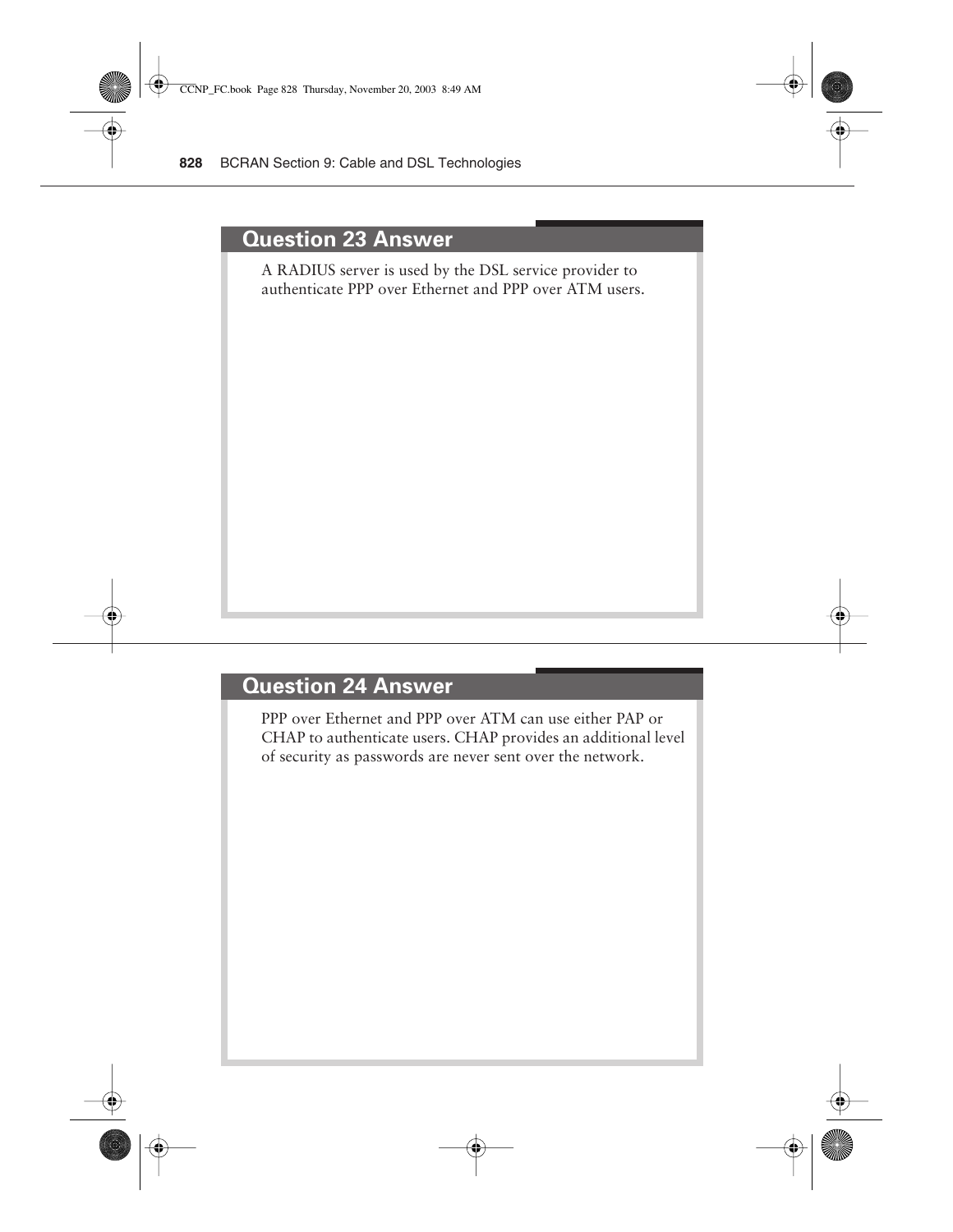**Why must an Ethernet interface using PPP over Ethernet have an MTU less than or equal to 1492 bytes?**

Cable and DSL<br>Technologies **Cable and DSL Technologies**

## **Question 26**

**Which ETHER\_TYPE values represent PPP over Ethernet?**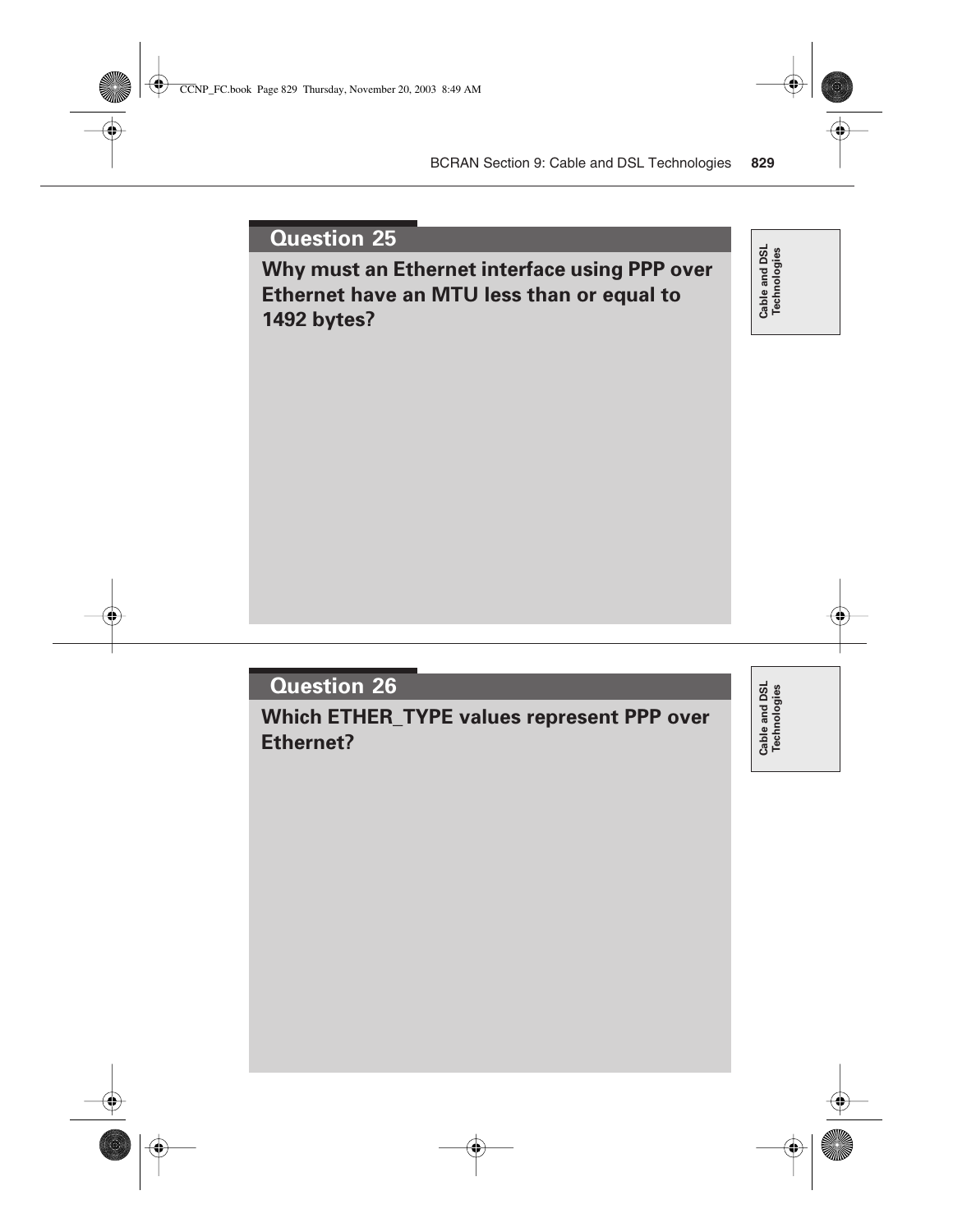#### **Question 25 Answer**

PPP over Ethernet (PPPoE) adds a total of 8 bytes to an Ethernet frame; the PPPoE header is 6 bytes and the PPP protocol ID field is 2 bytes. These 8 bytes must be included in every frame and reduce the effective MTU from 1500 bytes to 1492 bytes.

#### **Question 26 Answer**

PPP over Ethernet (PPPoE) uses two ETHER\_TYPE fields. A value of 0x8863 represents the PPPoE Discovery phase while 0x8864 represents the PPPoE Session phase.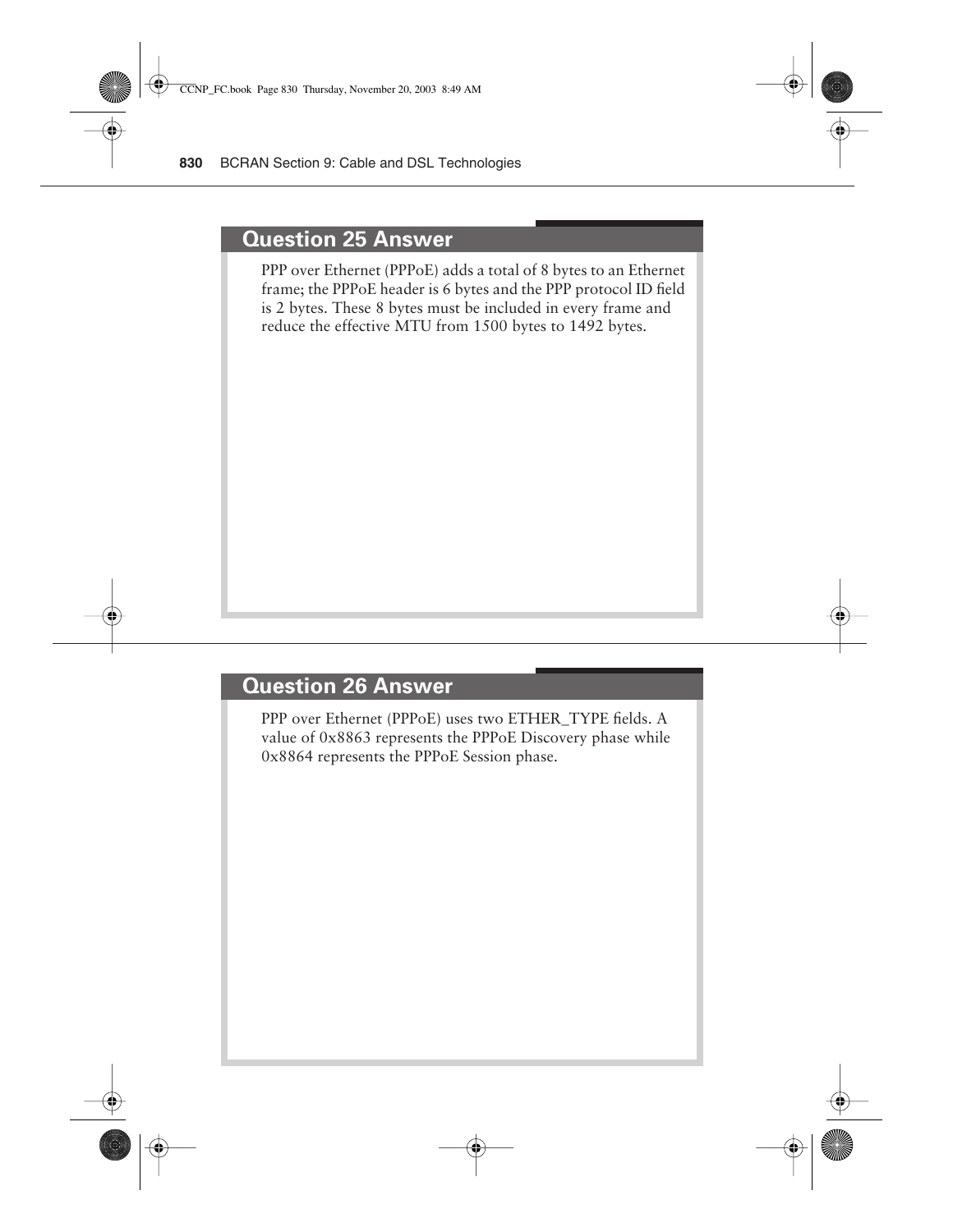**What mechanism is used to transmit data over a broadband cable network?**

Cable and DSL<br>Technologies **Cable and DSL Technologies**

## **Question 28**

**When configuring an ATM connection, the VPI must fall in what range?**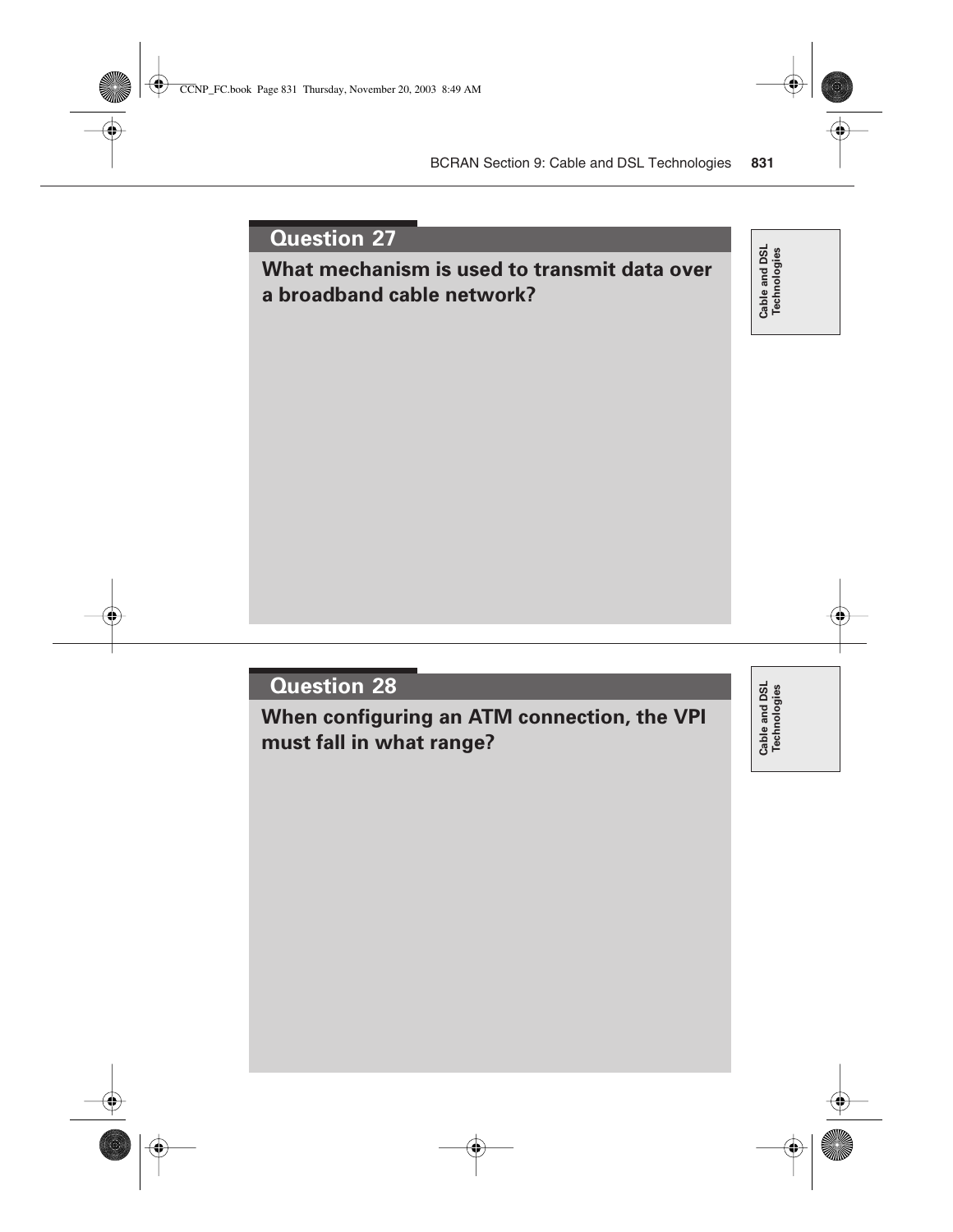#### **Question 27 Answer**

Broadband cable networks use an RF transmission scheme identical to that used to transmit television programming. Downstream transmissions use the 55 MHz to 750 MHz band while upstream transmissions use the 5 MHz to 42 MHz band.

## **Question 28 Answer**

Valid VPI values range from 0 to 255.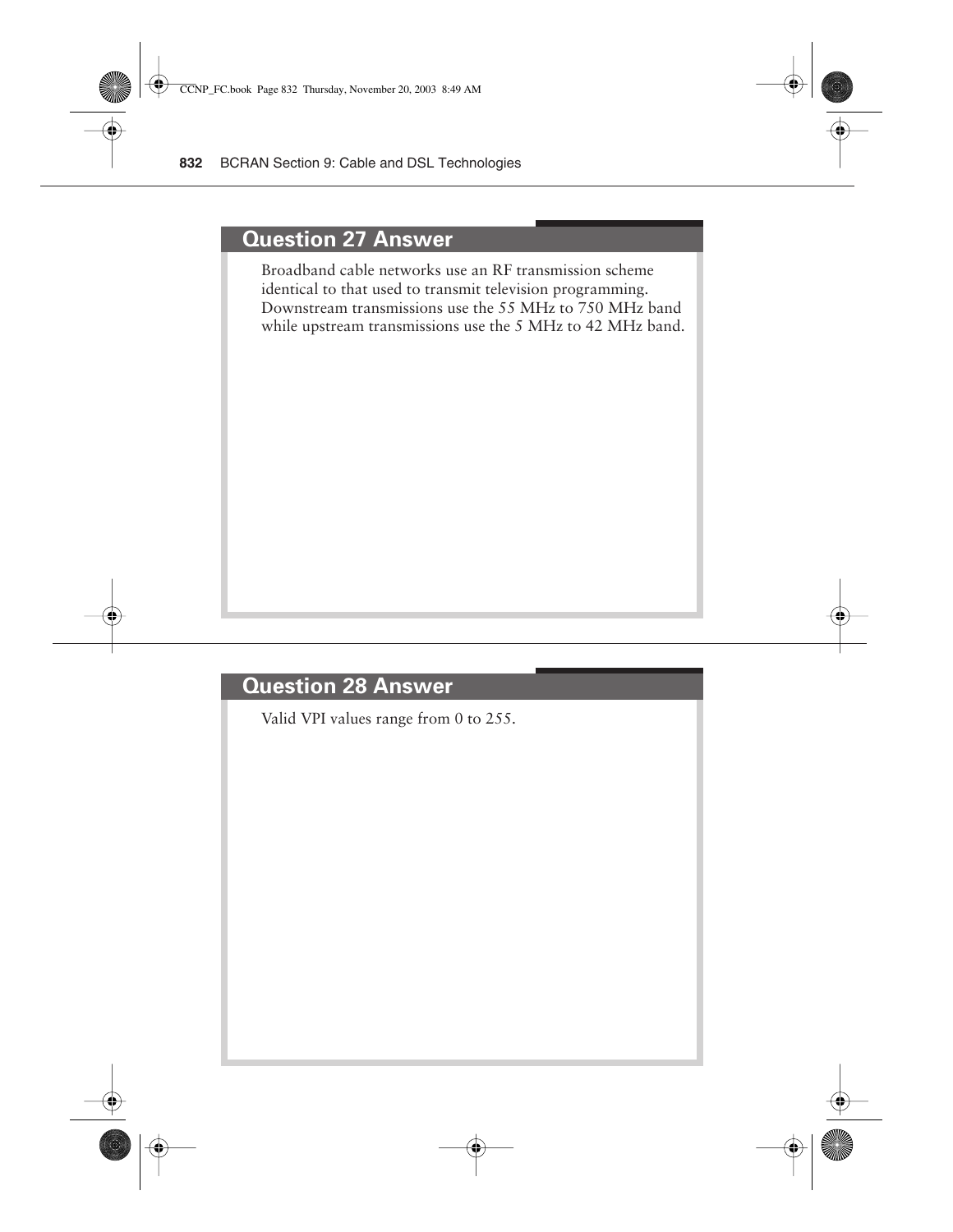## **Which RFC documents PPP over ATM encapsulation?**

Cable and DSL<br>Technologies **Cable and DSL Technologies**

## **Question 30**

**Which RFC documents PPP over Ethernet encapsulation?**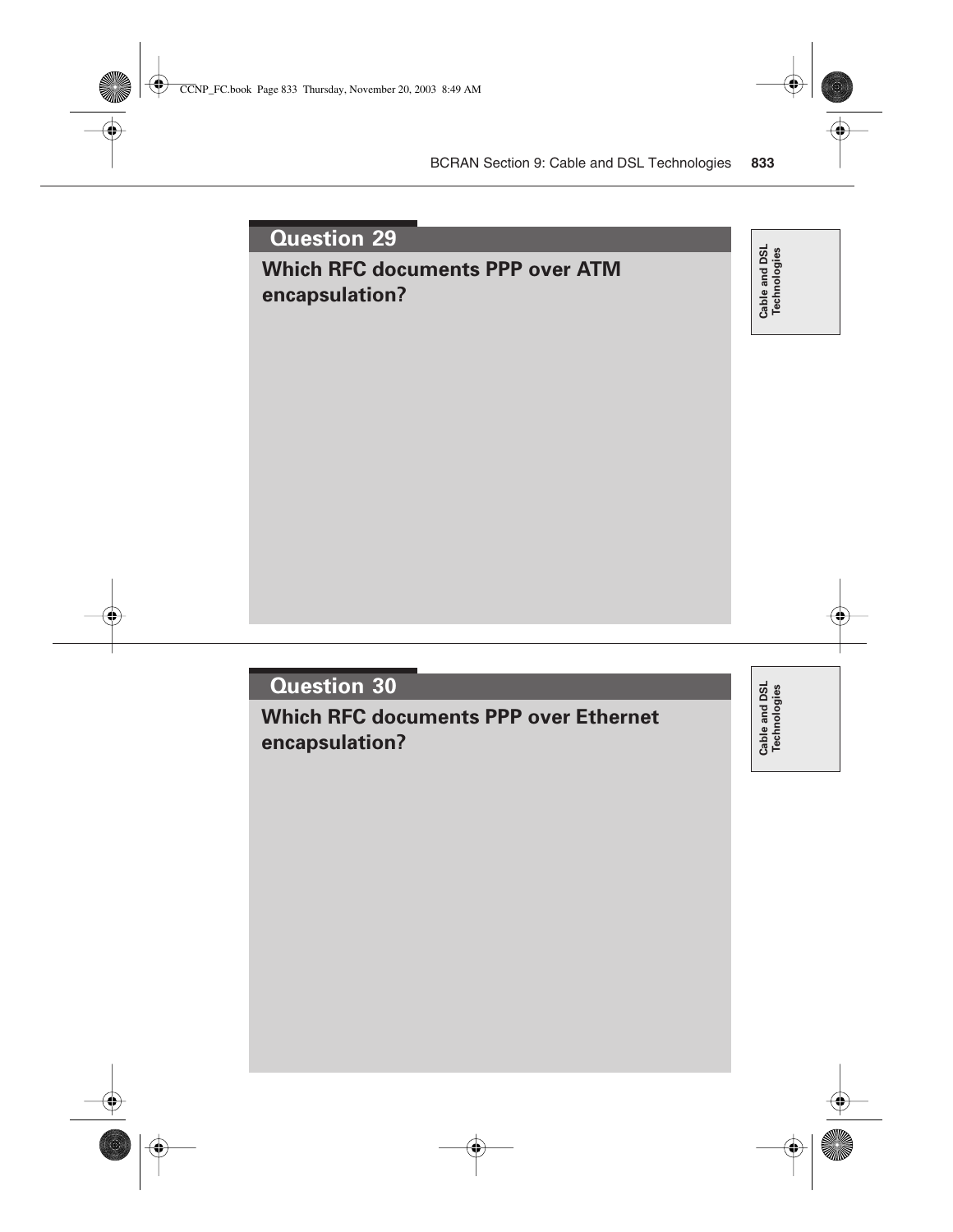#### **Question 29 Answer**

RFC 2364, "PPP over AAL5," describes PPP over ATM.

#### **Question 30 Answer**

RFC 2516, "A Method for Transmitting PPP over Ethernet (PPPoE)," describes the operation of PPP over Ethernet.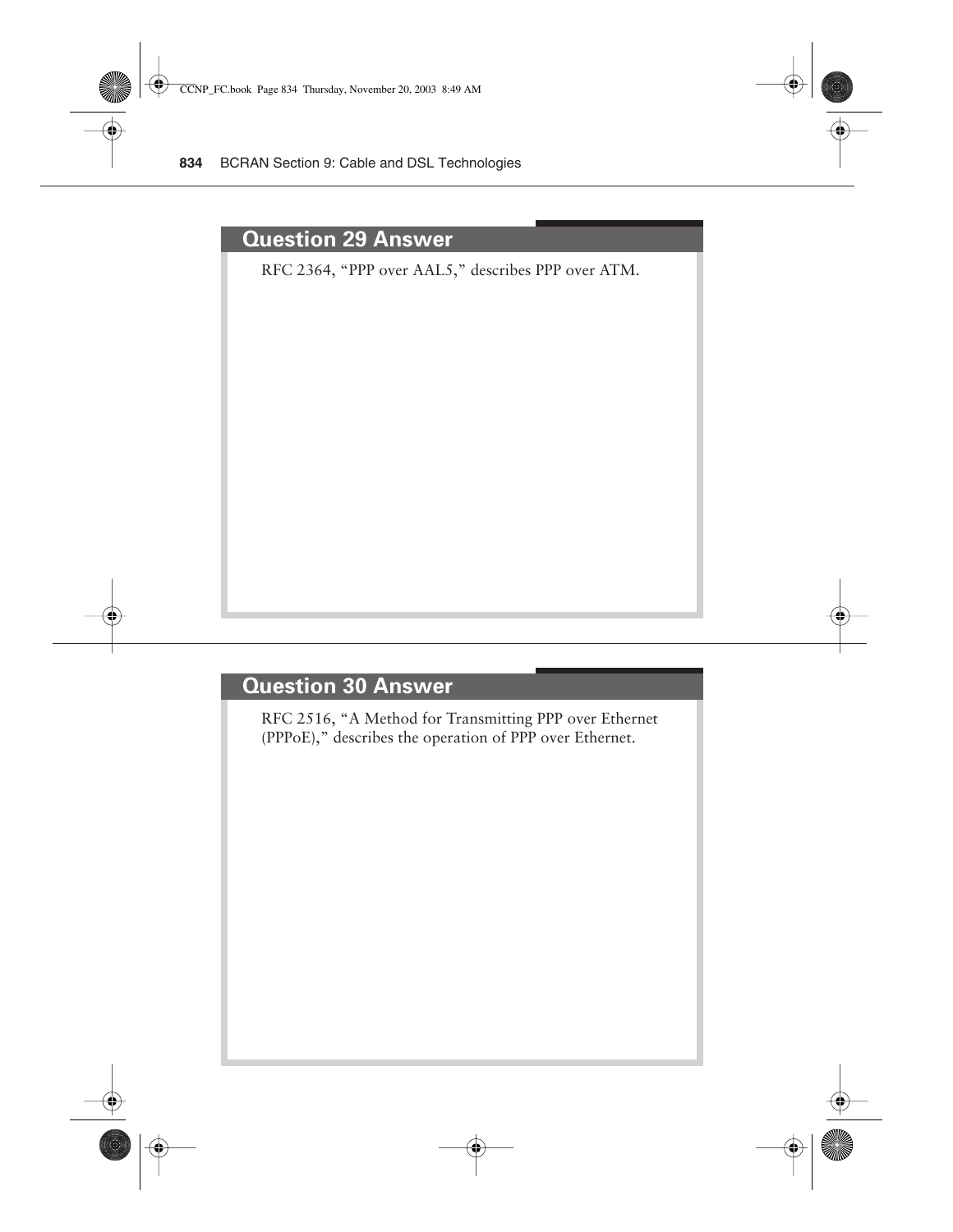## **What are the frequency bands used by a cable modem and CMTS to communicate?**

Cable and DSL<br>Technologies **Cable and DSL Technologies**

## **Question 32**

**Which of the following is not a valid PPP over Ethernet packet?**

PADI

PADV

PADR

PADS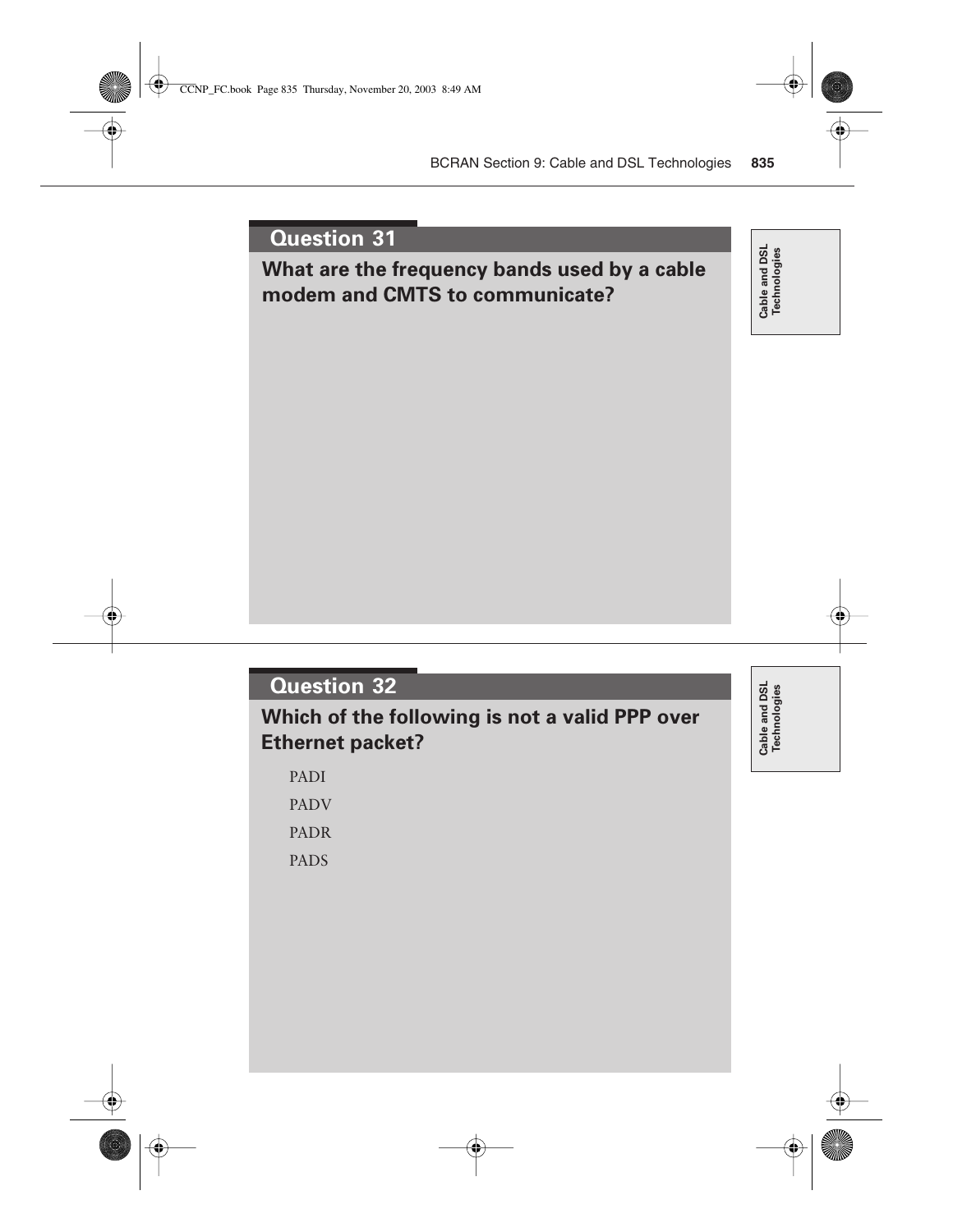#### **Question 31 Answer**

Downstream (to CPE) uses the 55 MHz to 750 MHz band, while upstream (to CMTS) uses the 5 MHz to 42 MHz band.

#### **Question 32 Answer**

PADV is not a valid PPP over Ethernet (PPPoE) packet. There are five valid PPPoE packets: the PPPoE Active Discovery Initiation (PADI), the PPPoE Active Discovery Offer (PADO), the PPPoE Active Discovery Request (PADR), the PPPoE Active Discovery Session confirmation (PADS), and the PPPoE Active Discovery Terminate (PADT) packet.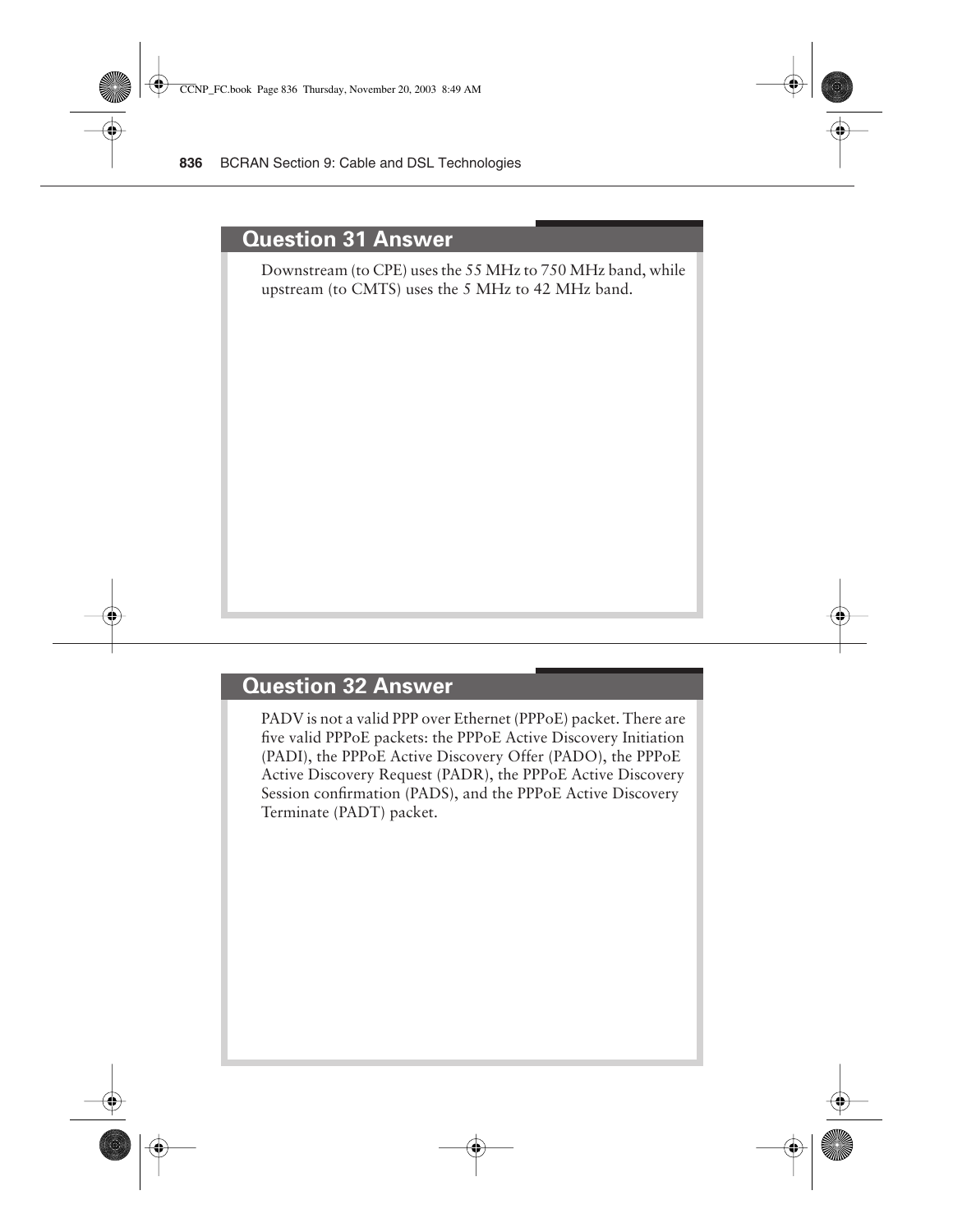**What are the valid PPP over Ethernet session discovery and initiation packets and in what order are they sent and received during session establishment?**

Cable and DSL<br>Technologies **Cable and DSL Technologies**

## **Question 34**

**Why use PPP over ATM instead of PPP over Ethernet?**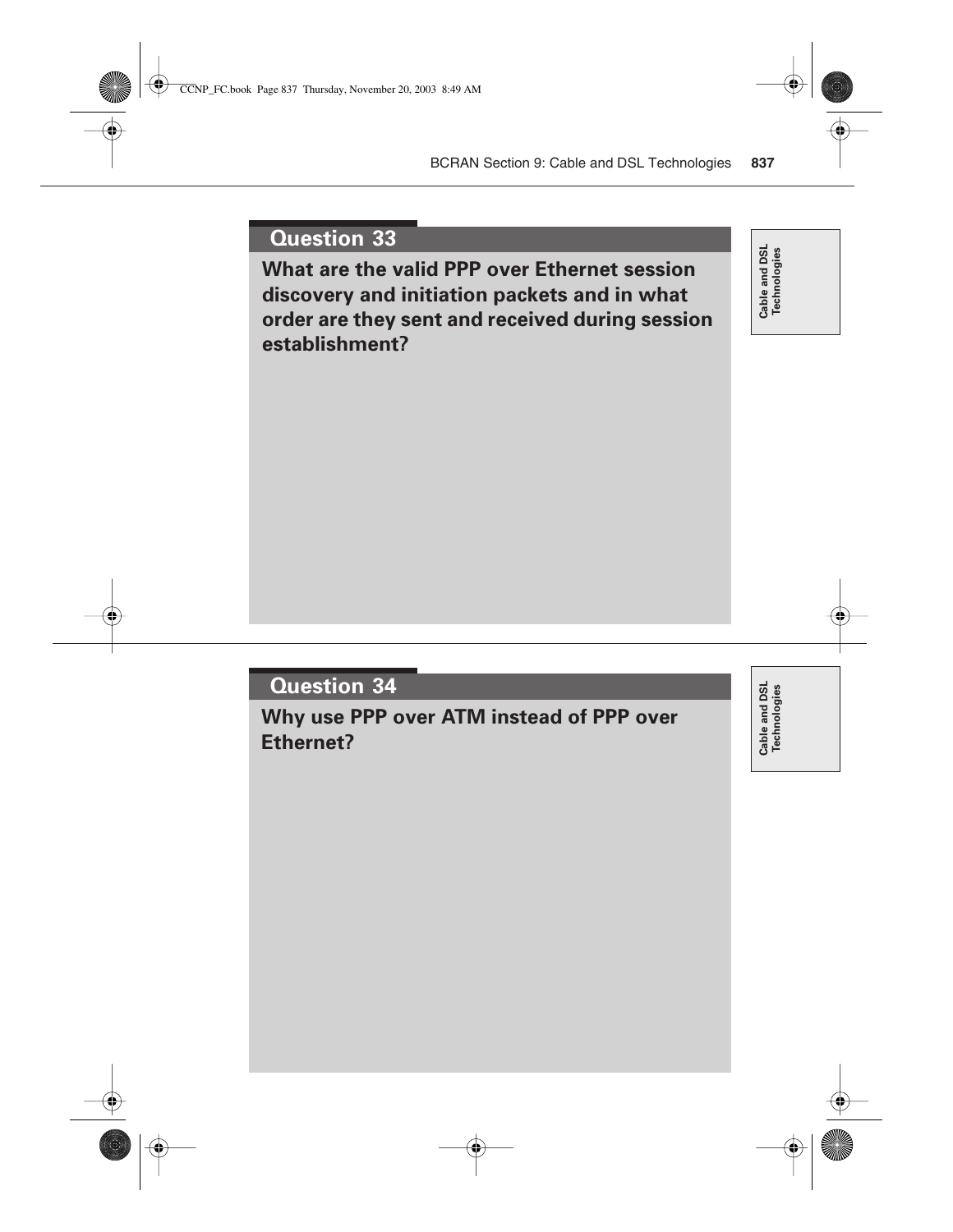#### **Question 33 Answer**

The four PPP over Ethernet (PPPoE) session discovery and initiation packets are

PPPoE Active Discovery Initiation (PADI)

PPPoE Active Discovery Offer (PADO)

PPPoE Active Discovery Request (PADR)

PPPoE Active Discovery Session (PADS) confirmation

#### **Question 34 Answer**

PPP over ATM is used when the CPE is configured for a routed DSL connection. PPP over Ethernet requires that the customer client computer have Layer 2 connectivity with the service provider's PPP access concentrator.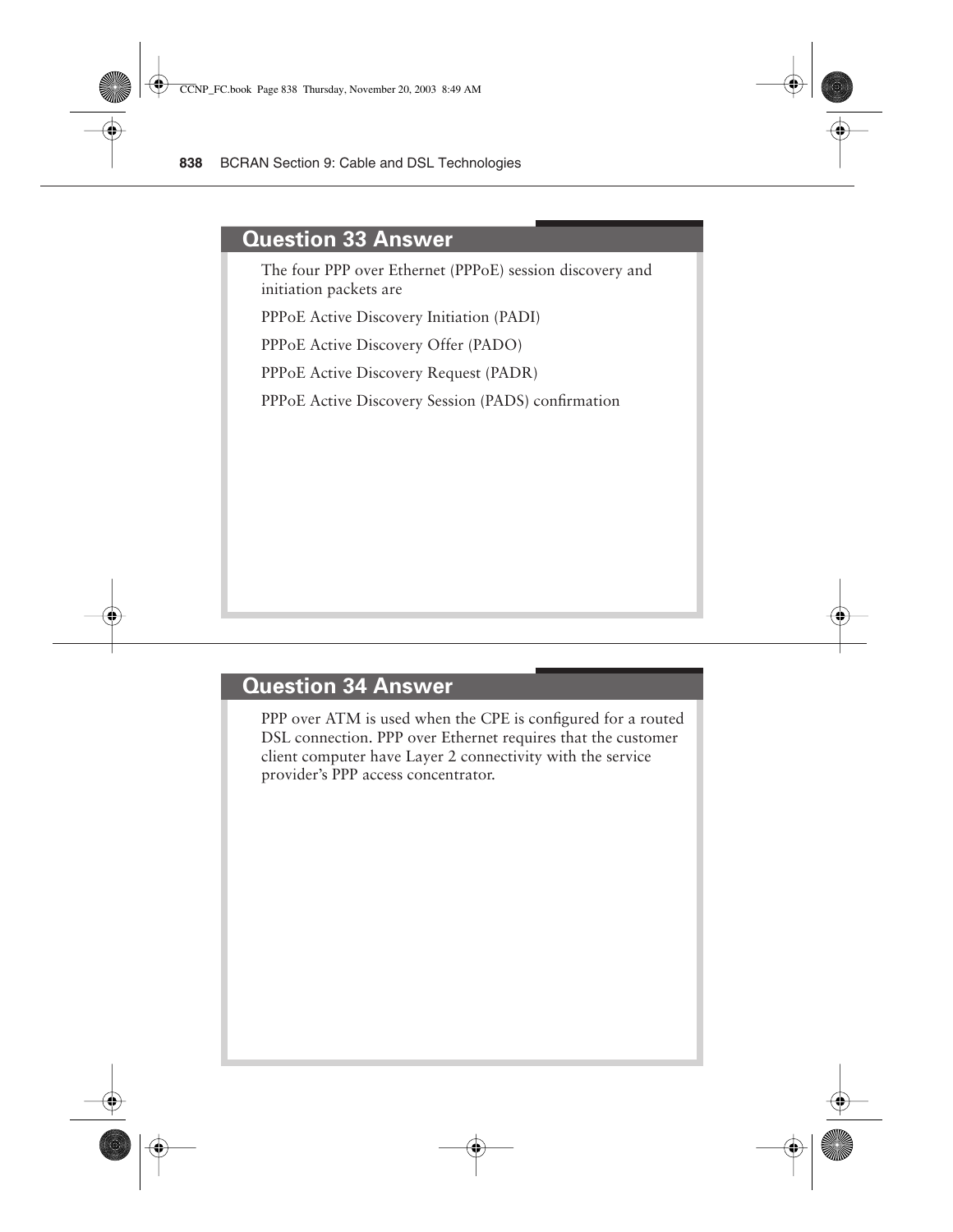## **What CPE functionality is required to support PPP over Ethernet?**

Cable and DSL<br>Technologies **Cable and DSL Technologies**

#### **Question 36**

**What asymmetric DSL modulation technique, Carrierless Amplitude Phase (CAP) or Discrete Multi-Tone (DMT), is an industry standard?**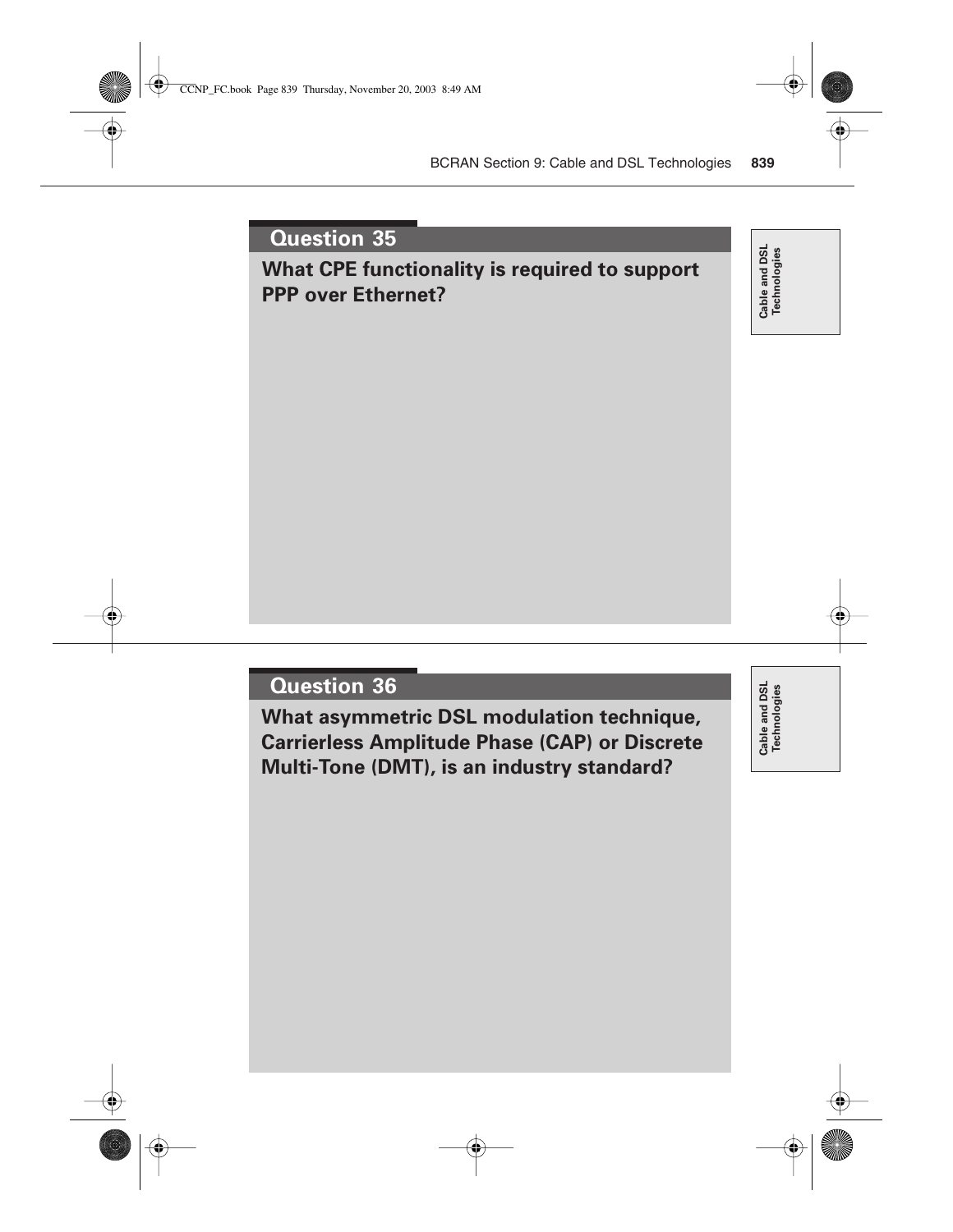#### **Question 35 Answer**

Since the customer computer must have Layer 2 connectivity to the service provider access concentrator, the CPE must be configured for RFC 1483 bridging.

# **Question 36 Answer**

Although CAP was once dominant, DMT is an industry standard and is, therefore, the preferred modulation technique for new asymetric DSL installations.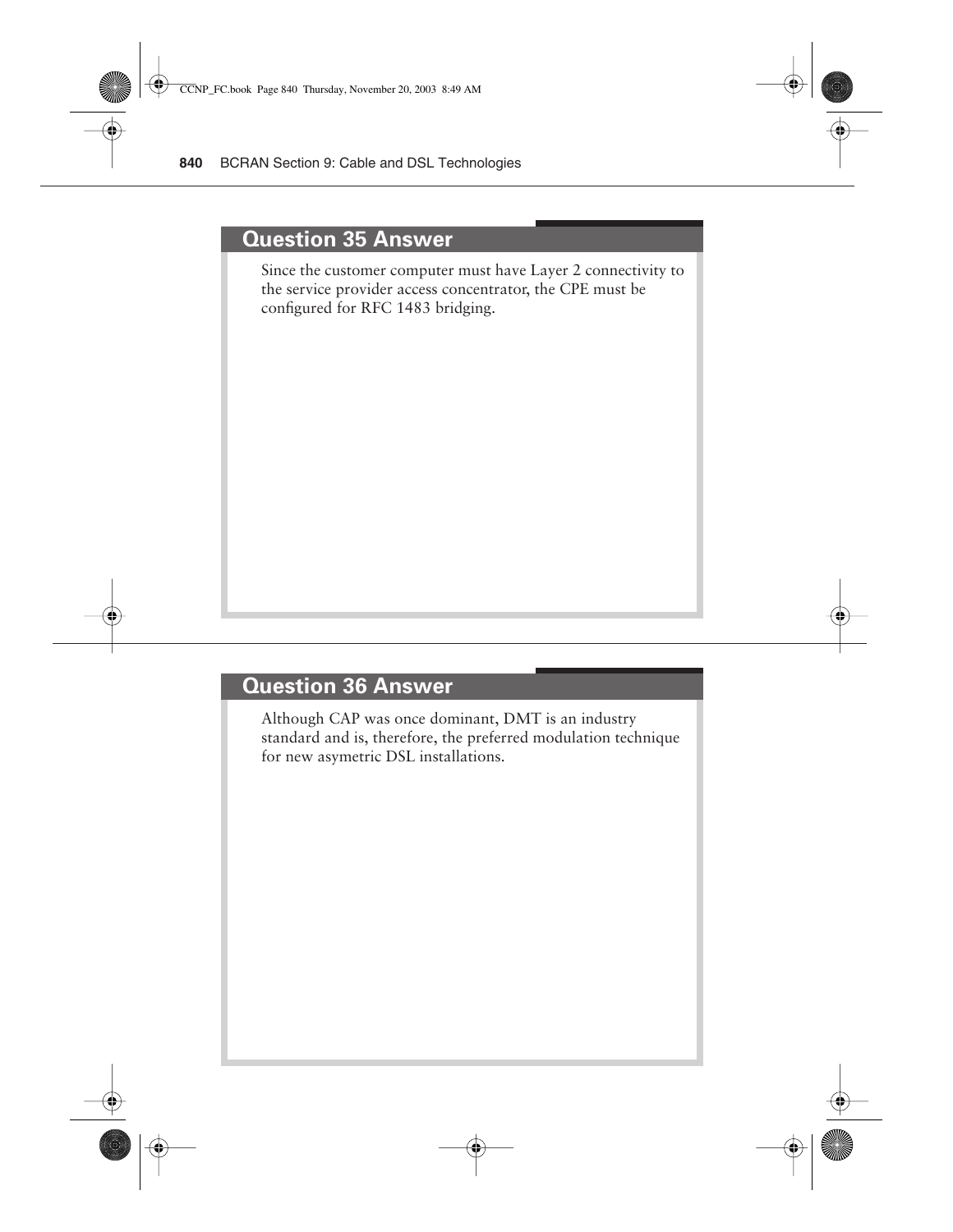**How can cable modem software images be standardized by a broadband cable service provider?**

Cable and DSL<br>Technologies **Cable and DSL Technologies**

#### **Question 38**

**Does PPP over Ethernet or PPP over ATM require that software be installed on the client computer?**

Cable and DSL<br>Technologies **Cable and DSL Technologies**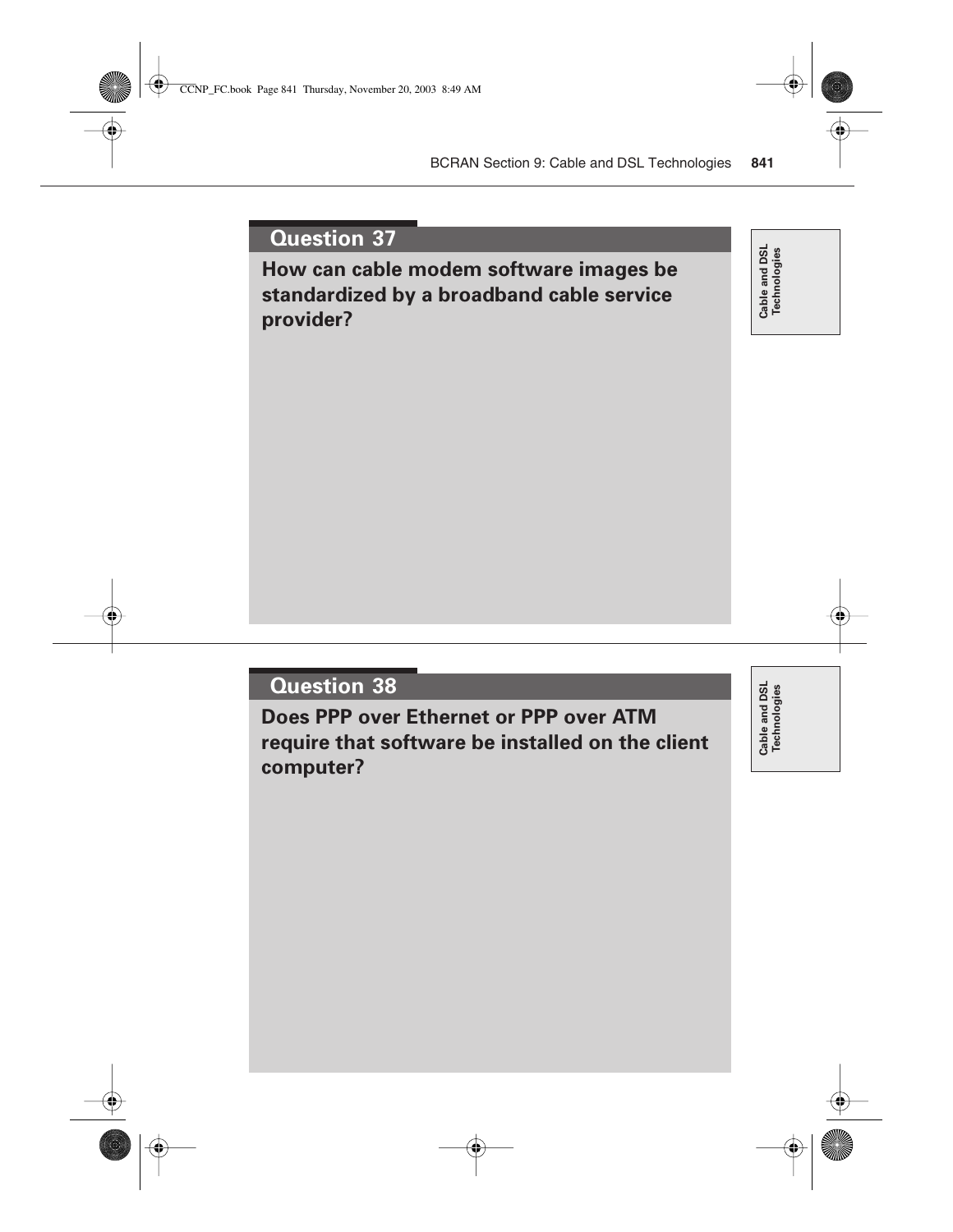#### **Question 37 Answer**

A DOCSIS-compliant cable modem downloads its configuration file during power-on. Within the configuration file it is possible to specify that a software image should be downloaded on power-on and where that image should come from.

#### **Question 38 Answer**

PPP over Ethernet (PPPoE) requires that client software or native PPPoE support be present on the client computer. Since PPP over ATM terminates on the CPE and not the client computer, no client computer support is required.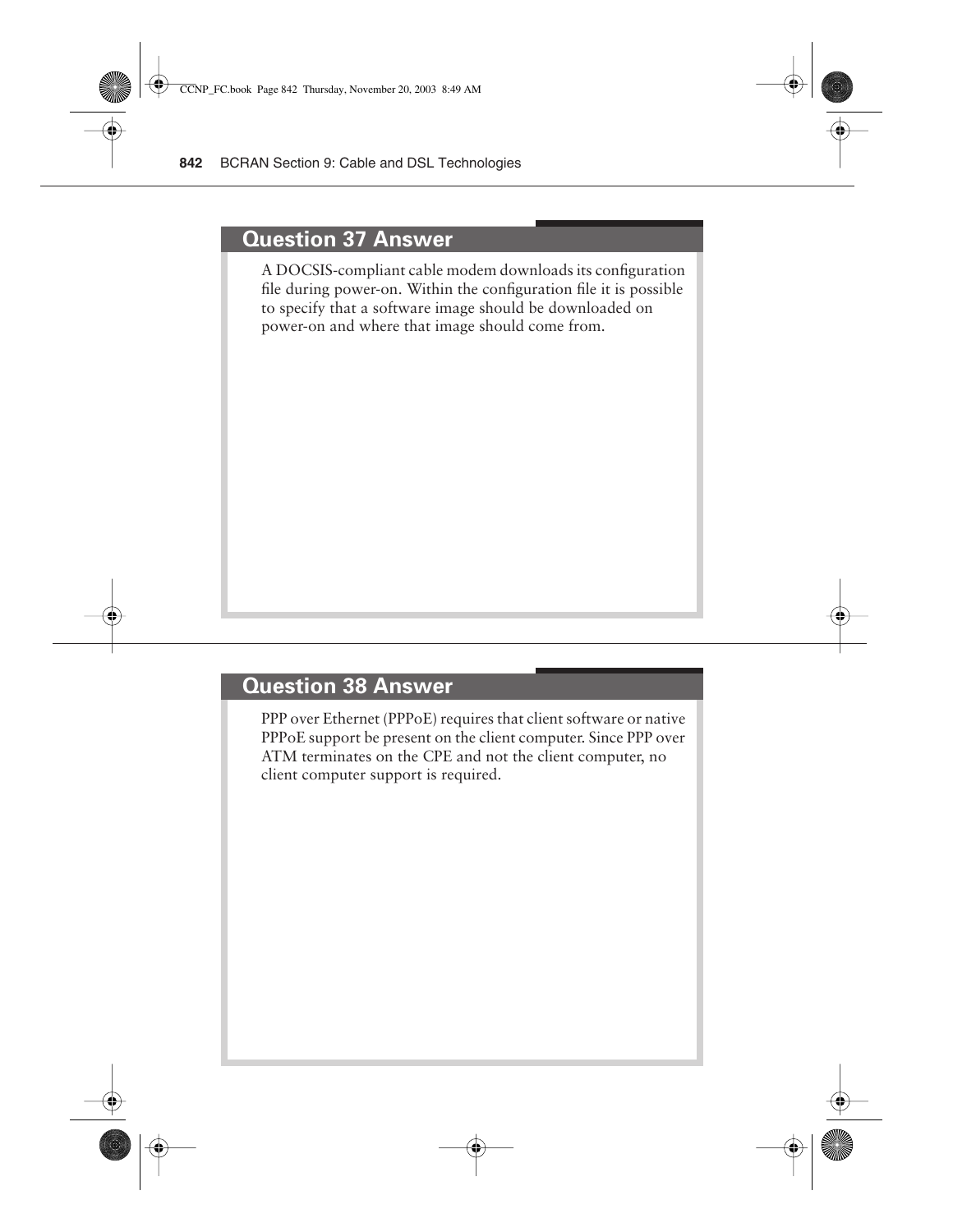**In which PPP over Ethernet session initiation and discovery packet is the Session ID transmitted?**

Cable and DSL<br>Technologies **Cable and DSL Technologies**

# **Question 40**

**What series of commands enables an IOS router to serve as a PPP over ATM client?**

Cable and DSL<br>Technologies **Cable and DSL Technologies**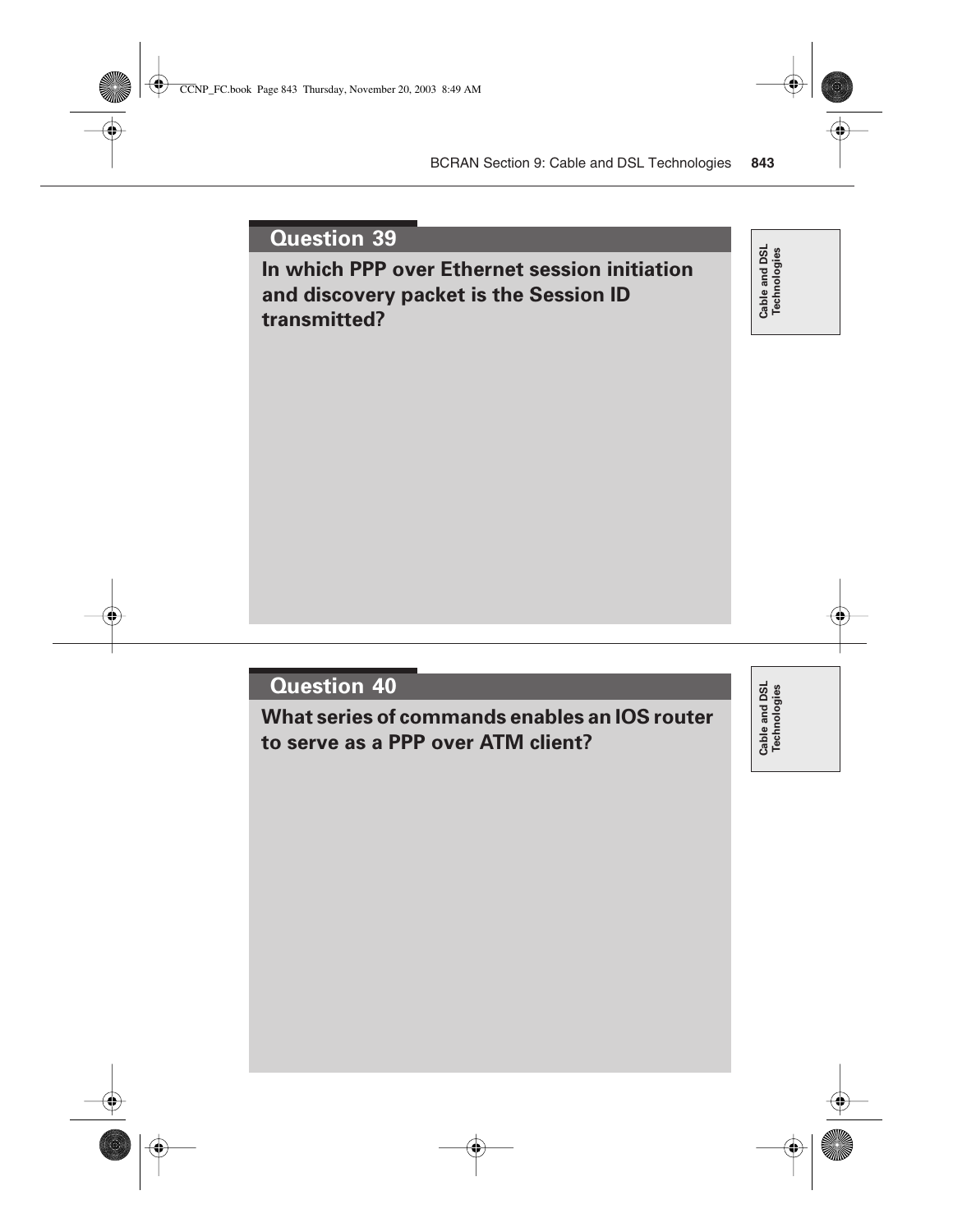#### **Question 39 Answer**

The PPP over Ethernet (PPPoE) Session ID is transmitted in the PPPoE Active Discovery Session (PADS) confirmation packet. This is the last packet used during PPPoE session establishment.

# **Question 40 Answer**

The commands below enable the PPP over ATM client functionality on a Cisco router.

**vpdn-group** *group\_name*

**request-dialin**

**protocol pppoe**

Interface configuration must take place in addition to these commands.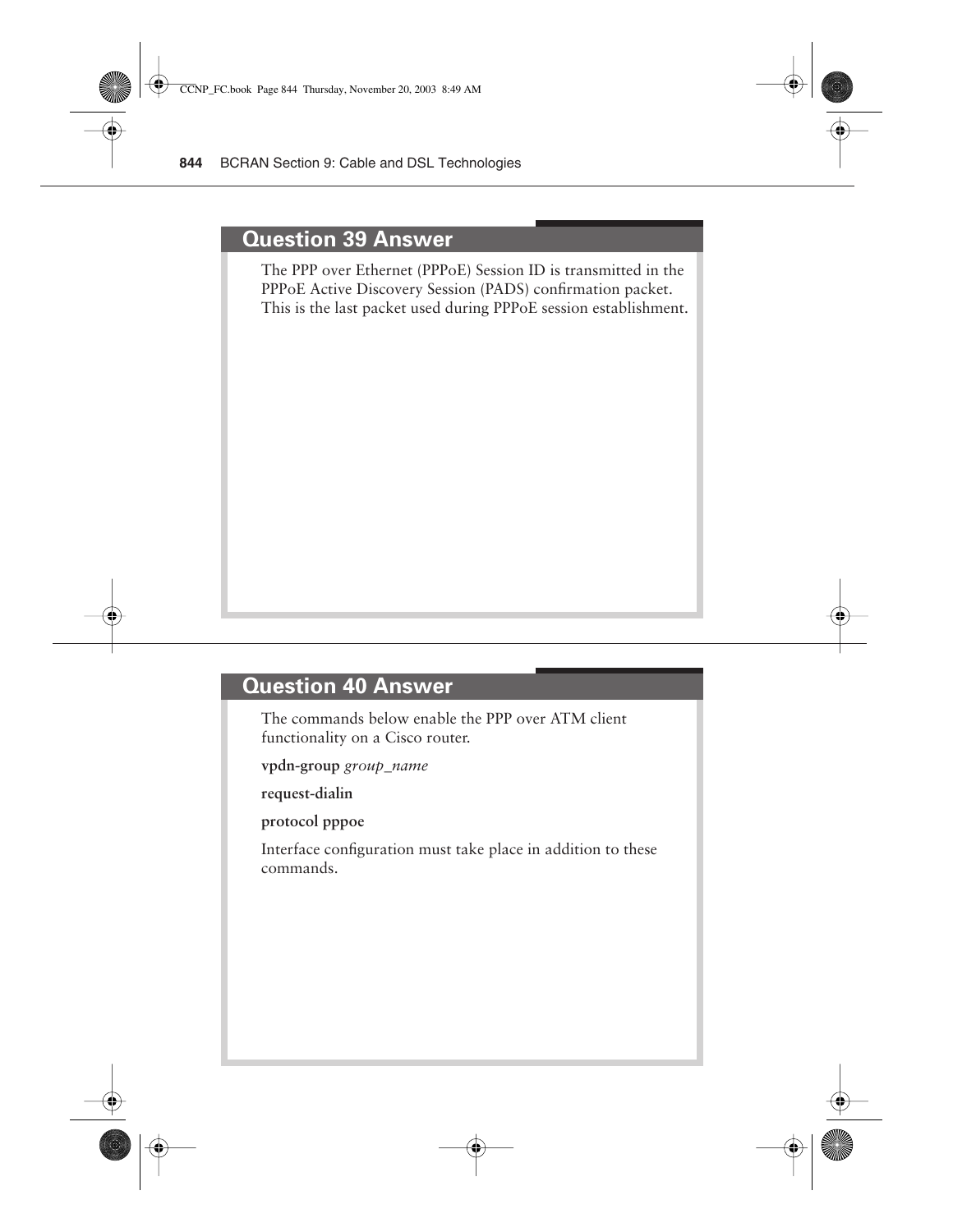**An Ethernet interface using PPP over Ethernet can have an MTU no larger than what?**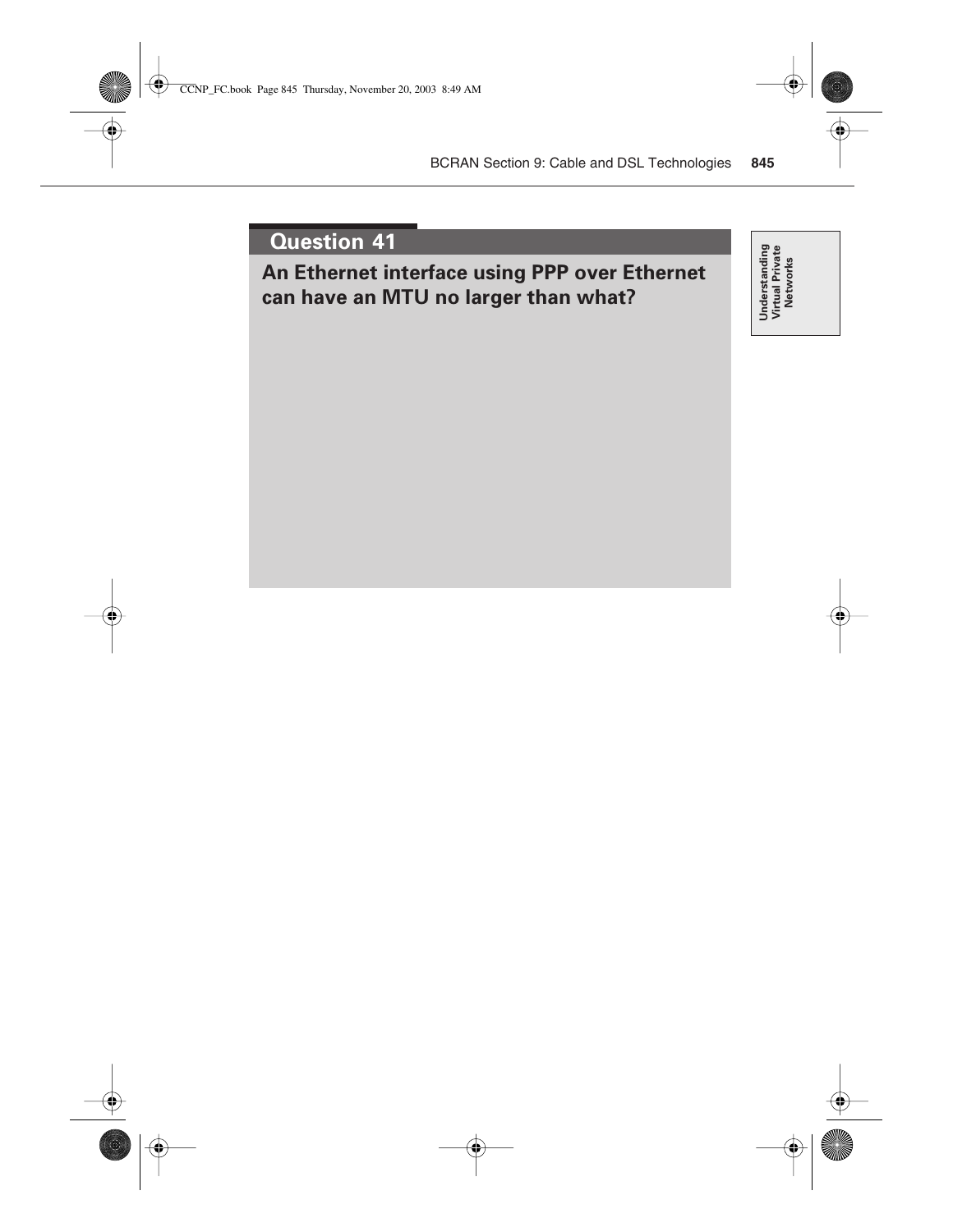#### **Question 41 Answer**

The largest MTU that can be supported with PPP over Ethernet (PPPoE) is 1492 bytes. This is reduced from the standard Ethernet MTU by 8 bytes due to the addition of the 6-byte PPPoE header and the 2 byte PPP protocol ID field.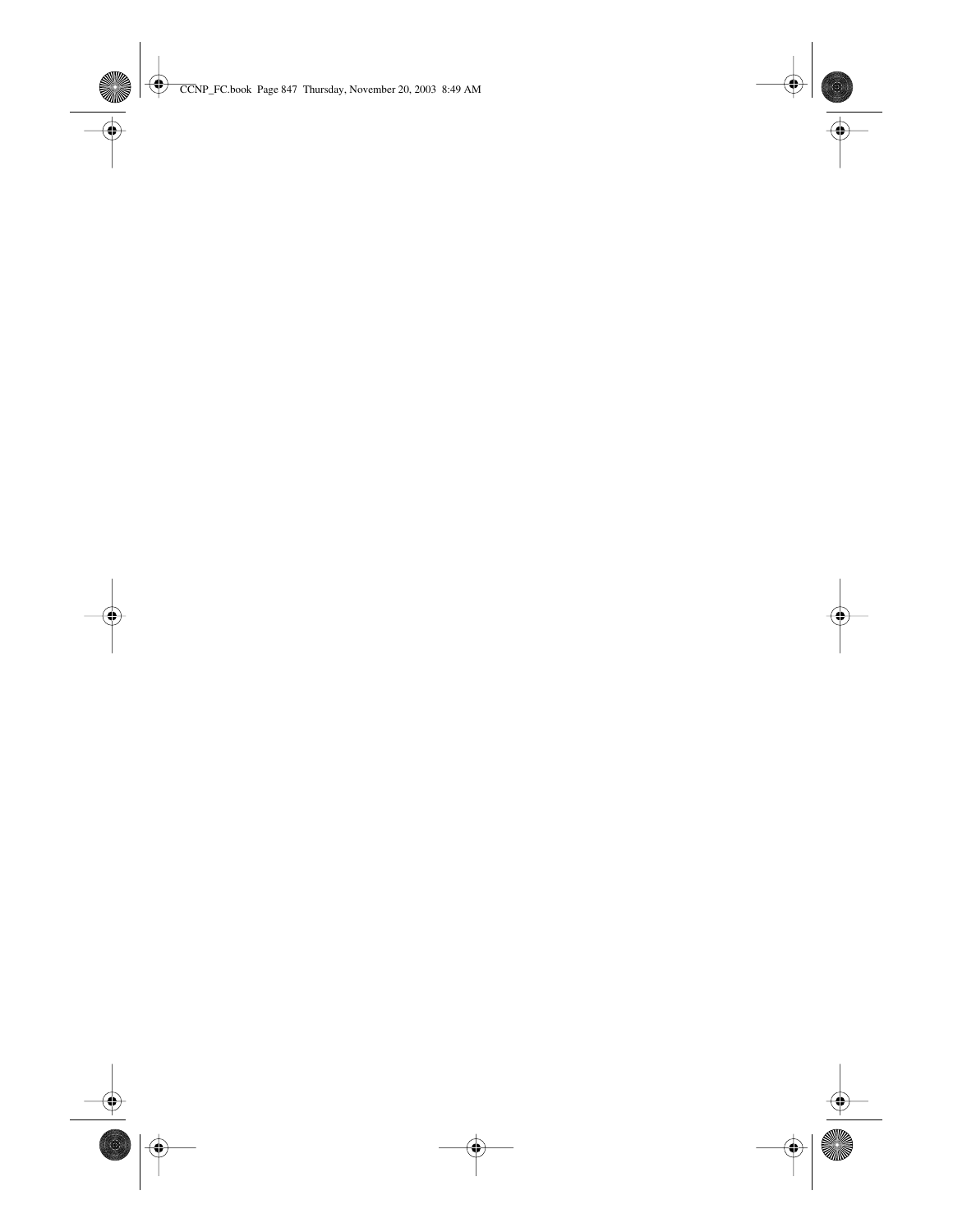# **Section 10 Understanding Virtual Private Networks**

Virtual private networks (VPNs) are an excellent mechanism to secure IP communications. VPNs fall into two categories: remote-access VPNs and site-tosite VPNs. Remote-access VPNs provide remote users secure access to information on a corporate or central network. To the benefit of the central site administrators, remote-access VPNs provide extensive options for remote-user authentication. Site-to-site VPNs are used to link sites across a less secure network, typically the Internet. These secure connections can also provide a significant cost savings by obviating the need for a traditional WAN. Regardless of the type of VPN, there are several common protocols that make up any IPSec VPN. Knowledge of these protocols is critical to becoming a successful CCNP.

The flashcards in this chapter challenge and expand your understanding of both types of IPSec VPNs. They cover not only the mechanisms used by the protocols but also their configuration.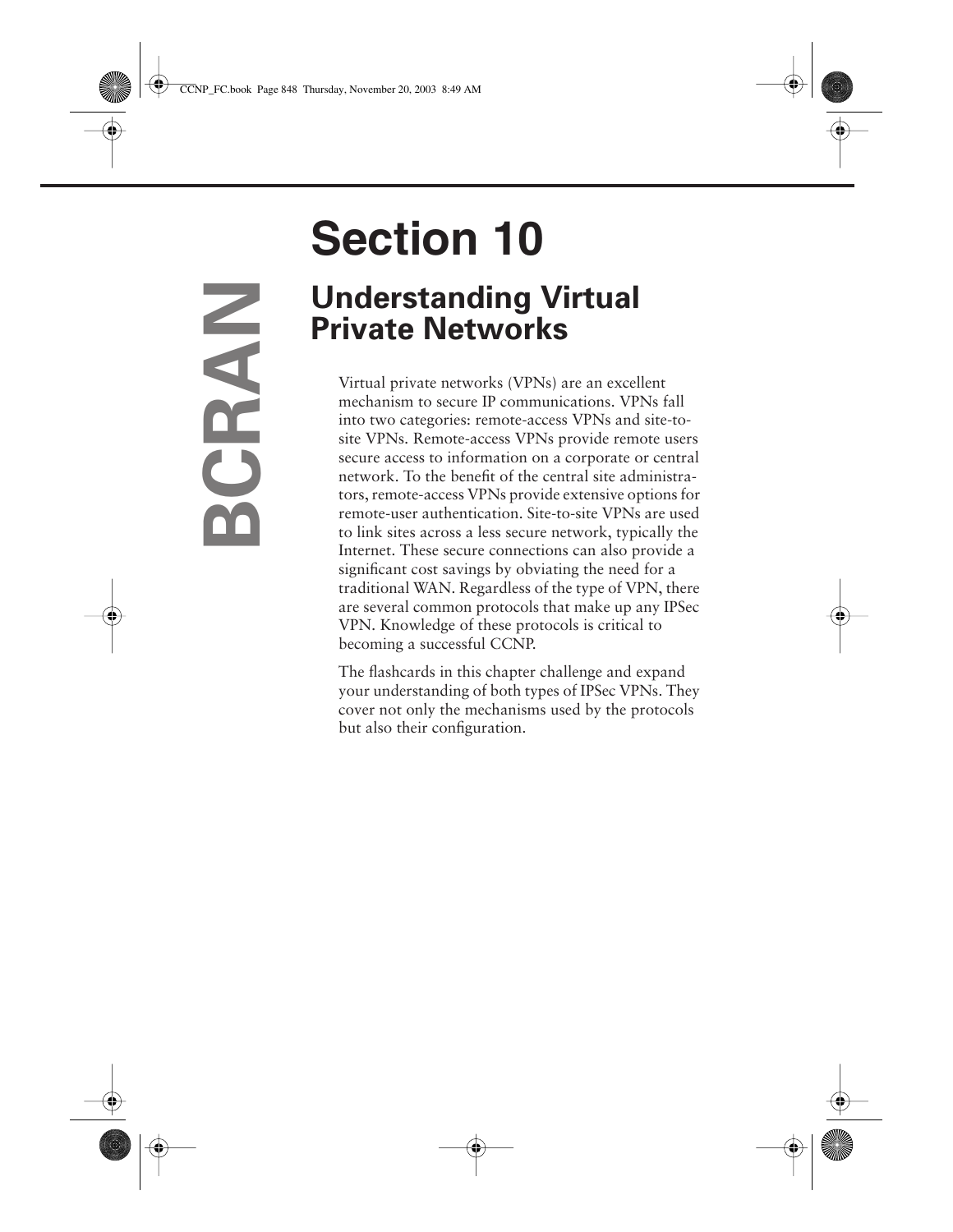| Question <sub>1</sub> |                                              |
|-----------------------|----------------------------------------------|
| <b>What is IKE?</b>   | Understanding<br>Virtual Private<br>Networks |
|                       |                                              |
|                       |                                              |
|                       |                                              |
|                       |                                              |
|                       |                                              |
|                       |                                              |
|                       |                                              |
|                       |                                              |

**How many phases take place during a successful IKE negotiation?**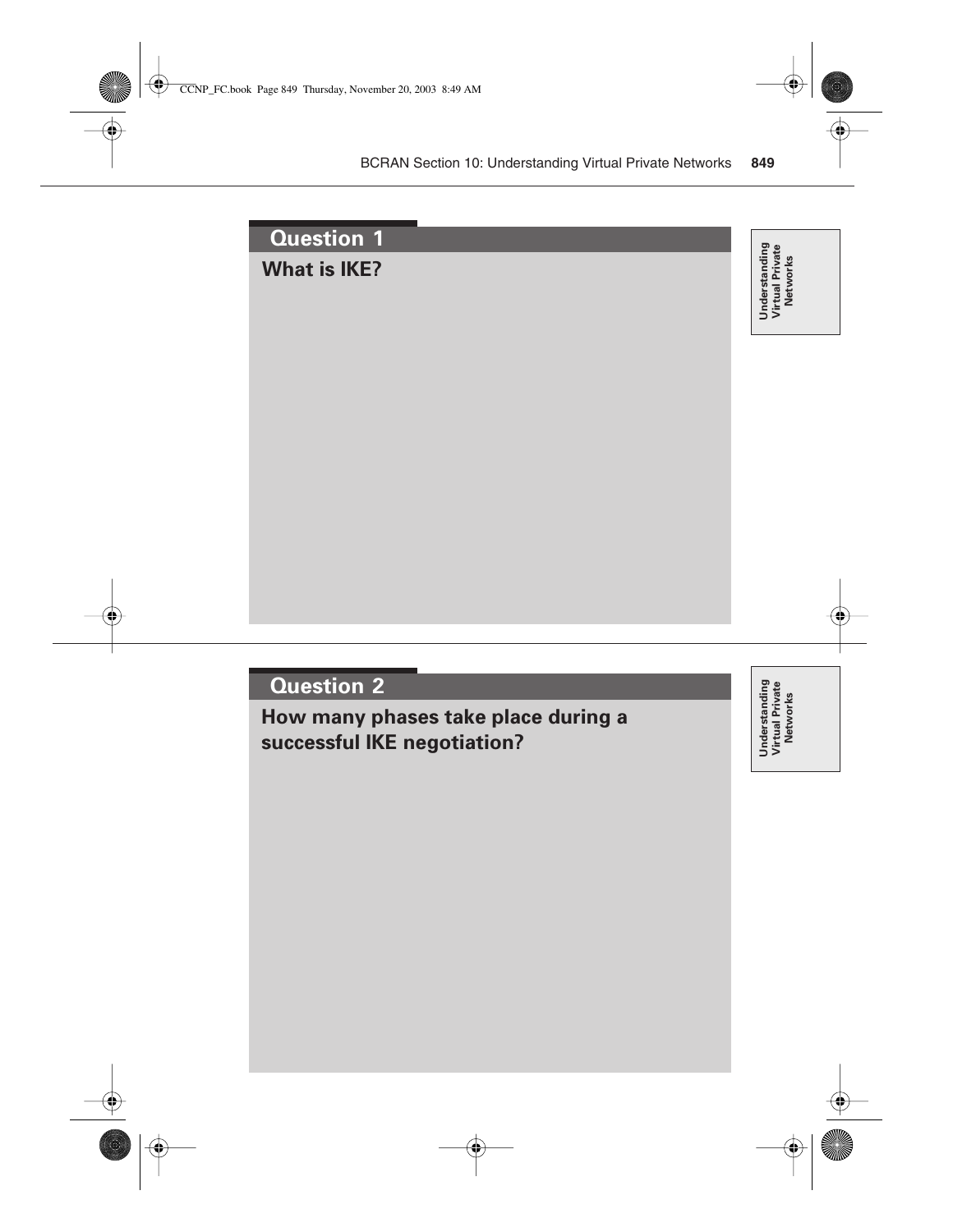#### **Question 1 Answer**

The Internet Key Exchange (IKE) protocol is used to negotiate, create, and exchange information needed to establish an IPSec connection. This negotiated information is called a security association (SA).

#### **Question 2 Answer**

There are two phases to an IKE negotiation. The first phase has two modes: aggressive mode and main mode. The second phase has a single mode named quick mode.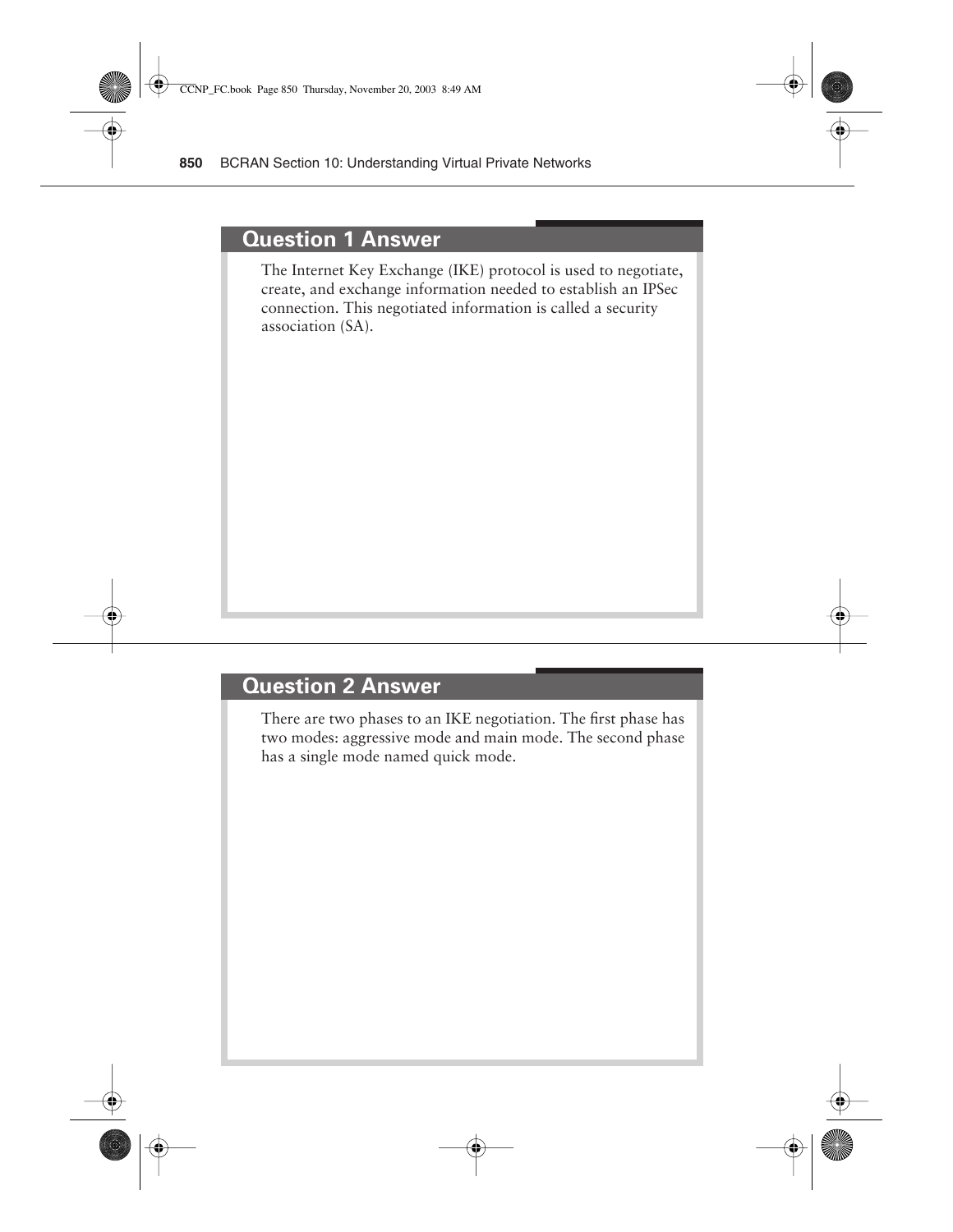# **How are main mode and aggressive mode different?**

Understanding<br>Virtual Private<br>Networks **Understanding Virtual Private Networks**

# **Question 4**

**How can you authenticate remote devices in a site-to-site VPN scenario?**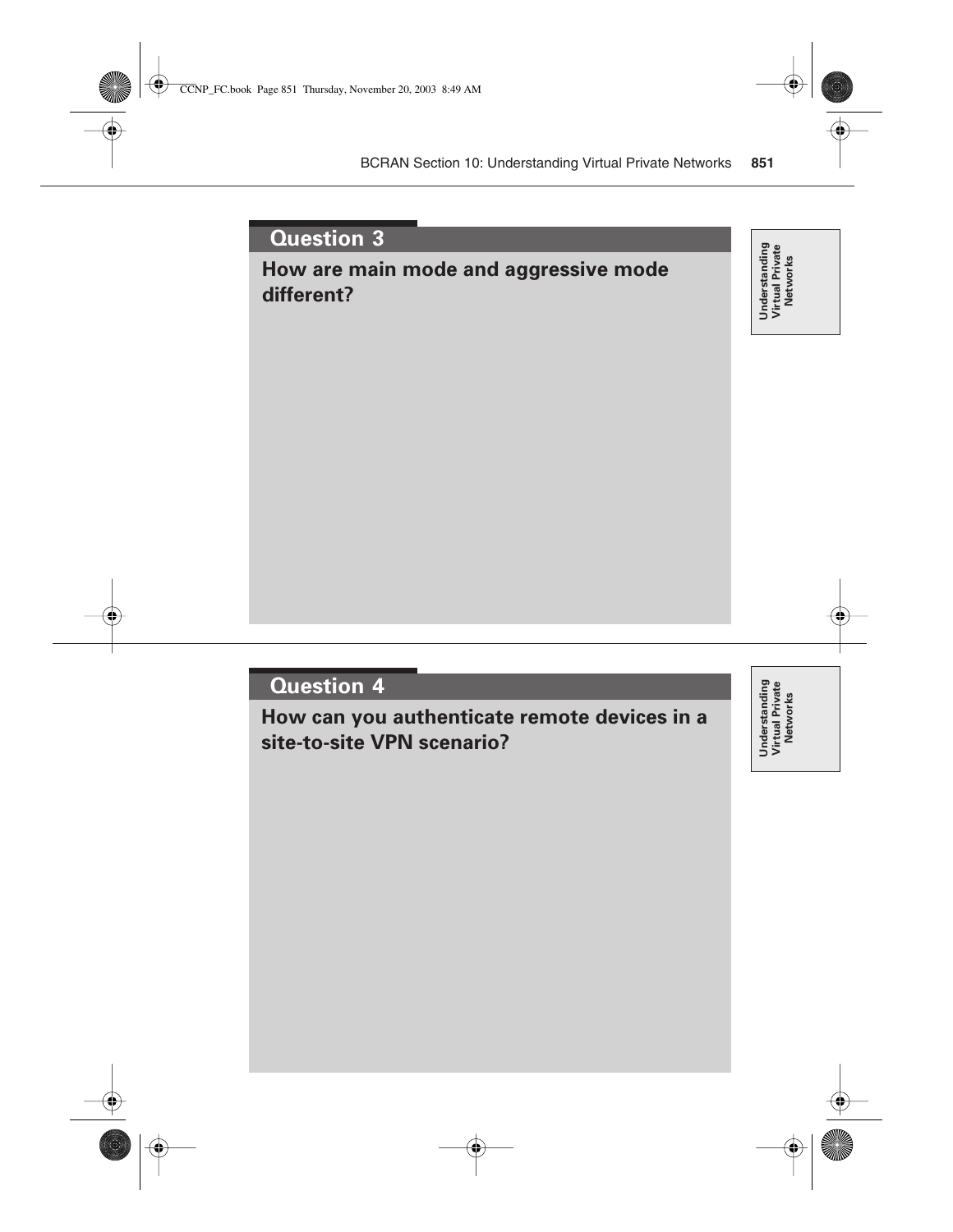#### **Question 3 Answer**

A successful main mode negotiation is made up of exactly six messages. First the keying material is negotiated. This keying material is used to encrypt the remaining messages.

Aggressive mode is less secure because the keying material and options are negotiated simultaneously using only three messages.

#### **Question 4 Answer**

There are the three options for site-to-site VPN authentication:

- Preshared keys
- RSA encrypted nonces
- RSA signatures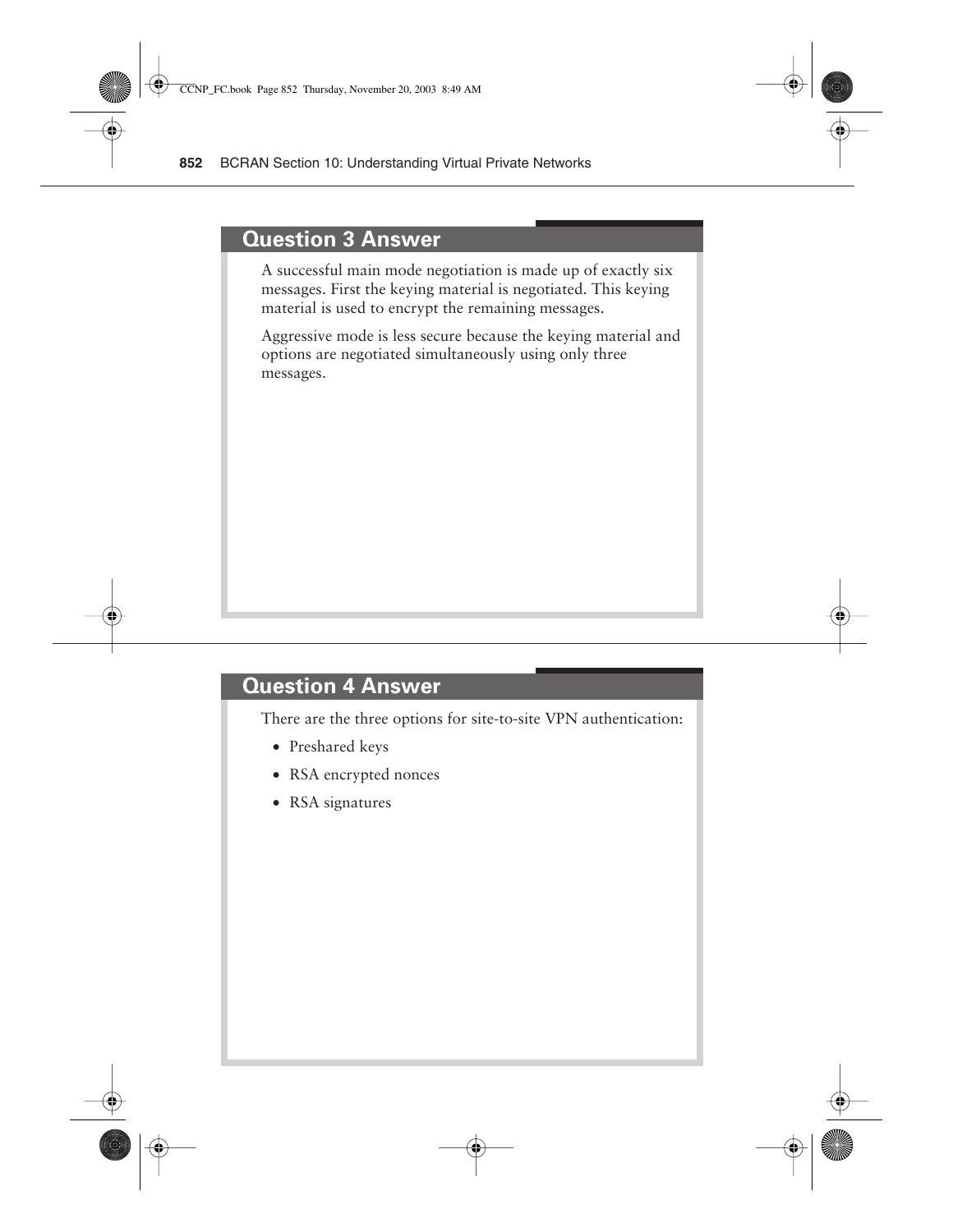**Is it necessary that the ISAKMP policy and IPSec transform be configured to use the same encryption algorithm?**

Understanding<br>Virtual Private<br>Networks **Understanding Virtual Private Networks**

# **Question 6**

**What is the difference between tunnel mode and transport mode IPSec?**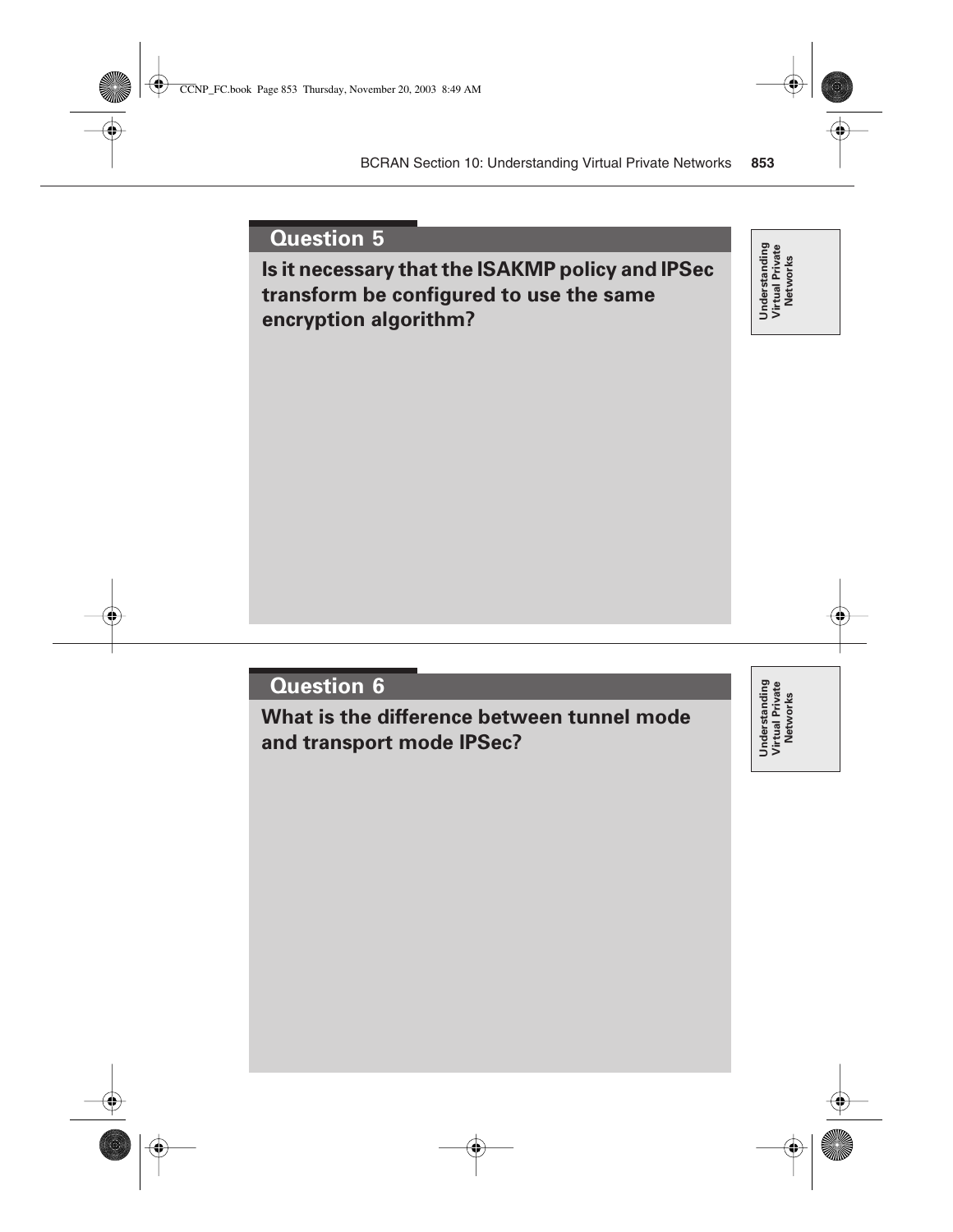#### **Question 5 Answer**

No, it is possible to use one encryption algorithm for IKE and another for IPSec.

#### **Question 6 Answer**

In tunnel mode IPSec, the Cisco default, the entire original IP packet is encapsulated in a new IP packet. All routing takes place based on information in the outer most IP header—in essence hiding the internal IP addresses.

In transport mode IPSec, a new ESP header is placed between the existing Layer 3 and Layer 4 headers. The source and destination IP address of the original packet are used for routing the encrypted packet.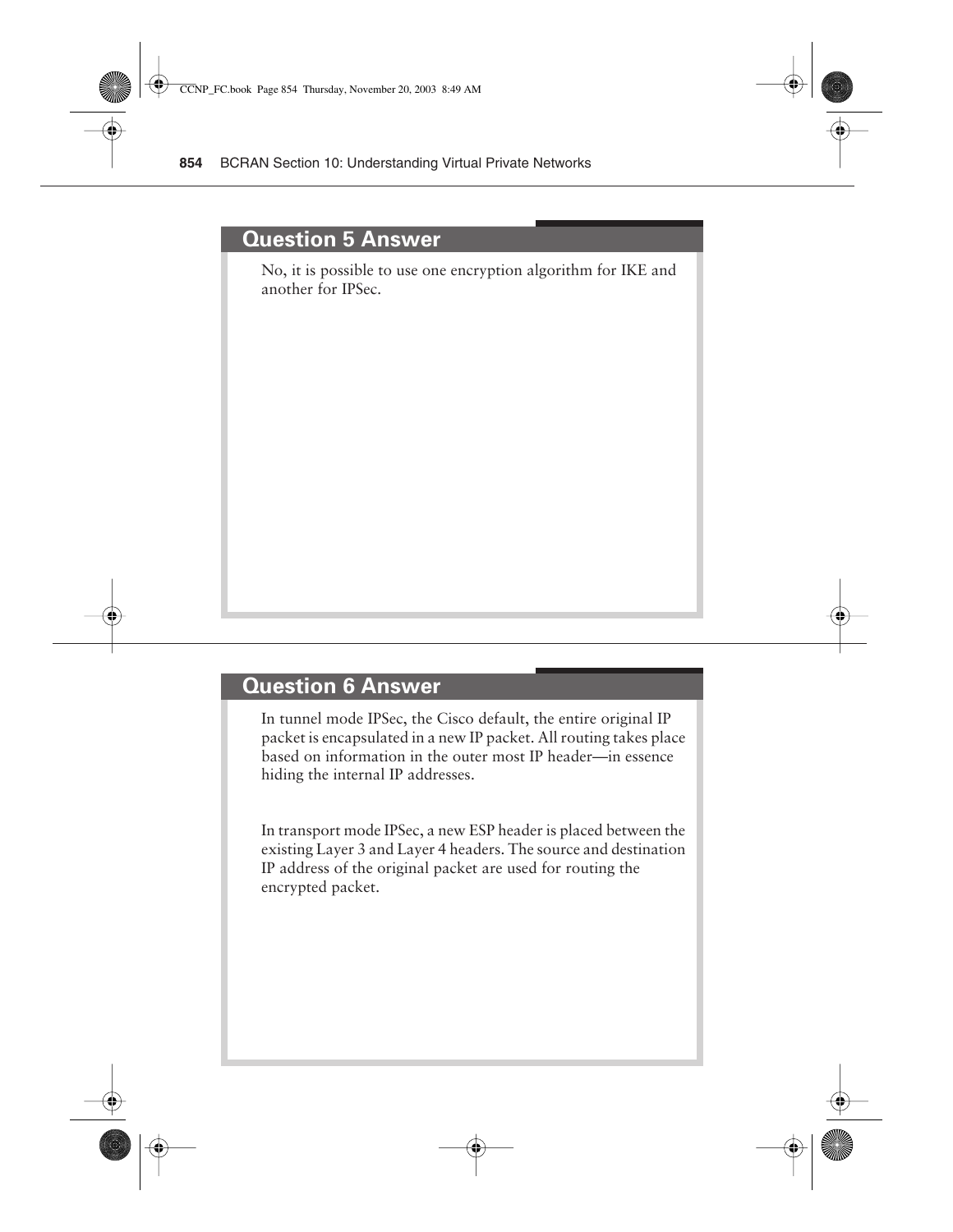

**When AH and ESP are used together, what is the numeric value present in the protocol field of the IP packet?**

Understanding<br>Virtual Private<br>Networks **Understanding Virtual Private Networks**

**Understanding Virtual Private Networks**

Understanding<br>Virtual Private<br>Networks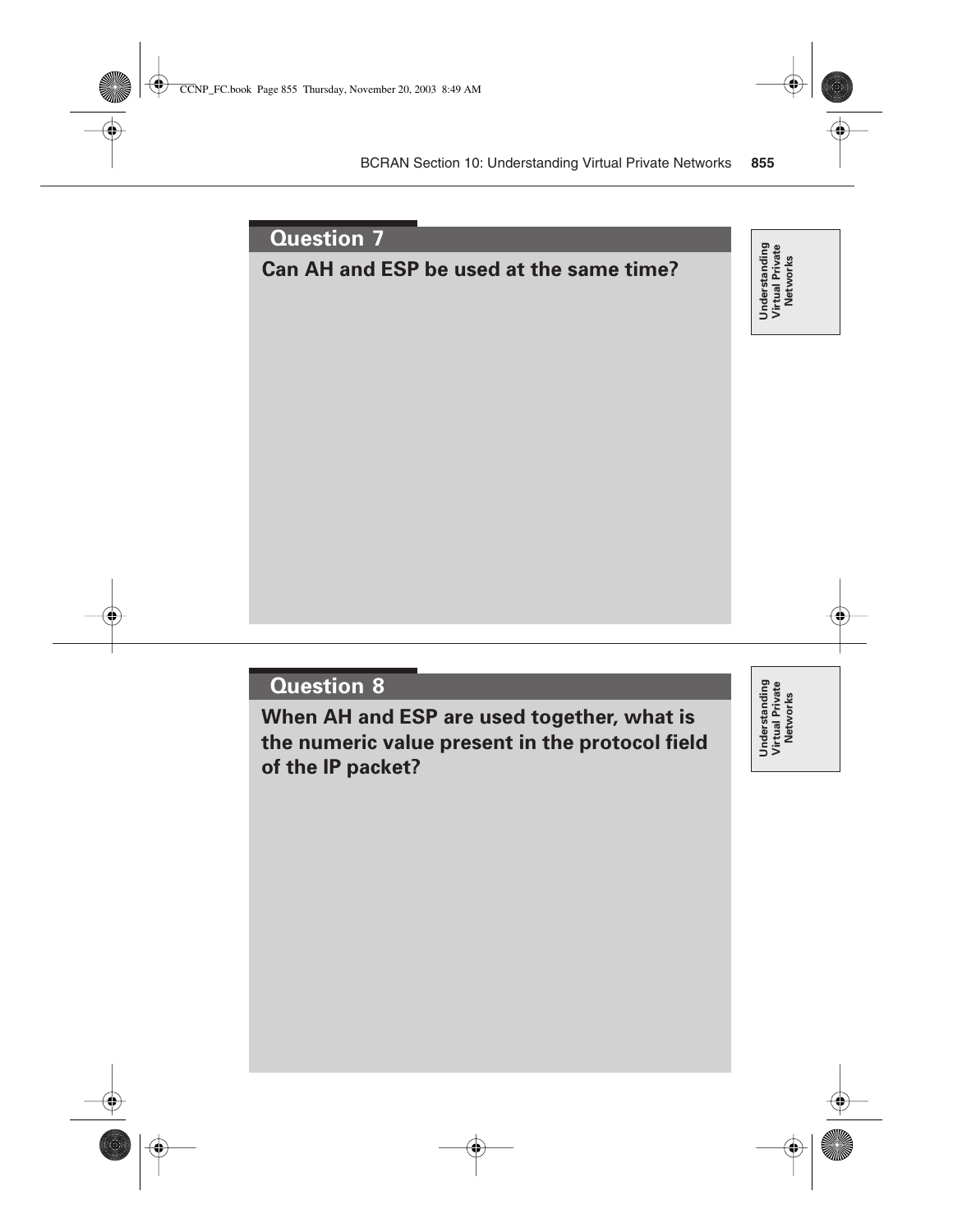#### **Question 7 Answer**

Yes. When AH and ESP are used together, the AH header is the outer most Layer 4 header. This is important to consider when designing access control lists that affect IPSec traffic.

#### **Question 8 Answer**

Since AH is the first Layer 4 header, its protocol value is in the Layer 3 IP header. The protocol value for AH is 51.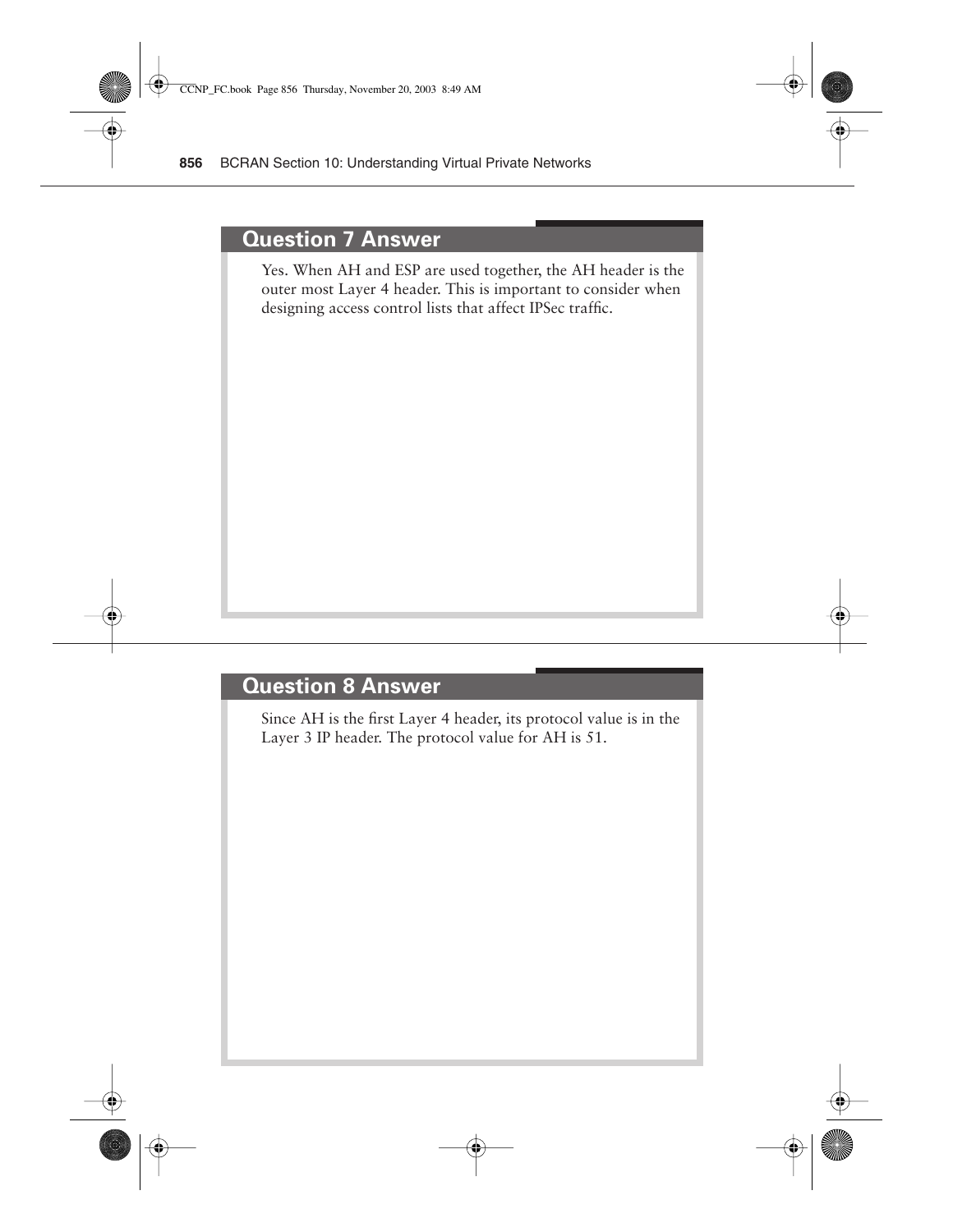# **Is it necessary that both ends of a site-to-site VPN have static IP addresses?**

Understanding<br>Virtual Private<br>Networks **Understanding Virtual Private Networks**

# **Question 10**

**How can a site-to-site VPN be established when one site acquires its IP address dynamically?**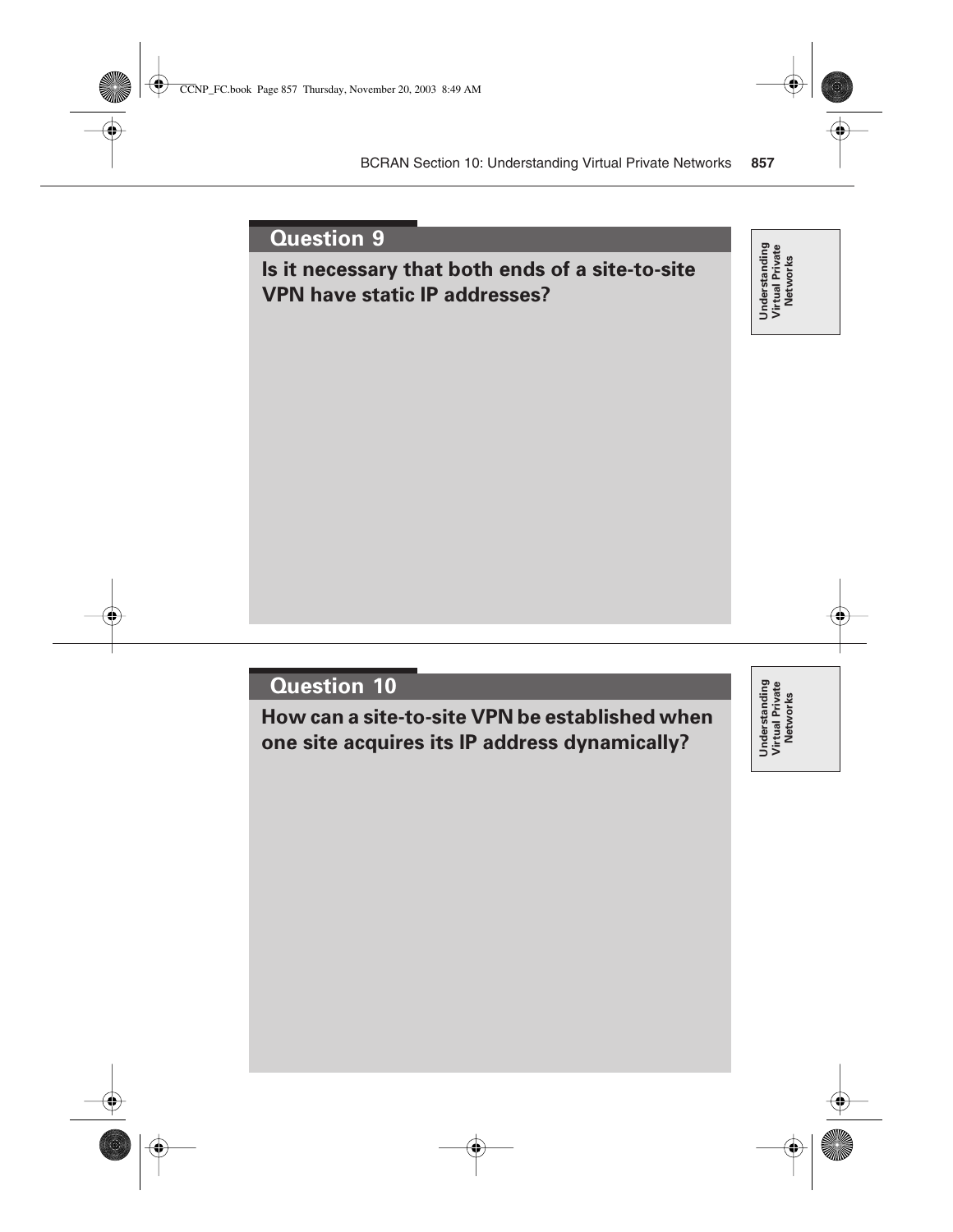#### **Question 9 Answer**

No, a dynamic crypto map can be used when the remote peer has a dynamic IP address. Only one end of a site-to-site VPN configuration may use a dynamic crypto map.

#### **Question 10 Answer**

Dynamic crypto maps can be used when a single end of a site-tosite VPN uses a dynamic IP address. The dynamic crypto map must be configured on the IPSec peer with a static IP address.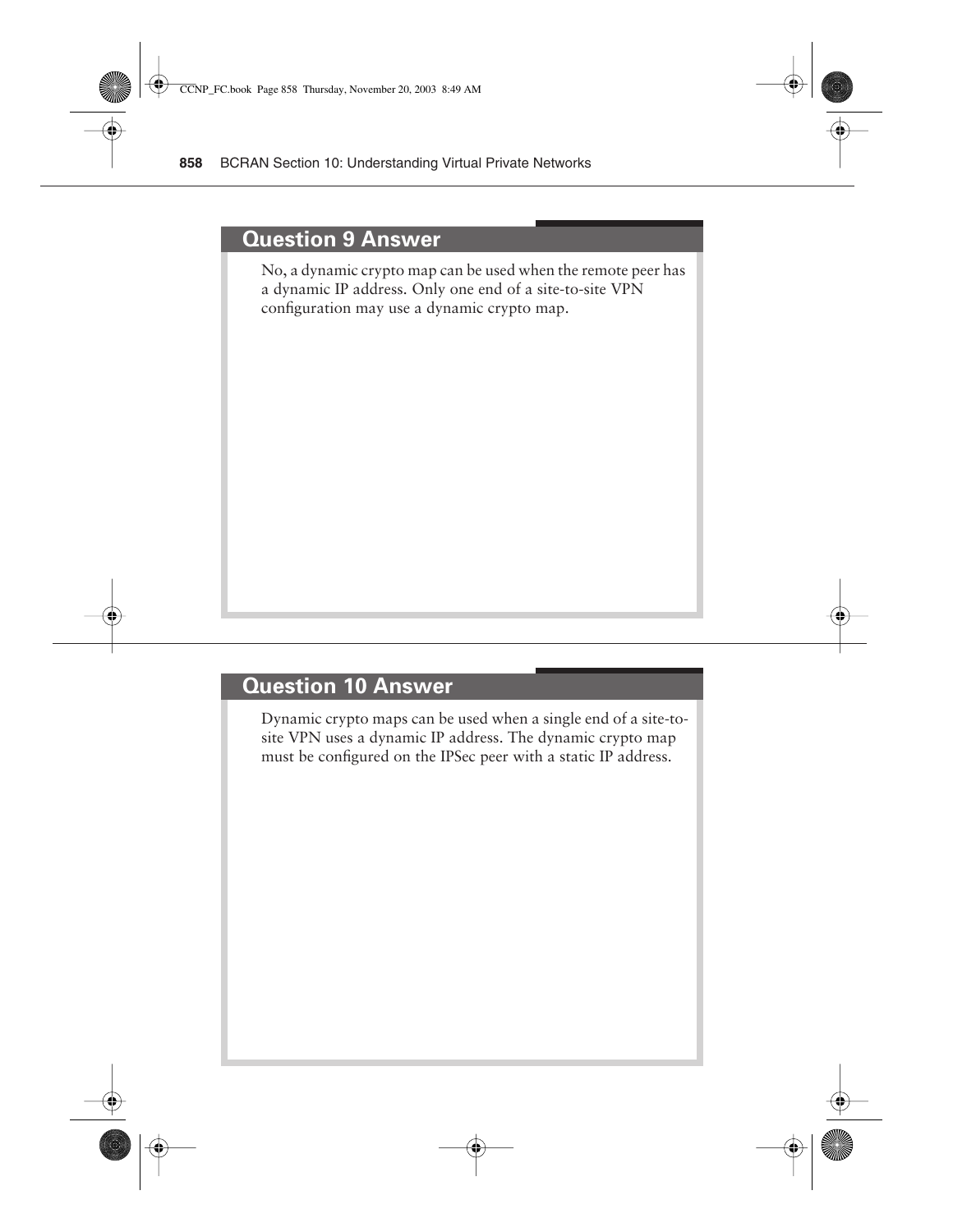# **What command assigns a single ISAKMP key to all IPSec peers?**

Understanding<br>Virtual Private<br>Networks **Understanding Virtual Private Networks**

# **Question 12**

**What configuration commands create and apply crypto transform sets?**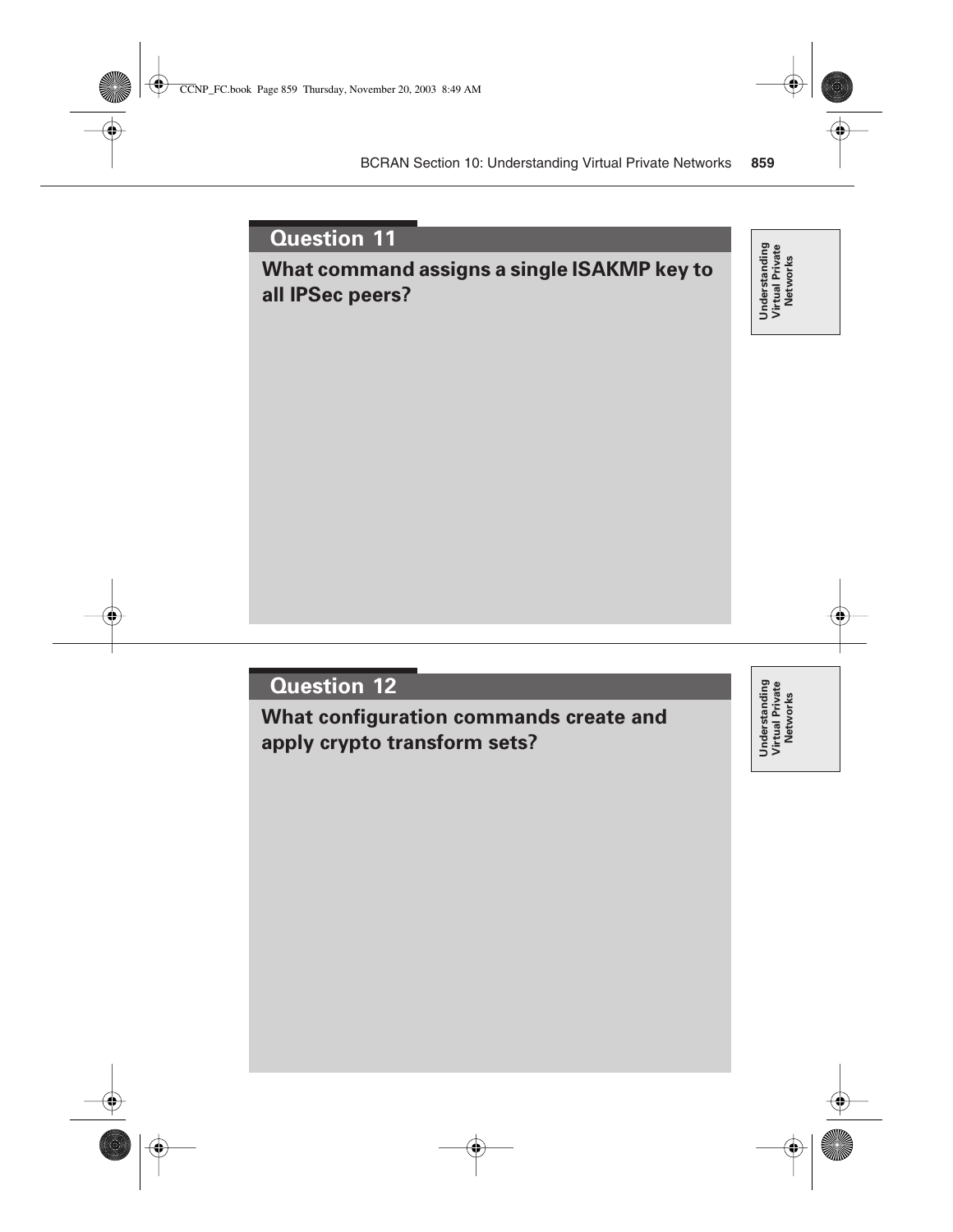#### **Question 11 Answer**

To create a wildcard ISAKMP key, use the global configuration command **crypto isakmp key** *key* **address 0.0.0.0**.

#### **Question 12 Answer**

IPSec transform sets are created with the global configuration command **crypto ipsec transform-set** and are applied to crypto maps via the **set transform-set** command.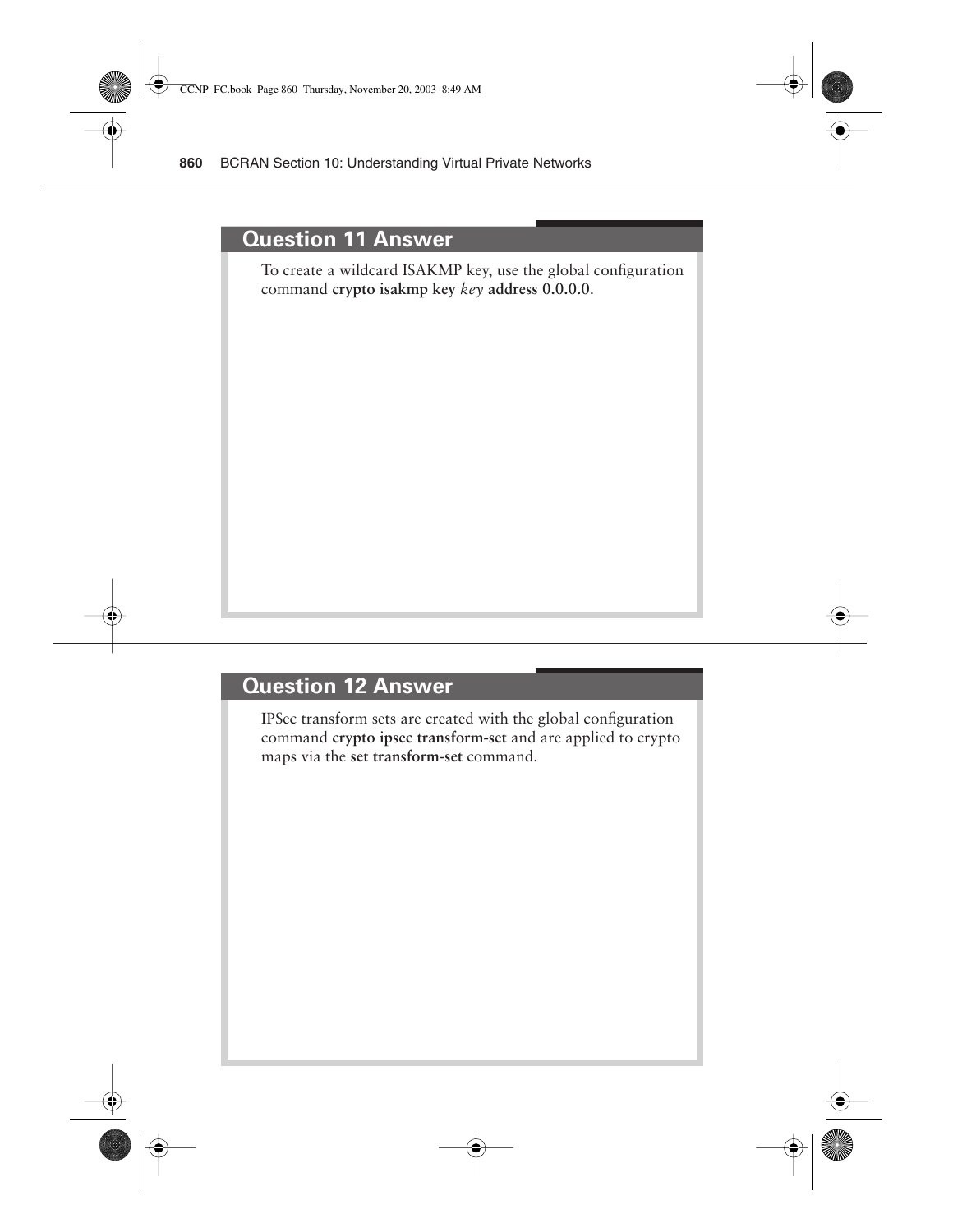# **What encryption algorithms are available for use with IPSec?**

Understanding<br>Virtual Private<br>Networks **Understanding Virtual Private Networks**

# **Question 14**

**What IP protocol values represent AH, ESP, and GRE?**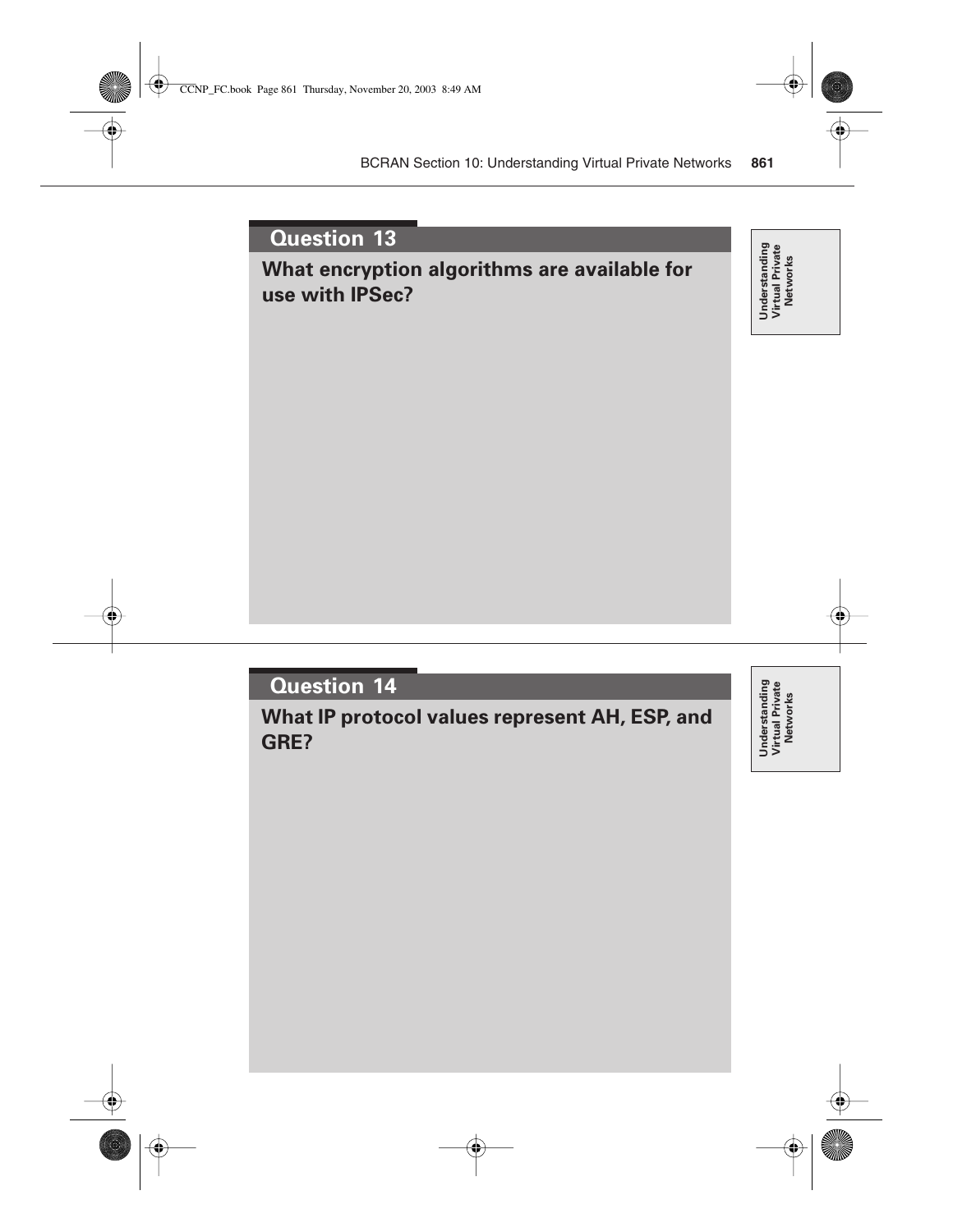#### **Question 13 Answer**

You can use one of the following encryption algorithms with IPSec:

- $\bullet$  DES (56 bit)
- 3DES (168 bit)
- AES (128 or 256 bit)

#### **Question 14 Answer**

The IP protocol values for these protocols are

- AH: 51
- ESP: 50
- $\bullet$  GRE: 47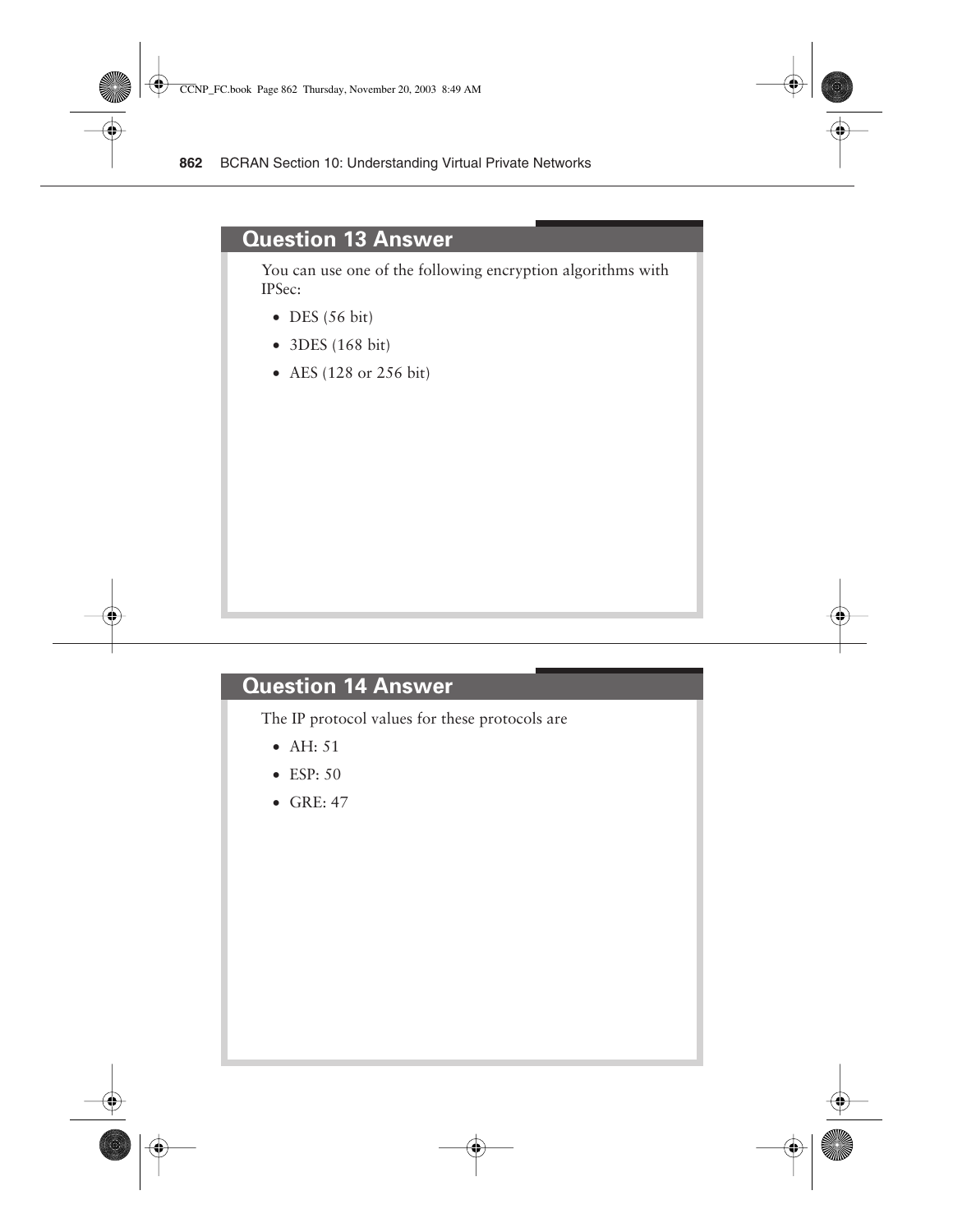# **What command enables transport mode IPSec?**

Understanding<br>Virtual Private<br>Networks **Understanding Virtual Private Networks**

# **Question 16**

**Can multiple crypto maps be applied to a single router interface?**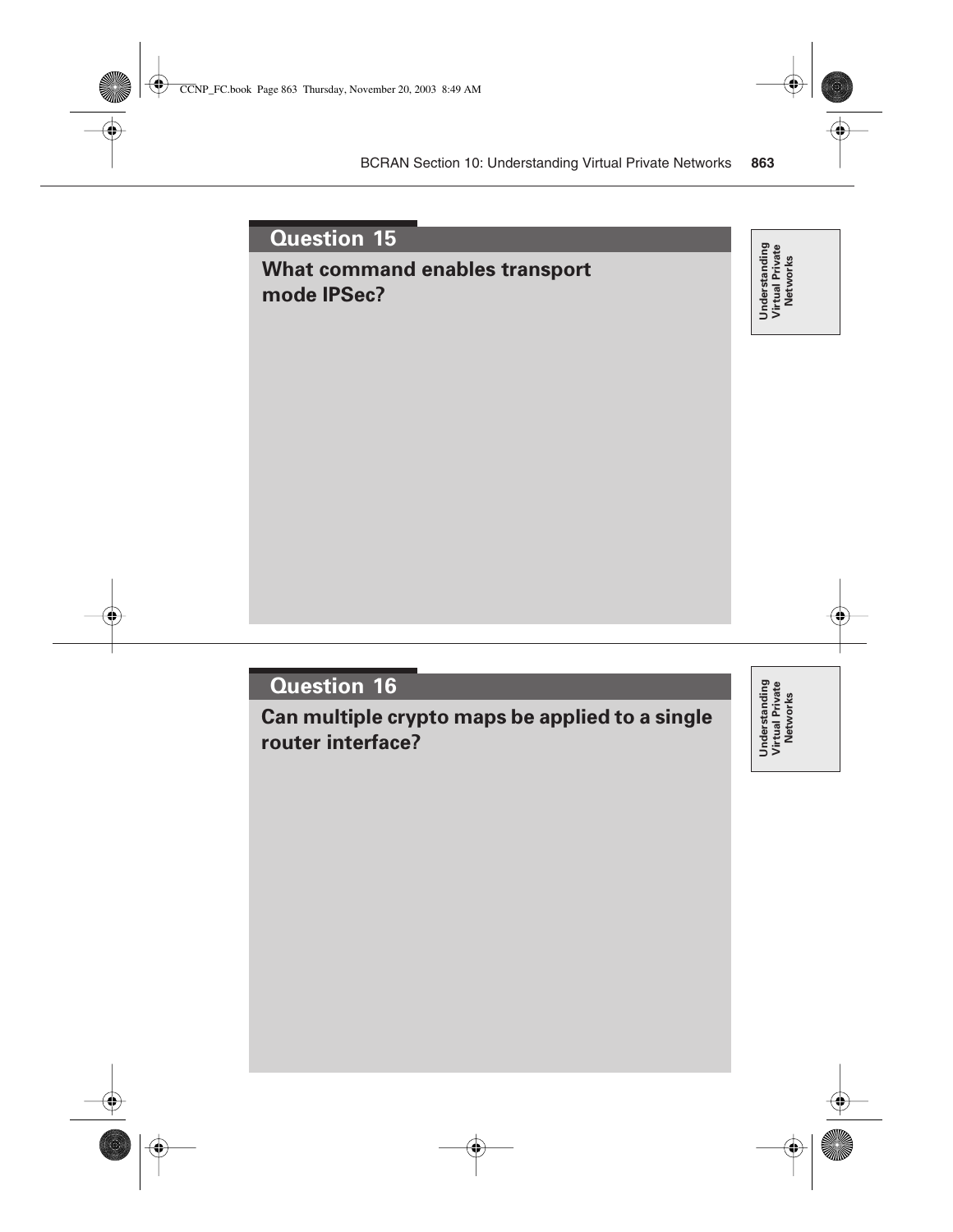#### **Question 15 Answer**

Transport mode IPSec is enabled by issuing the **mode transport** command in transform-set configuration mode. The following is an example of a transform set configured for transport mode:

*crypto ipsec transform-set TRANSFORM esp-des esp-sha-hmac mode transport*

#### **Question 16 Answer**

No. However, it is possible to have multiple instances of the same crypto map. Similar to the configuration of route maps, each crypto map instance is given a unique numeric tag. When encrypting traffic, crypto map instances are evaluated in order, starting at tag 1. The tag value can range from 1 to 65535. Multiple instances are used when multiple remote peers exist in a site-to-site VPN configuration.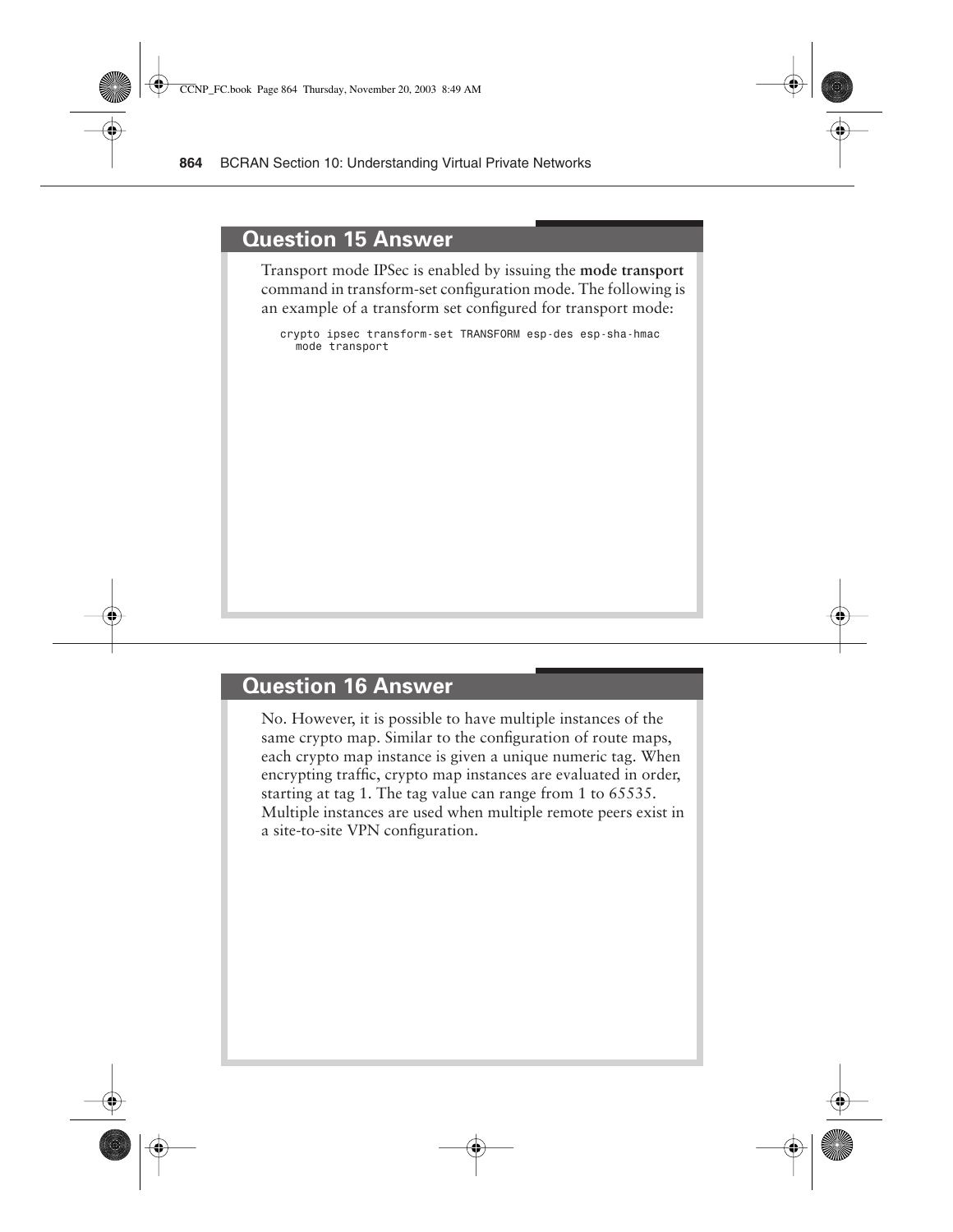# **How can routing protocols be used over a siteto-site VPN?**

Understanding<br>Virtual Private<br>Networks **Understanding Virtual Private Networks**

#### **Question 18**

**What Layer 4 protocol and port are used for ISAKMP communications?**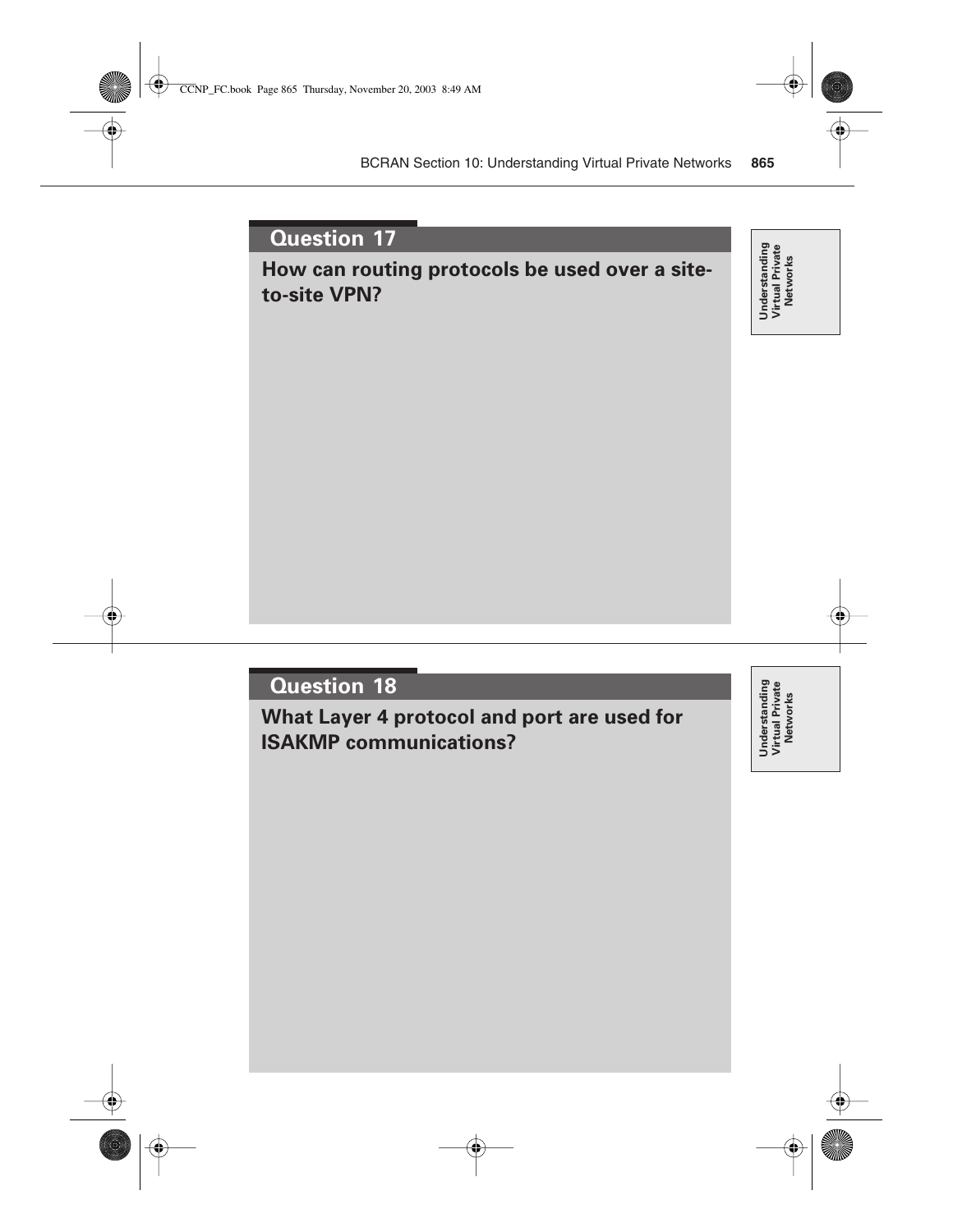#### **Question 17 Answer**

To use a routing protocol in a site-to-site VPN environment, GRE tunnels must be utilized. With GRE tunnels, a virtual tunnel interface is used to represent the logical connection between peers. It is on this tunnel interface that a routing protocol can be utilized.

#### **Question 18 Answer**

ISAKMP uses UDP with source and destination ports equal to 500.

It should be noted that some implementations—especially remote-access implementations—use UDP source ports other than 500.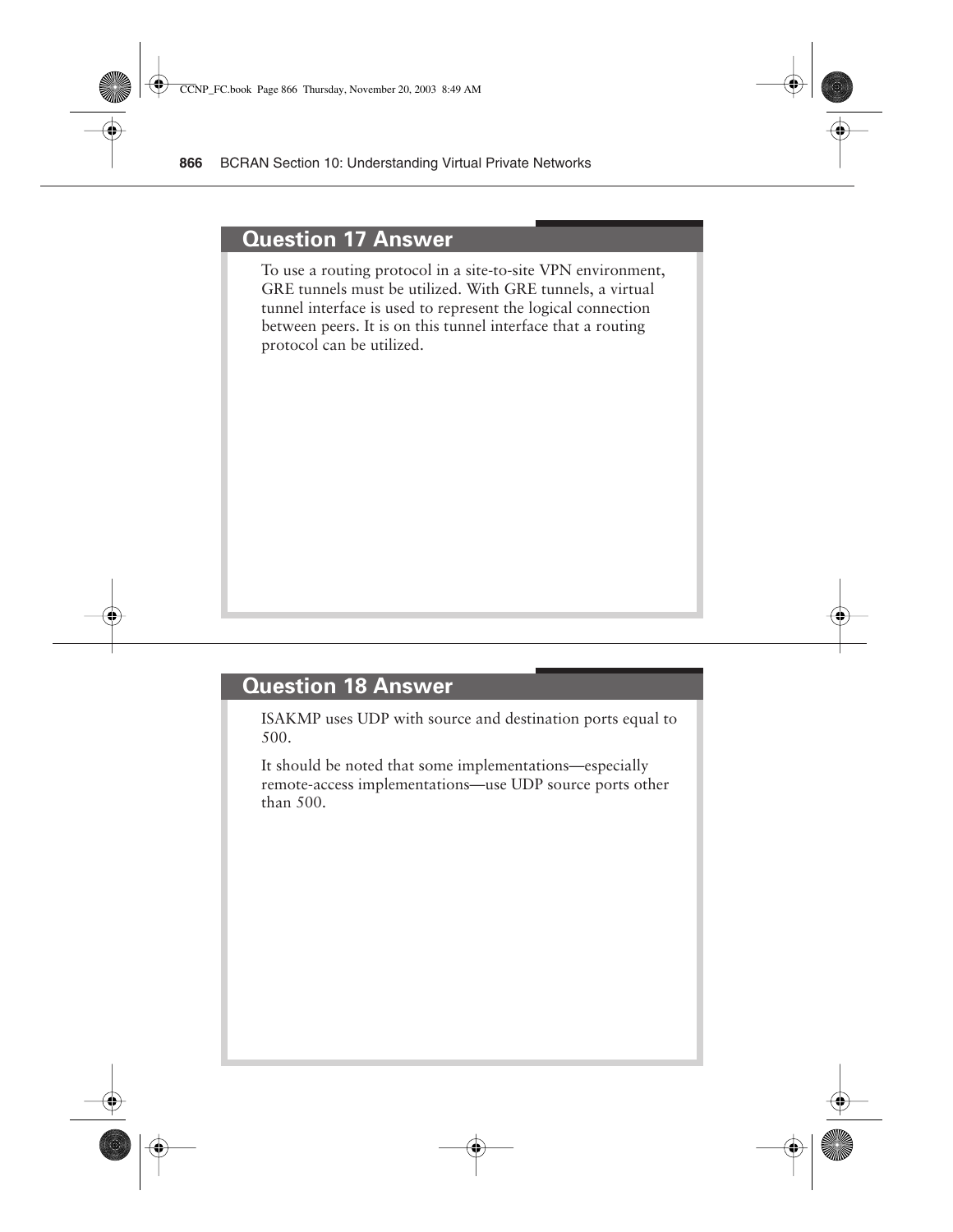# **When two peers begin IKE negotiations, how do they identify themselves?**

Understanding<br>Virtual Private<br>Networks **Understanding Virtual Private Networks**

# **Question 20**

**What command is used to configure the ISAKMP identity of a router?**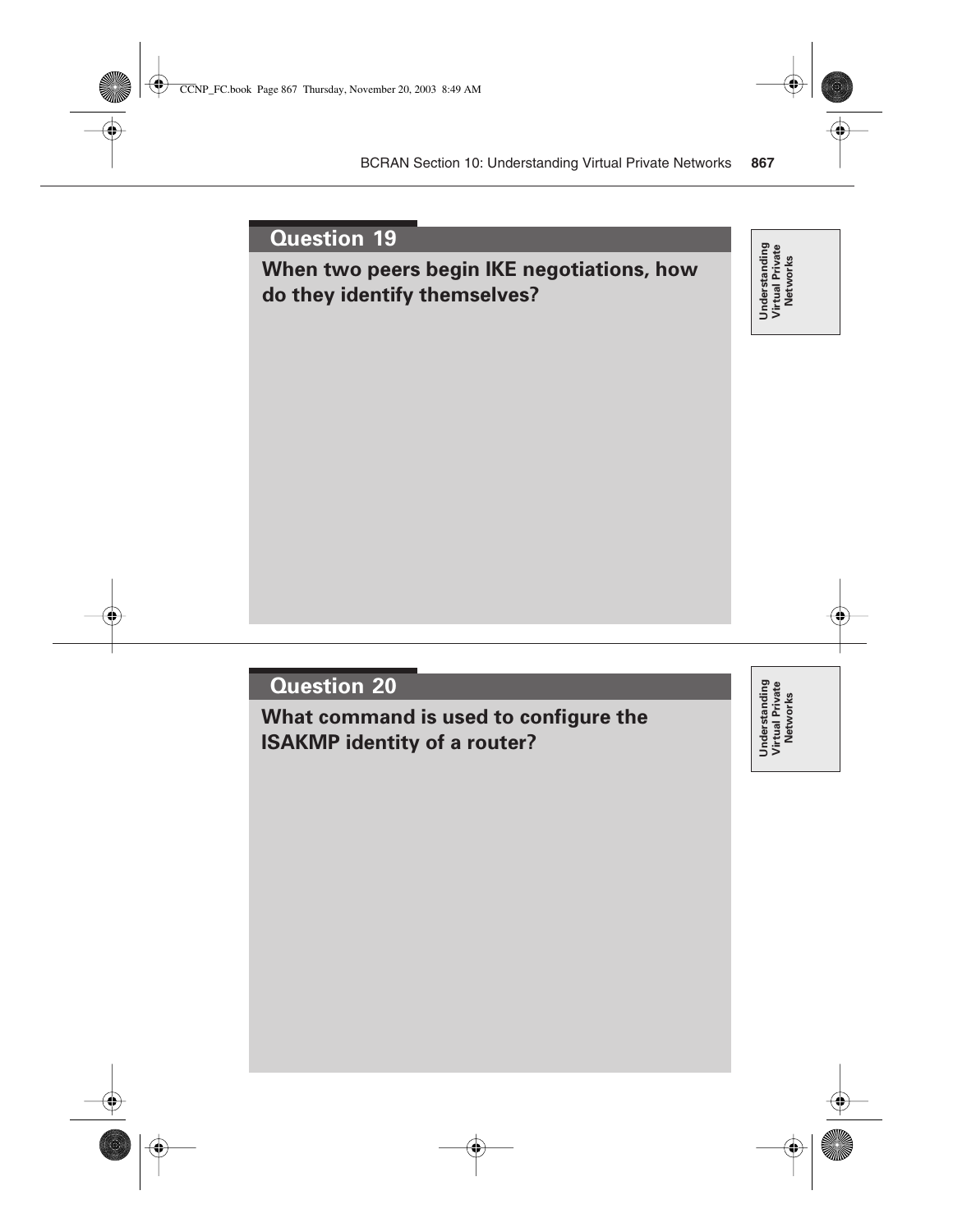#### **Question 19 Answer**

Either IP address or host name can be used as the IKE identity. The identity value supplied must match the ISAKMP key configured on the peer.

The global configuration command **crypto isakmp identity**  {**hostname** | **address**} configures which identity is used.

#### **Question 20 Answer**

The global configuration command **crypto isakmp identity**  {**hostname** | **address**} configures which identity is used during IKE negotiations.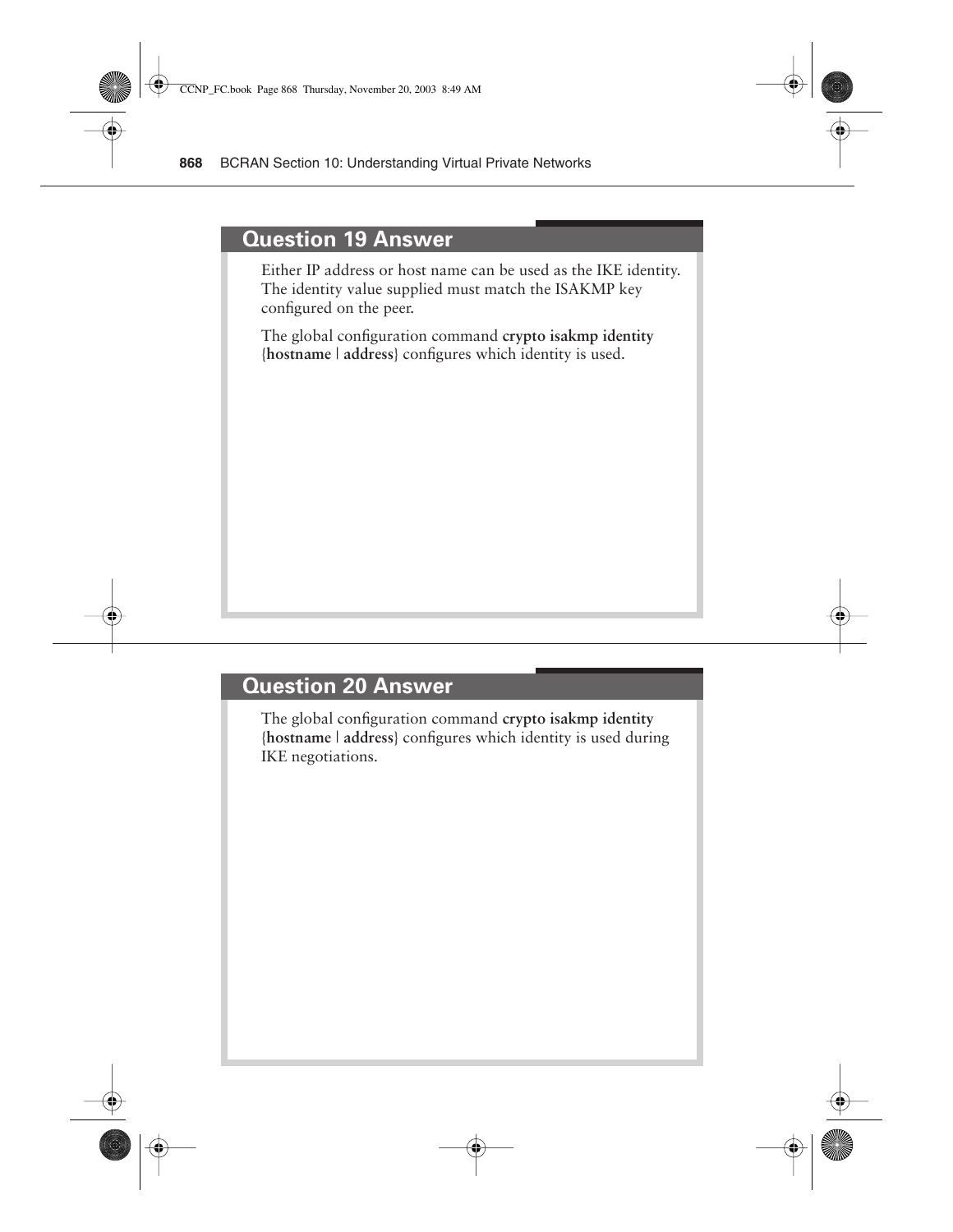# **What is the difference between authentication provided by ESP and AH?**

Understanding<br>Virtual Private<br>Networks **Understanding Virtual Private Networks**

# **Question 22**

**How can you authenticate remote-access VPN connections?**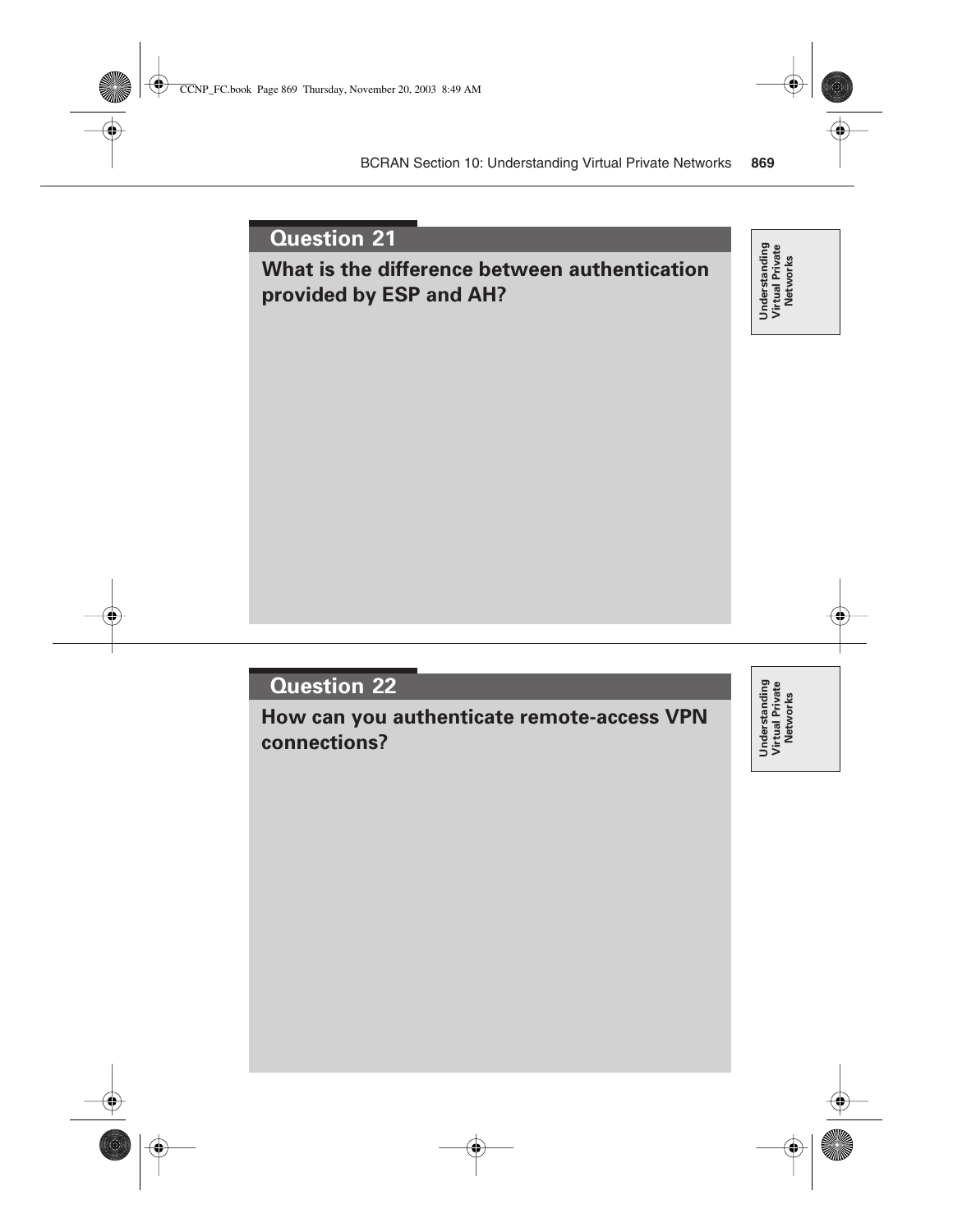#### **Question 21 Answer**

The authentication provided by ESP computes a hash based solely on a packet's payload. In contrast, the hash associated with AH is computed on the entire packet, headers included (this excludes fields like TTL that legitimately change in transit). AH, therefore, provides greater security by ensuring that the entire packet has not changed.

#### **Question 22 Answer**

Remote-access VPN connections can be authenticated using one of the following options:

- Preshared keys
- RSA signatures

In addition to the above options, remote-access users can be further authenticated using Extended Authentication (XAUTH). With XAUTH, users are authenticated against an external RADIUS server, such as Cisco ACS or Microsoft IAS.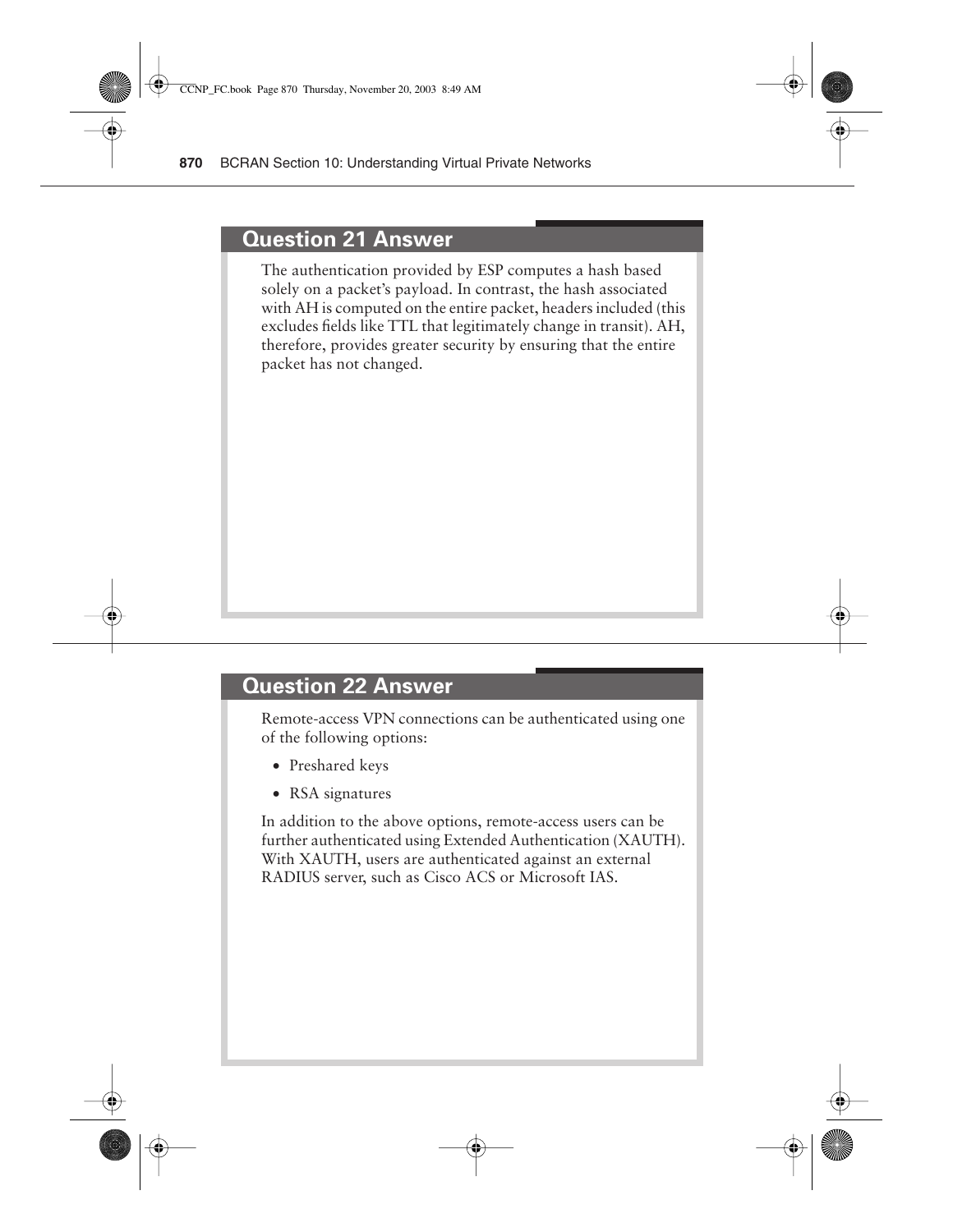# **Question 23 Within the context of certificates, what is a CRL?**

**Question 24**

**Can the same crypto map instance be used with multiple IPSec peers?**

Understanding<br>Virtual Private<br>Networks **Understanding Virtual Private Networks**

**Understanding Virtual Private Networks**

Understanding<br>Virtual Private<br>Networks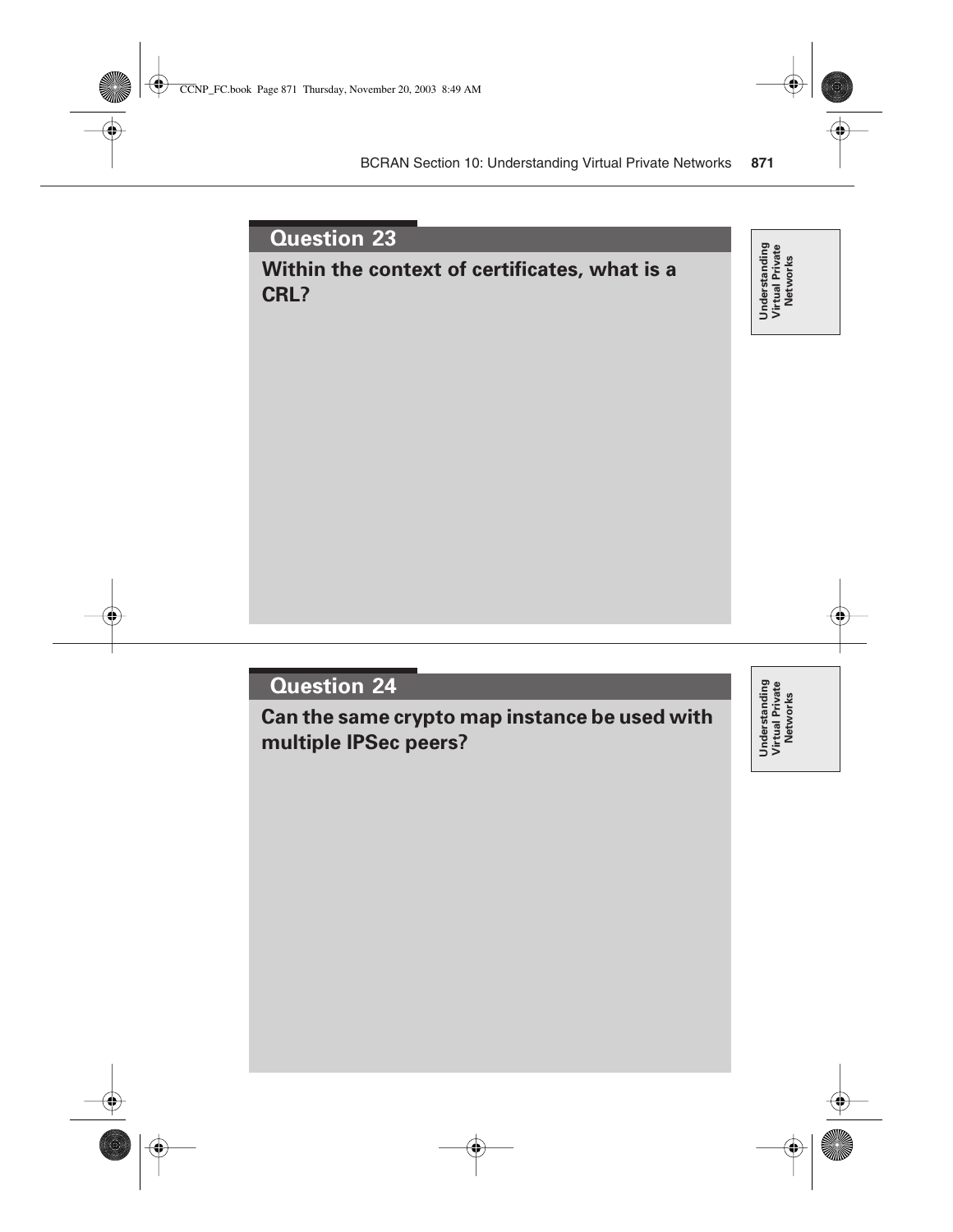#### **Question 23 Answer**

A Certificate Revocation List (CRL) is used to verify that a certificate has not been revoked. If a certificate's serial number is listed on the CRL, it has been revoked and is no longer valid for any authentication purposes and is rejected.

#### **Question 24 Answer**

Yes, one crypto map instance can have multiple peers as long as both peers share an identical configuration. This is often used at a remote site to specify a redundant VPN device at the central site.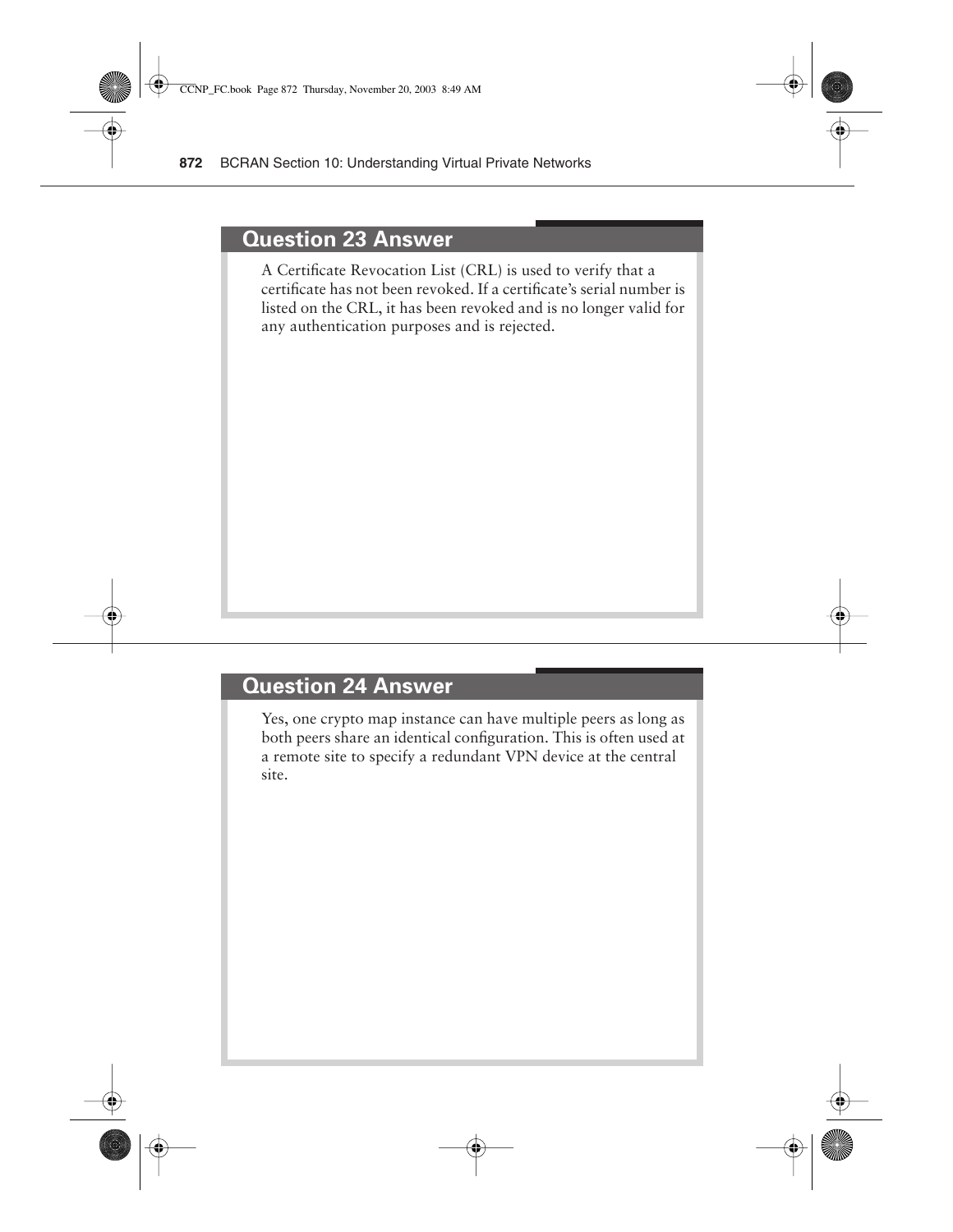

**How does the router determine which traffic to encrypt?**

Understanding<br>Virtual Private<br>Networks **Understanding Virtual Private Networks**

**Networks**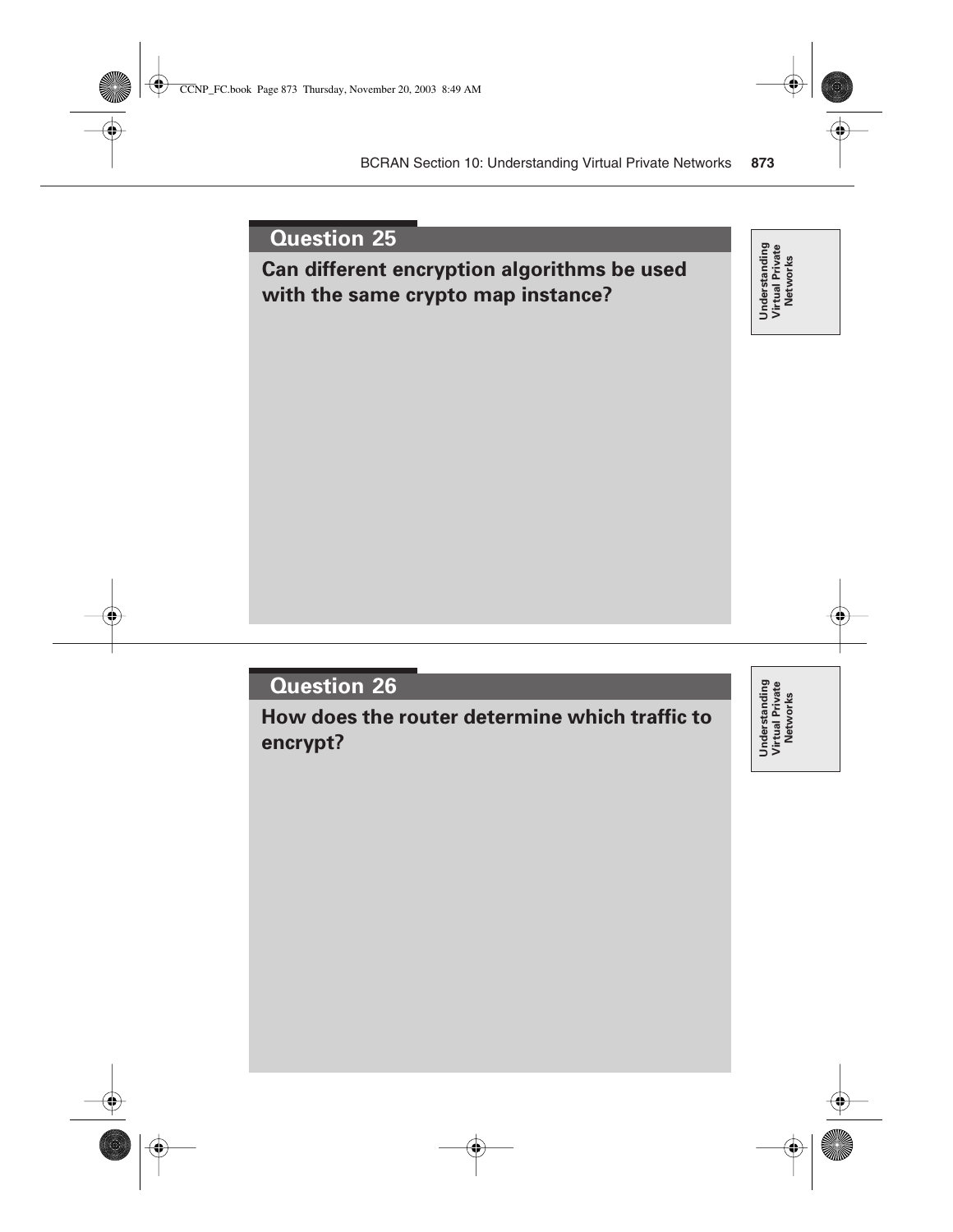#### **Question 25 Answer**

No, a crypto map instance is associated with exactly one IPSec transform set, which is where the encryption algorithm is configured.

#### **Question 26 Answer**

An ACL is created and associated with a crypto map instance. This ACL, known as the crypto ACL, is used to select traffic that is to be encrypted. Traffic that is not selected by the crypto ACL (as permit entries) is not encrypted.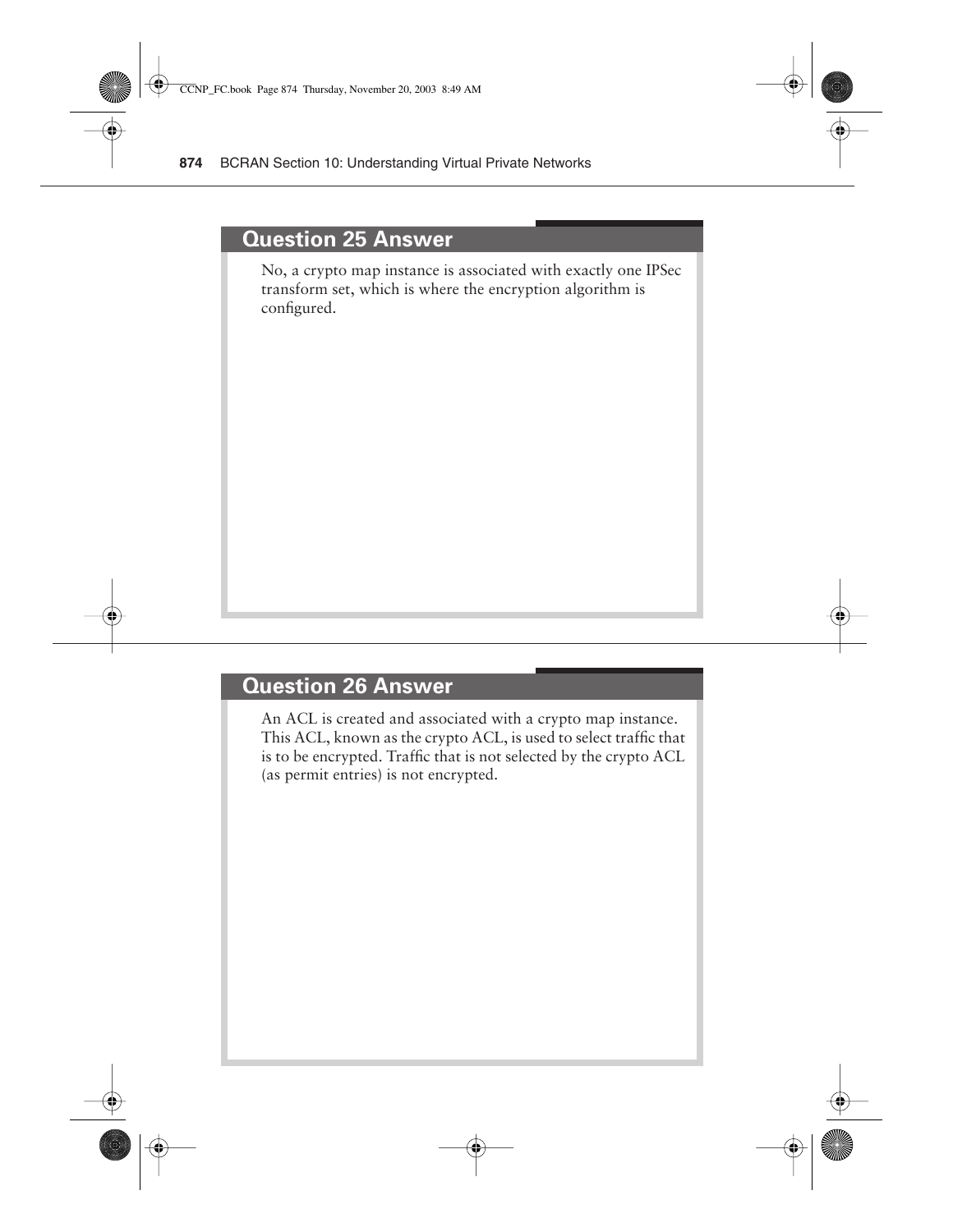

**What is Perfect Forward Secrecy?**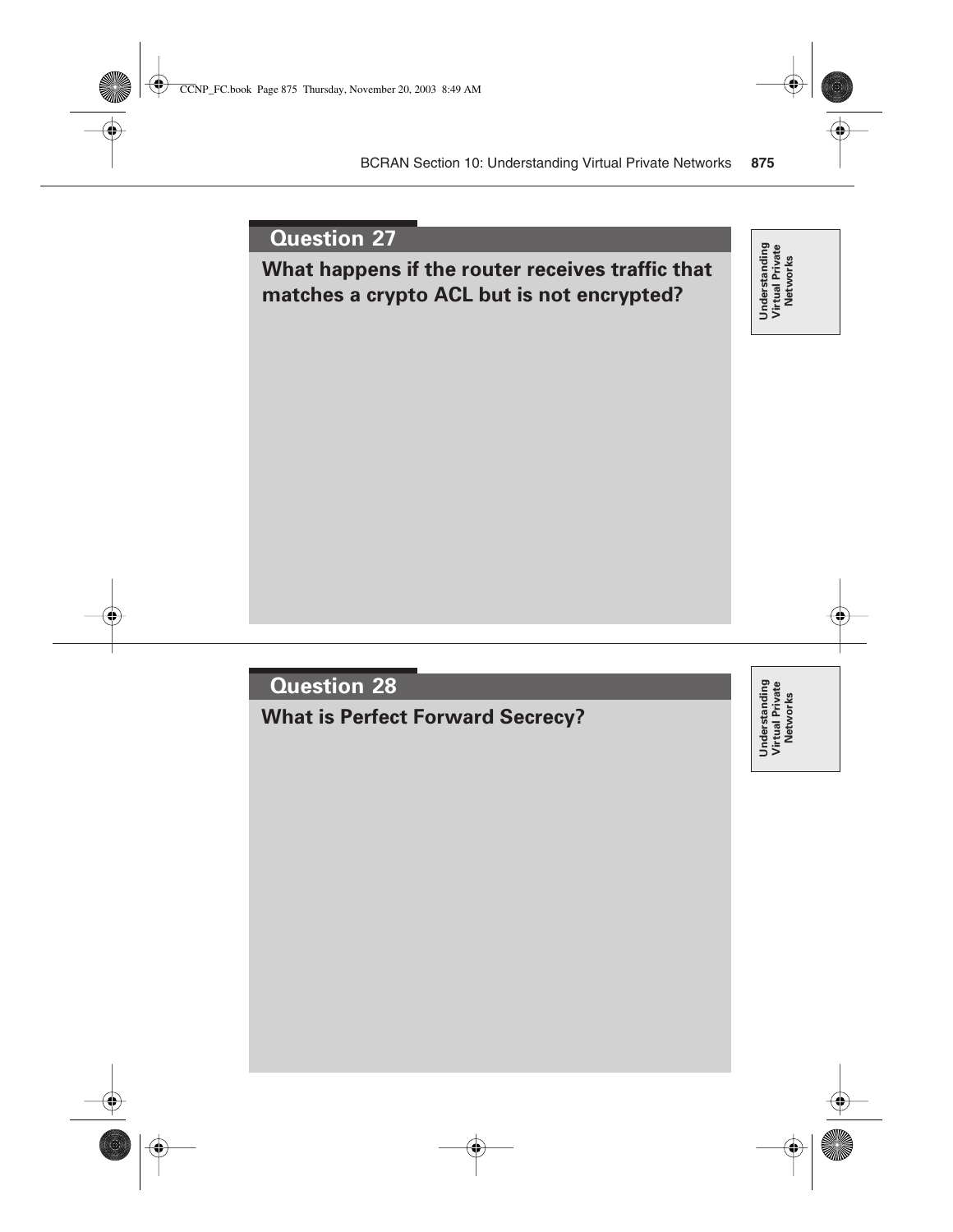#### **Question 27 Answer**

Inbound traffic that should be encrypted and is not (as determined by evaluating the crypto ACL in reverse) is silently dropped.

### **Question 28 Answer**

Diffie-Hellman Perfect Forward Secrecy (PFS) is used to generate new keying material for IPSec security associations. Without PFS, the IPSec keying material is derived from the IKE keying material.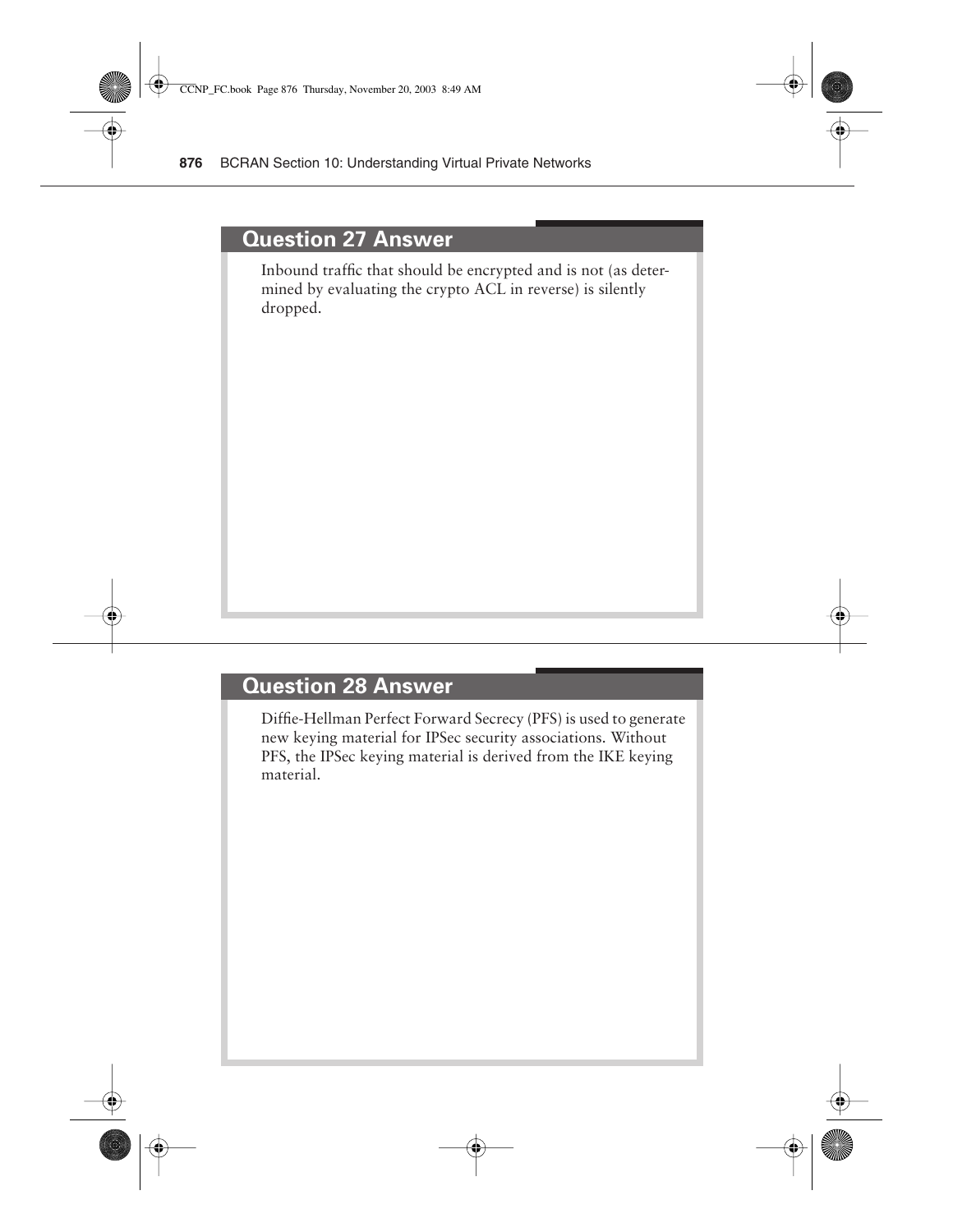

**What types of security associations exist?**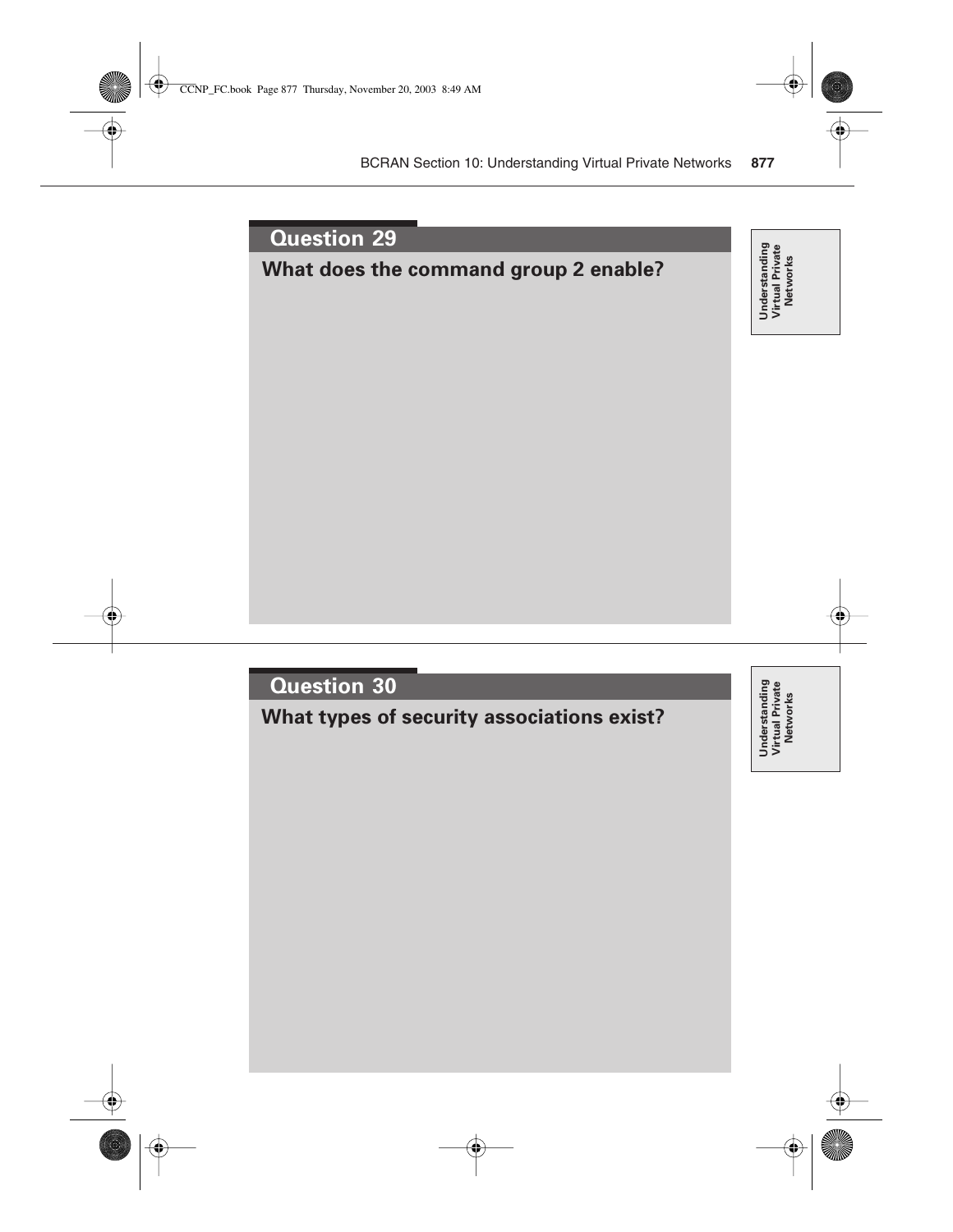#### **Question 29 Answer**

The **group 2** ISAKMP policy configuration command enables 1024-bit Diffie-Hellman key exchange during IKE negotiations. The default setting is **group 1**, which uses 768-bit encryption. It should be noted that larger keys require additional router CPU resources.

### **Question 30 Answer**

There are two types of security associations (SAs): the ISAKMP SA and the IPSec SA. An SA is made up of a unidirectional connection and all of its associated security parameters. After the successful establishment of an IPSec session, each device has four SAs—an ISAKMP SA in each direction and an IPSec SA in each direction.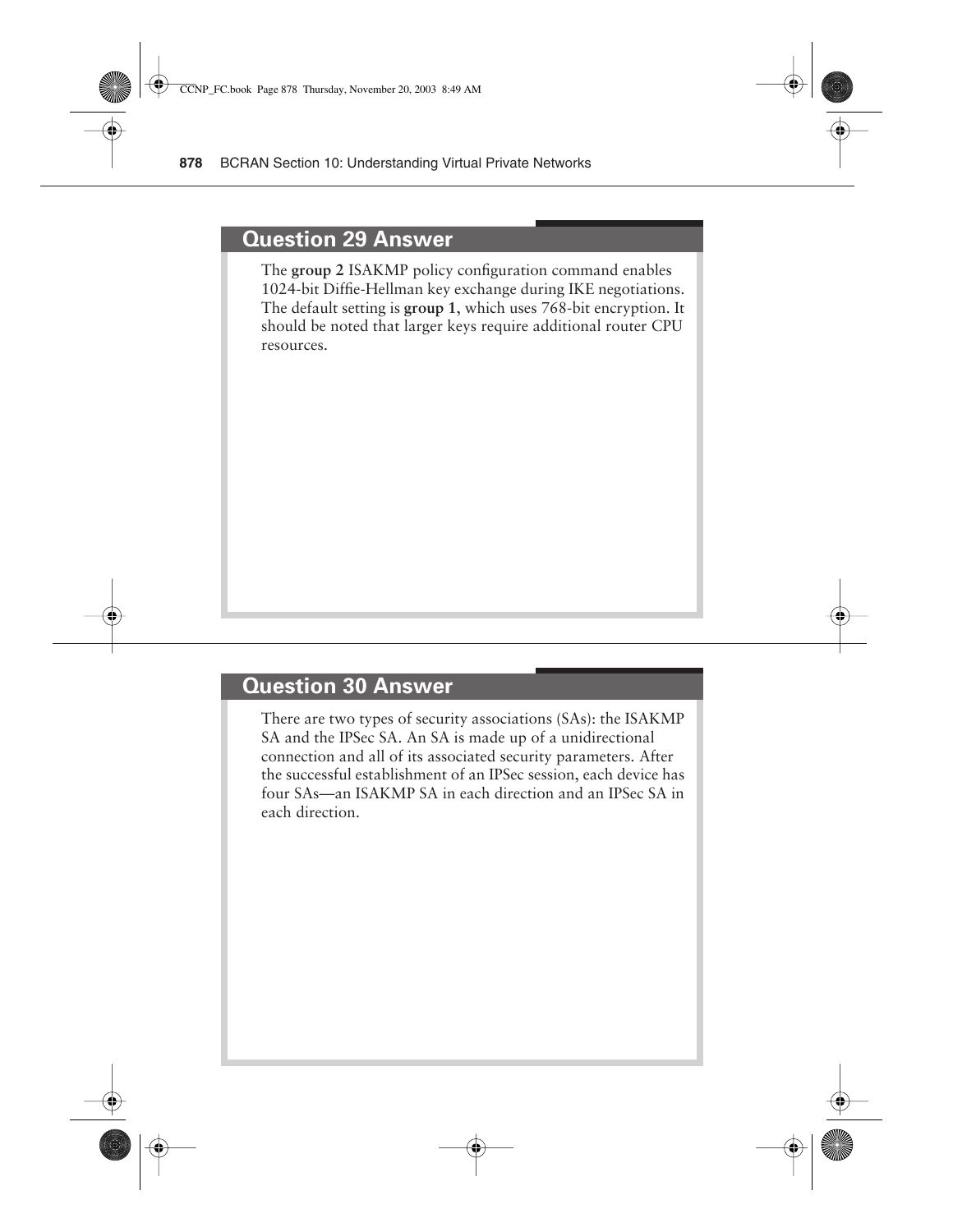

**What command displays the number of existing ISAKMP security associations? What other information does this command display?**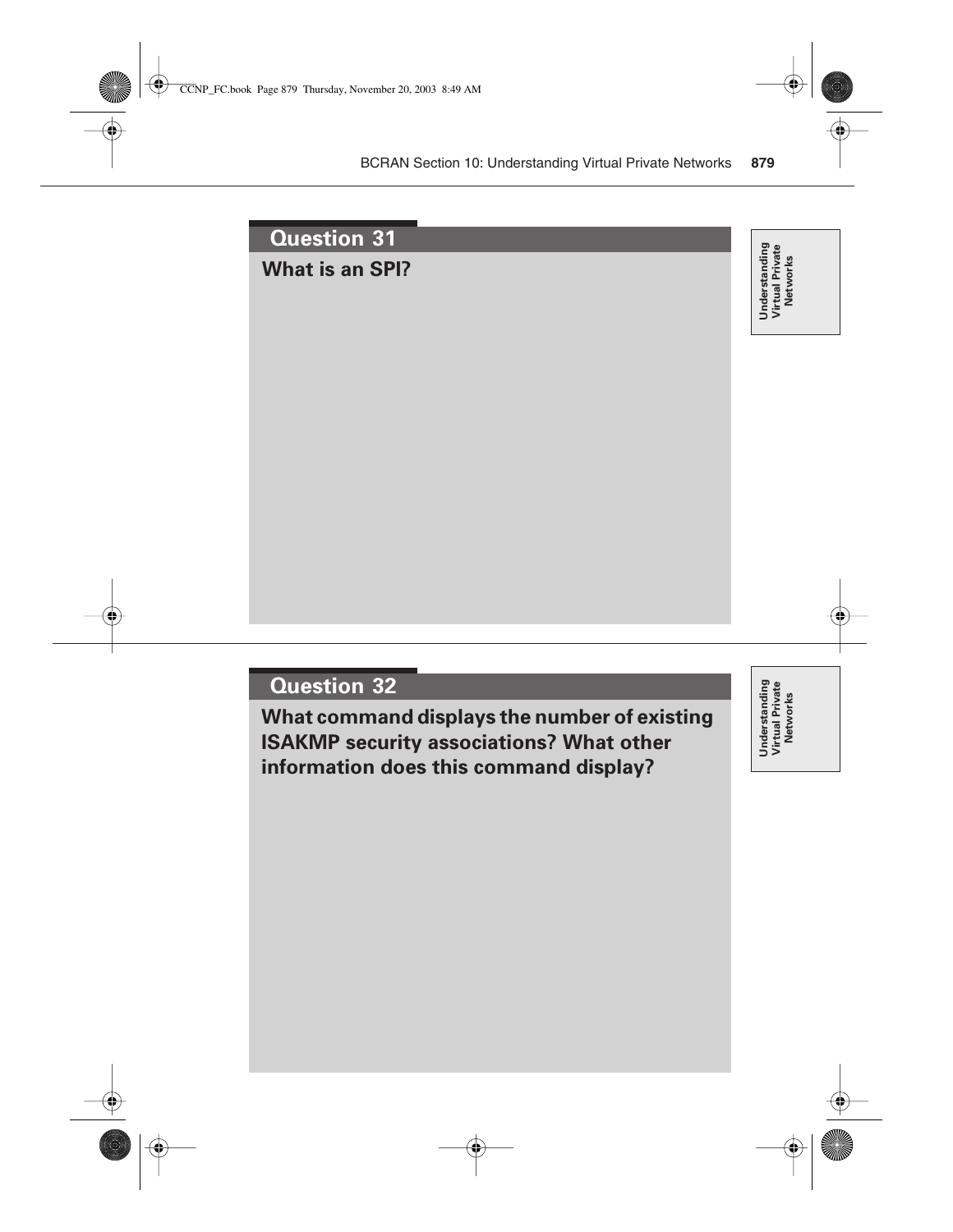#### **Question 31 Answer**

A Security Parameters Index (SPI), is an index into the Security Parameters Database (SPD). Each security association has an SPI for each protocol (AH or ESP) in each direction (inbound and outbound).

### **Question 32 Answer**

The EXEC command **show crypto isakmp sa** displays the number of existing ISAKMP security associations (SAs). In addition, this command displays the source and destination IP address of each SA.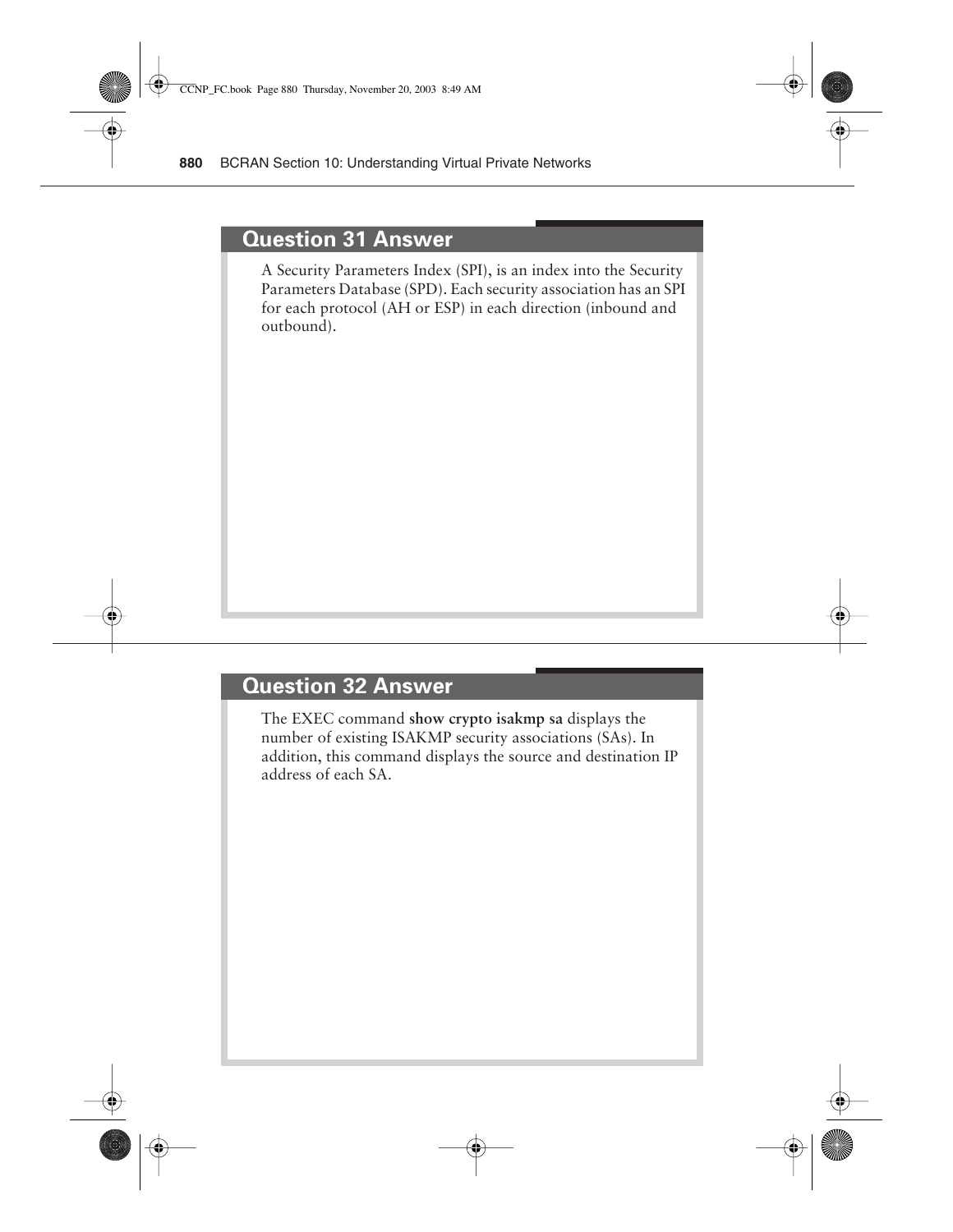### **What is the name of the second IKE negotiation phase?**

Understanding<br>Virtual Private<br>Networks **Understanding Virtual Private Networks**

### **Question 34**

**When creating an IPSec transform set, you have selected the esp-sha-hmac option. What does this enable?**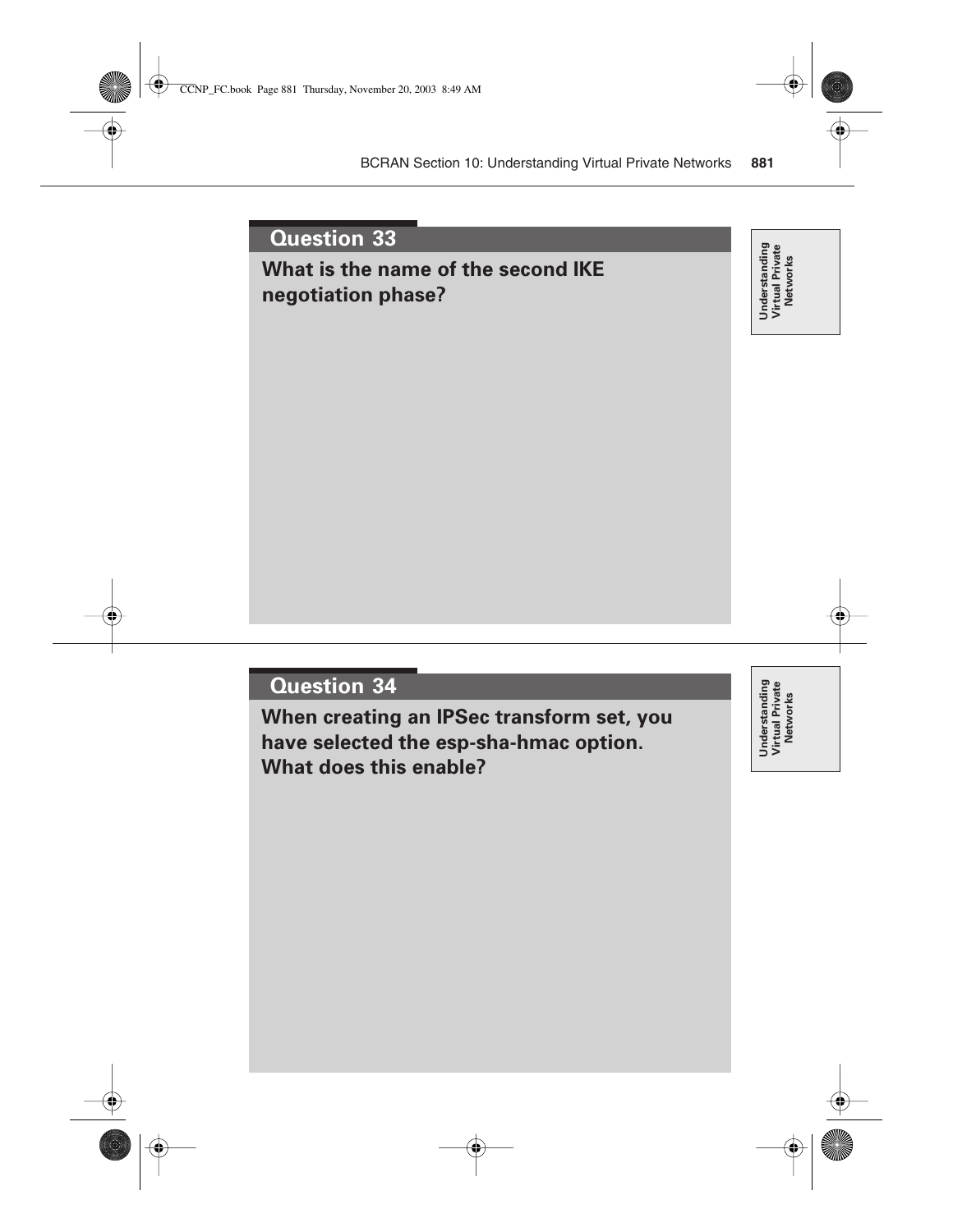#### **Question 33 Answer**

The second IKE phase, called quick mode, is used to negotiate IPSec transform sets and establish IPSec security associations.

#### **Question 34 Answer**

This option enables ESP message authentication using the SHA hashing algorithm. Message authentication using MD5 can be enabled with the **esp-md5-hmac** option.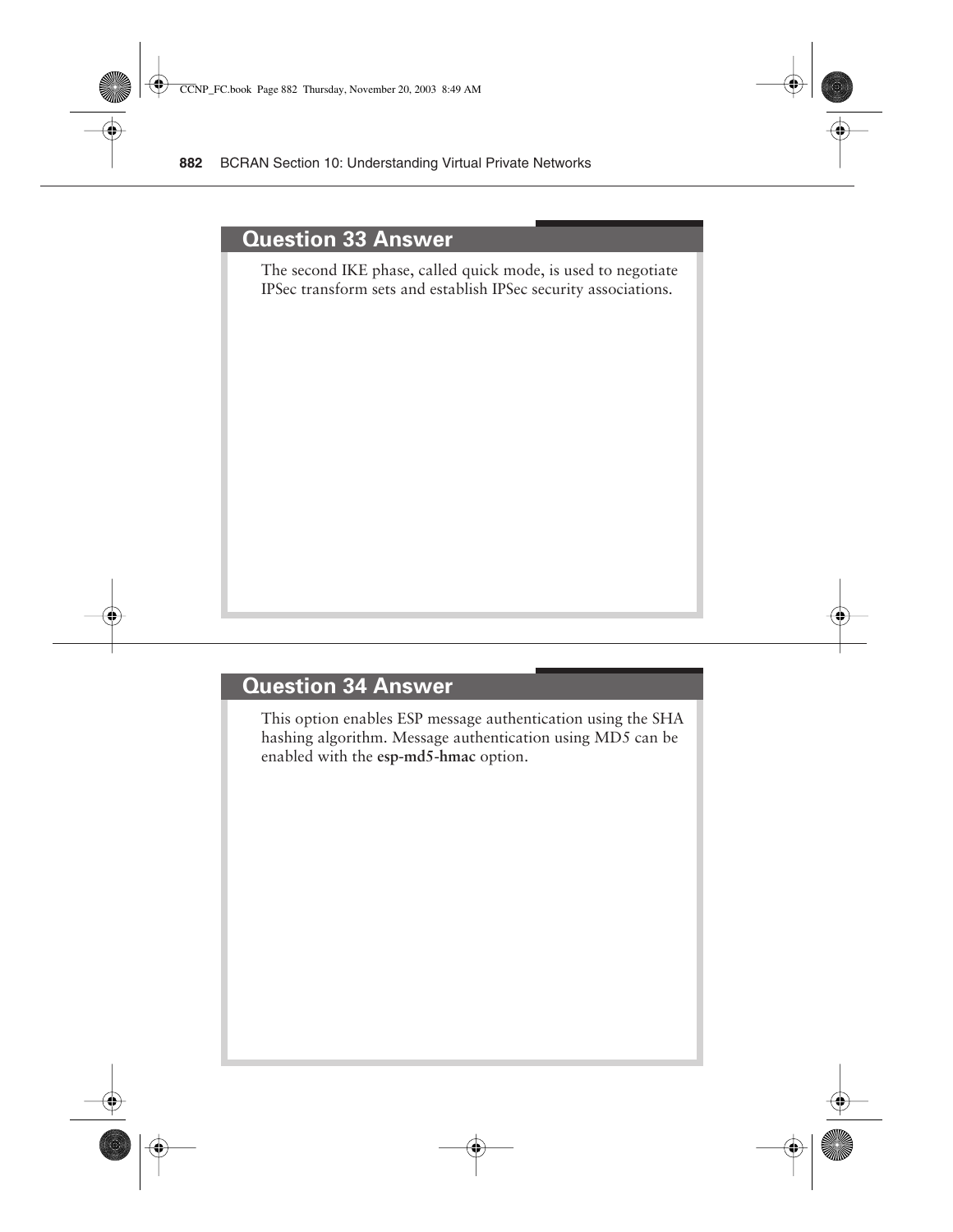### **What command links a crypto map with a crypto ACL?**

Understanding<br>Virtual Private<br>Networks **Understanding Virtual Private Networks**

### **Question 36**

**What command applies a crypto map to an interface?**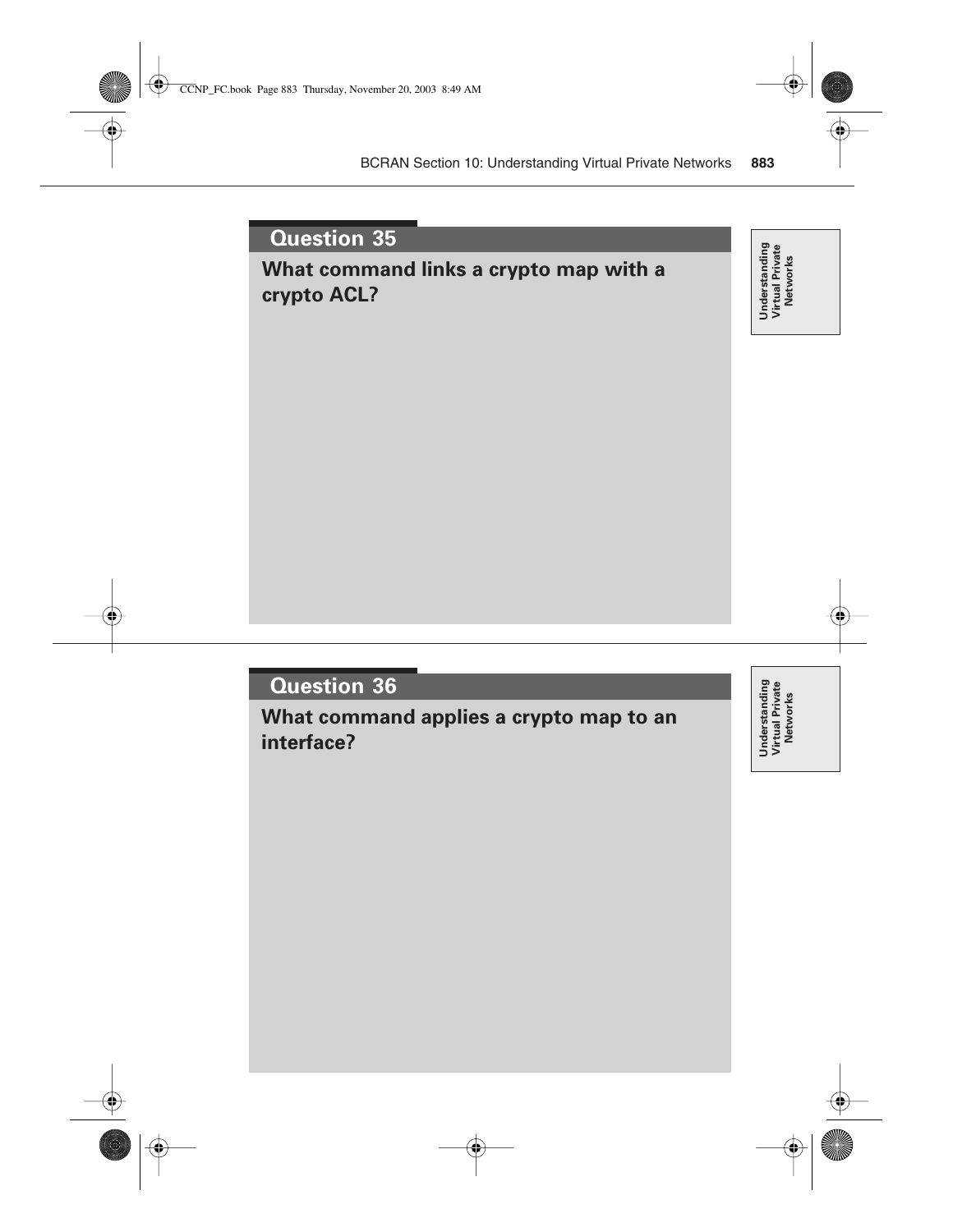#### **Question 35 Answer**

The crypto map configuration command **match address** *acl* is used to link an ACL to a crypto map.

#### **Question 36 Answer**

The interface configuration command **crypto map** *crypto-mapname* applies a crypto map to an interface.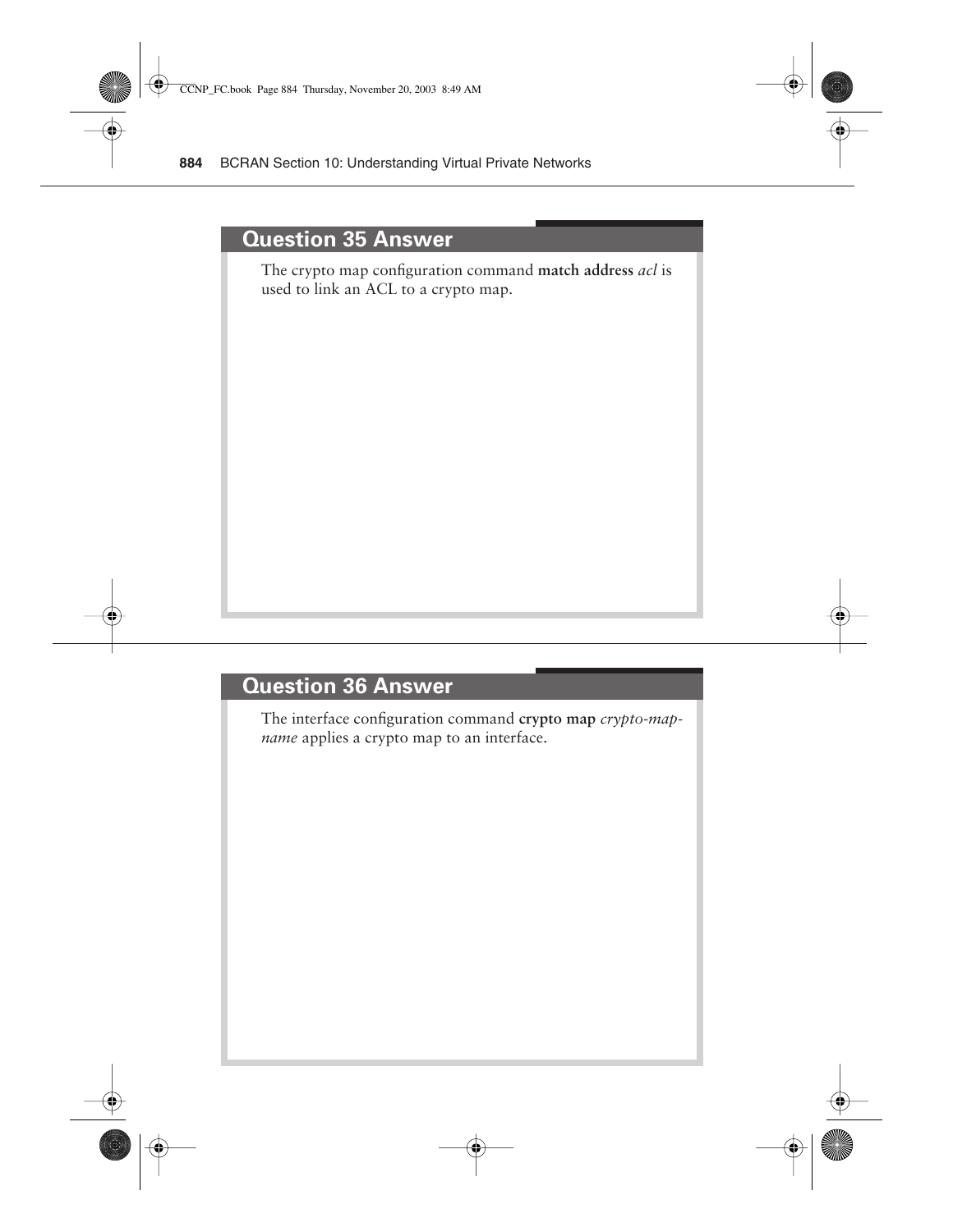**When creating an ISAKMP policy, which command enables the use of certificates for peer authentication?**

Understanding<br>Virtual Private<br>Networks **Understanding Virtual Private Networks**

### **Question 38**

**What settings make up the default ISAKMP policy?**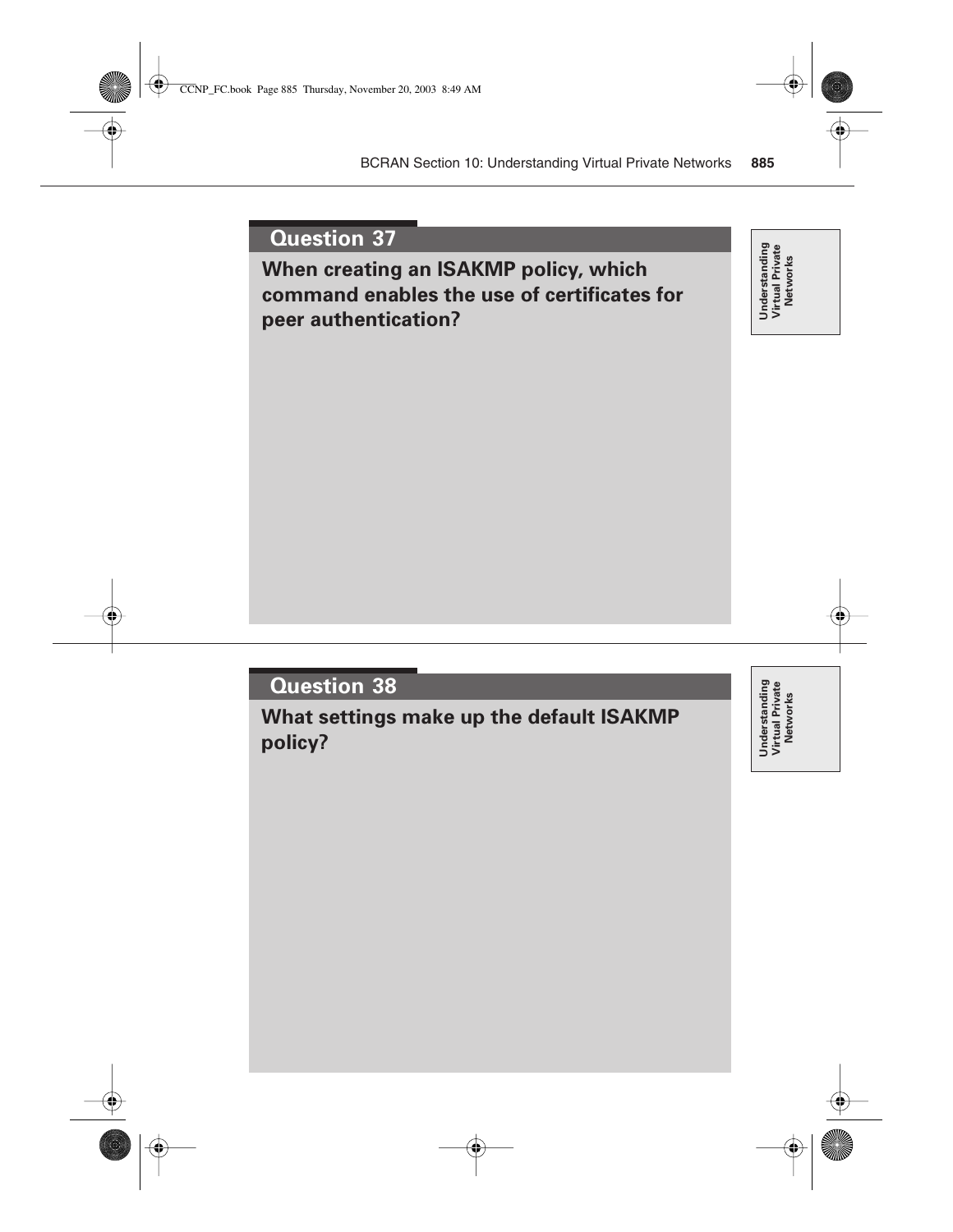#### **Question 37 Answer**

The ISAKMP policy configuration command **authentication rsasig** enables RSA digital signatures for the authentication of VPN peers.

### **Question 38 Answer**

The following items make up the default ISAKMP policy:

- Authentication: rsa-sig
- Encryption: DES
- Diffie-Hellman: group 1
- Hash: SHA
- Lifetime: 86,400 seconds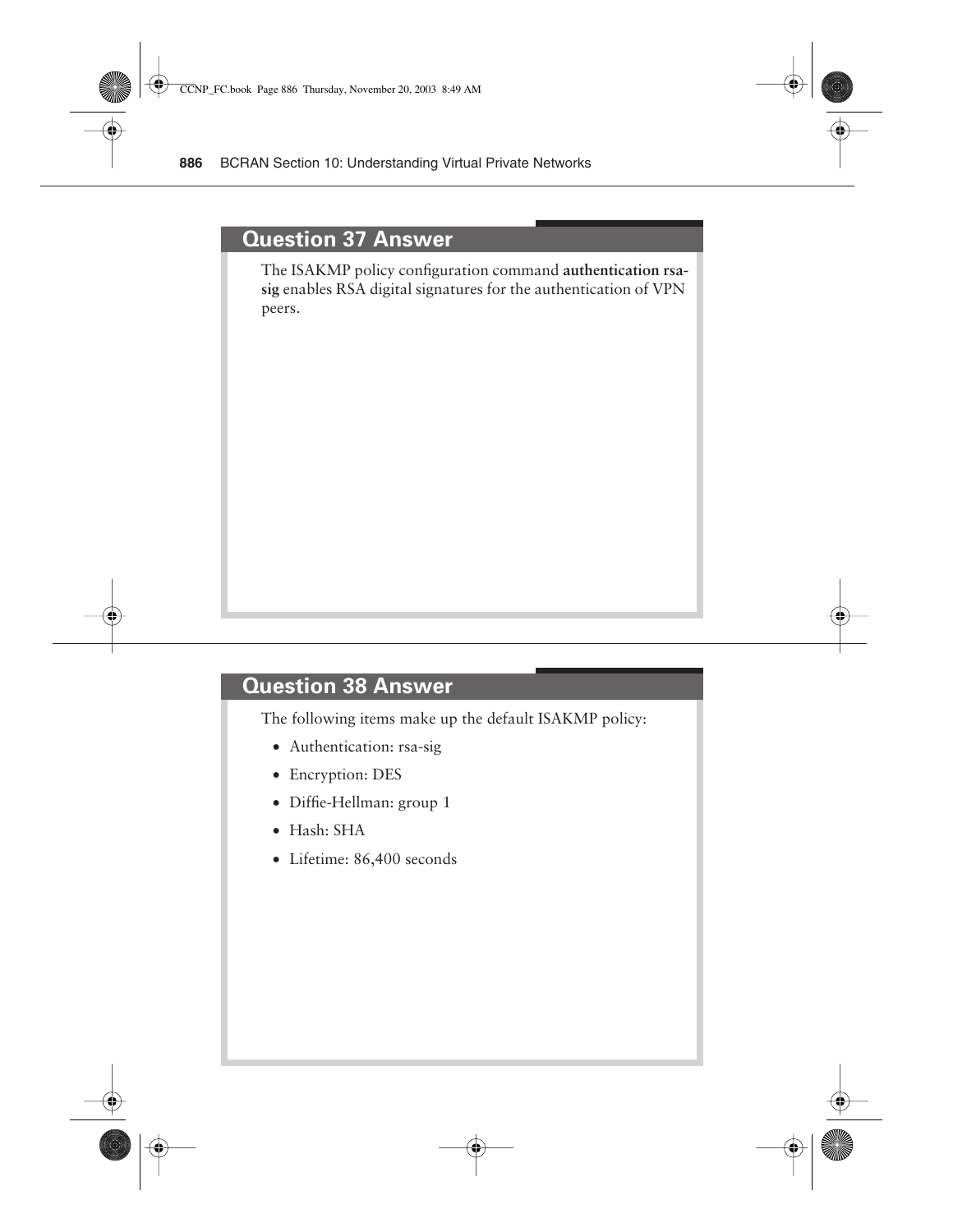### **What are the main benefits associated with VPN technologies?**

Understanding<br>Virtual Private<br>Networks **Understanding Virtual Private Networks**

### **Question 40**

**Cisco offers two hashing algorithms for use with IPSec. What are they and which is more secure?**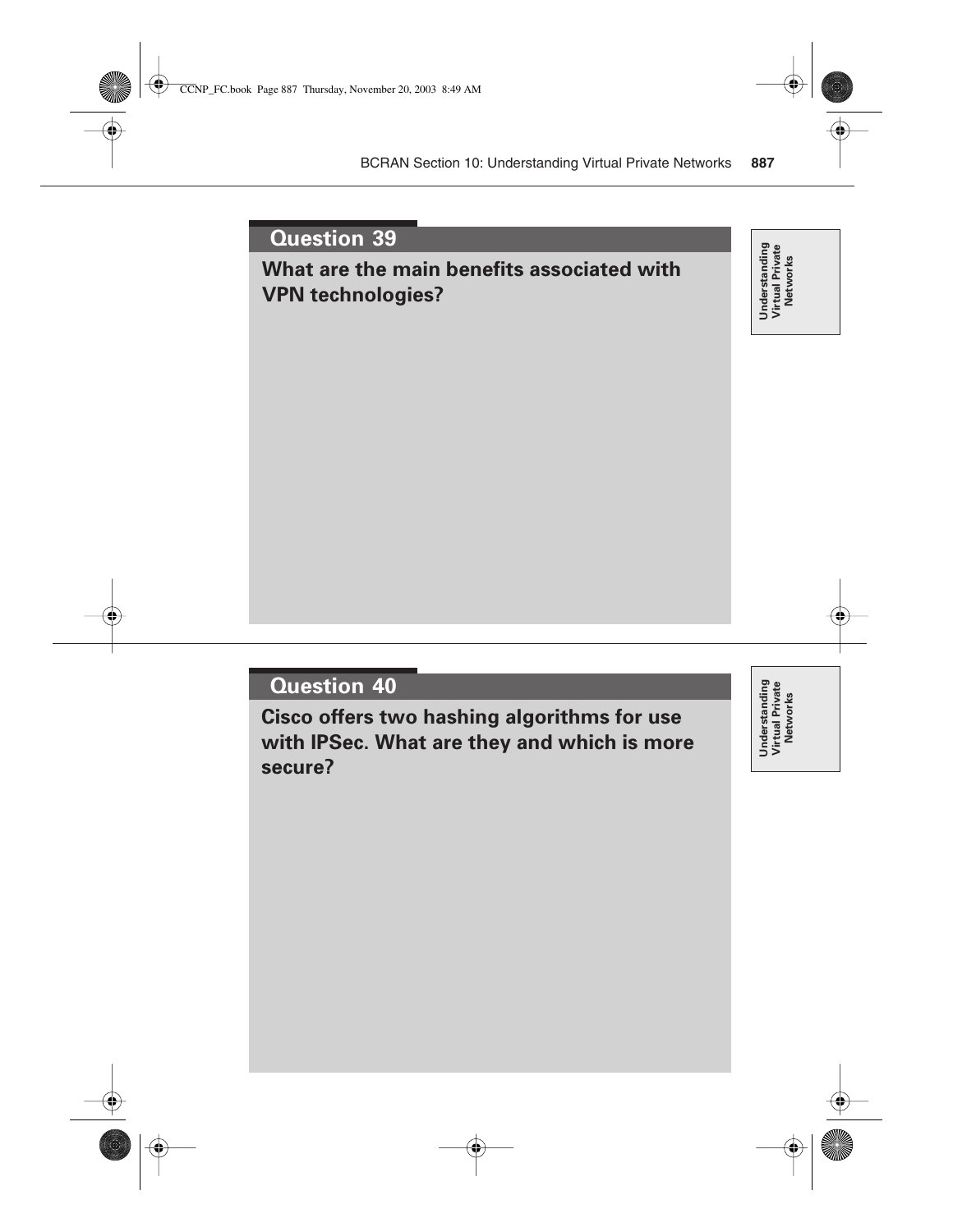#### **Question 39 Answer**

VPNs have the following benefits:

- Reduced cost
- Improved data security
- Remote-access user authentication

#### **Question 40 Answer**

The two hashing algorithms available are SHA, which produces a hash 160 bits in length, and MD5, which produces a 128-bit hash. It is generally regarded that MD5 provides higher performance but, due to its larger resultant hash, that SHA is more secure.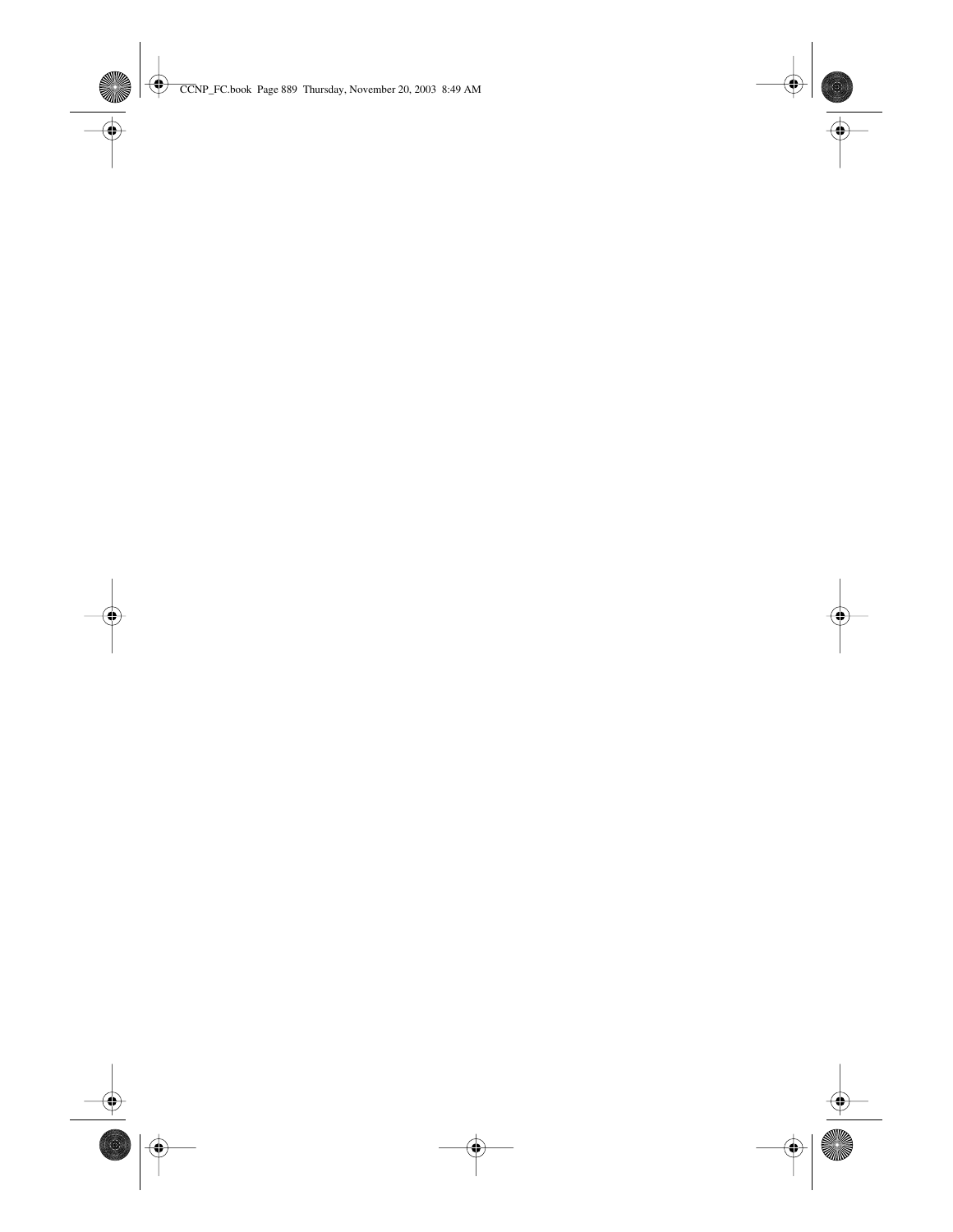**Broadband Cable Technologies Broadband Cable Technologies Understanding DSL and**  Understanding DSL and

### **Technology Goals Technology Goals**

their goals are nearly identical. The following table lists goals and how each technoltheir goals are nearly identical. The following table lists goals and how each technol-Although DSL and cable infrastructures are very different in their implementation, Although DSL and cable infrastructures are very different in their implementation, ogy attains those goals. ogy attains those goals.

| Goal                                                                                  | DSL                                                                                        | Cable                                                                                                                     |
|---------------------------------------------------------------------------------------|--------------------------------------------------------------------------------------------|---------------------------------------------------------------------------------------------------------------------------|
| enterprise remote access<br>Provide Internet or                                       | Provides Internet access or<br>remote access to the<br>enterprise                          | with a VPN solution for<br>Provides Internet access<br>only but can be teamed<br>enterprise resources<br>remote access to |
| Utilize existing facilities<br>potential customers as<br>to reach as many<br>possible | Delivered over an existing<br>residential or business<br>telephone service to<br>customers | existing cable television<br>Takes advantage of an<br>network that reaches<br>nearly all potential<br>customers           |

### **Modulation Techniques Modulation Techniques**

ADSL uses one of two modulation techniques to allow the simultaneous transmission ADSL uses one of two modulation techniques to allow the simultaneous transmission of voice and data over the same cable pair: CAP or DMT. of voice and data over the same cable pair: CAP or DMT.

| <b>DSL Modulation Technique</b>   | Overview                                                                                                                                                                                               |
|-----------------------------------|--------------------------------------------------------------------------------------------------------------------------------------------------------------------------------------------------------|
| Carrierless Amplitude Phase (CAP) | communications and 240 kHz to 1.5 MHz<br>Data transmission uses one of two bands:<br>for downstream communications. Not an<br>industry standard but widely deployed.<br>25 kHz to 160 kHz for upstream |
| Discreet MultiTone (DMT)          | channels that provide cleaner transmissions.<br>monitor the channels in use and utilize of<br>4.3125 kHz channels. The DMT devices<br>Available bandwidth is divided into 256                          |

In a broadband cable network, the existing RF modulation technique transmits data as In a broadband cable network, the existing RF modulation technique transmits data as well as television programming. well as television programming.

### Devices in the Network **Devices in the Network**

A DSL or cable network consists of serveral devices, which are summarized in the A DSL or cable network consists of serveral devices, which are summarized in the following table. following table.

| Aggregates many customer connections to<br>a few ATM connections | Provides Ethernet connectivity to the user<br>within their residence or business | Services many customer connections from<br>the cable network | customer devices to the cable network<br>Provides Ethernet connectivity from |  |
|------------------------------------------------------------------|----------------------------------------------------------------------------------|--------------------------------------------------------------|------------------------------------------------------------------------------|--|
| DSL                                                              | <b>DSL</b>                                                                       | I Cable                                                      | Cable                                                                        |  |
| <b>DSL Access Multiplexer</b><br>(DSLAM)                         | <b>DSL</b> Customer Premise<br>Equipment (CPE)                                   | Cable Modem Termination<br>System (CMTS)                     | Cable Modem                                                                  |  |

### The DOCSIS Standard **The DOCSIS Standard**

The Data over Cable Service Interface Specification (DOCSIS) is a standard for cable The Data over Cable Service Interface Specification (DOCSIS) is a standard for cable modem CPE to CMTS communication over a cable network. DOCSIS has three vermodem CPE to CMTS communication over a cable network. DOCSIS has three versions: 1.0, 1.1 (widely deployed), and 2.0. sions: 1.0, 1.1 (widely deployed), and 2.0.

software image from a centralized TFTP server. The following information is part of a As part of DOCSIS, the cable modem downloads its configuration and, optionally, its As part of DOCSIS, the cable modem downloads its configuration and, optionally, its software image from a centralized TFTP server. The following information is part of a DOCSIS-compliant configuration file: DOCSIS-compliant configuration file:

- · Radio frequency information • Radio frequency information
	- Configuration details • Configuration details
- · Vendor-specific information • Vendor-specific information
- · Management specifics • Management specifics
- · Software upgrade information • Software upgrade information

## **RFC-Defined Standards RFC-Defined Standards**

The following table lists the RFCs that are relevant to the configuration and deploy-The following table lists the RFCs that are relevant to the configuration and deployment of DSL. ment of DSL.

### Relevance **RFC Relevance** RFC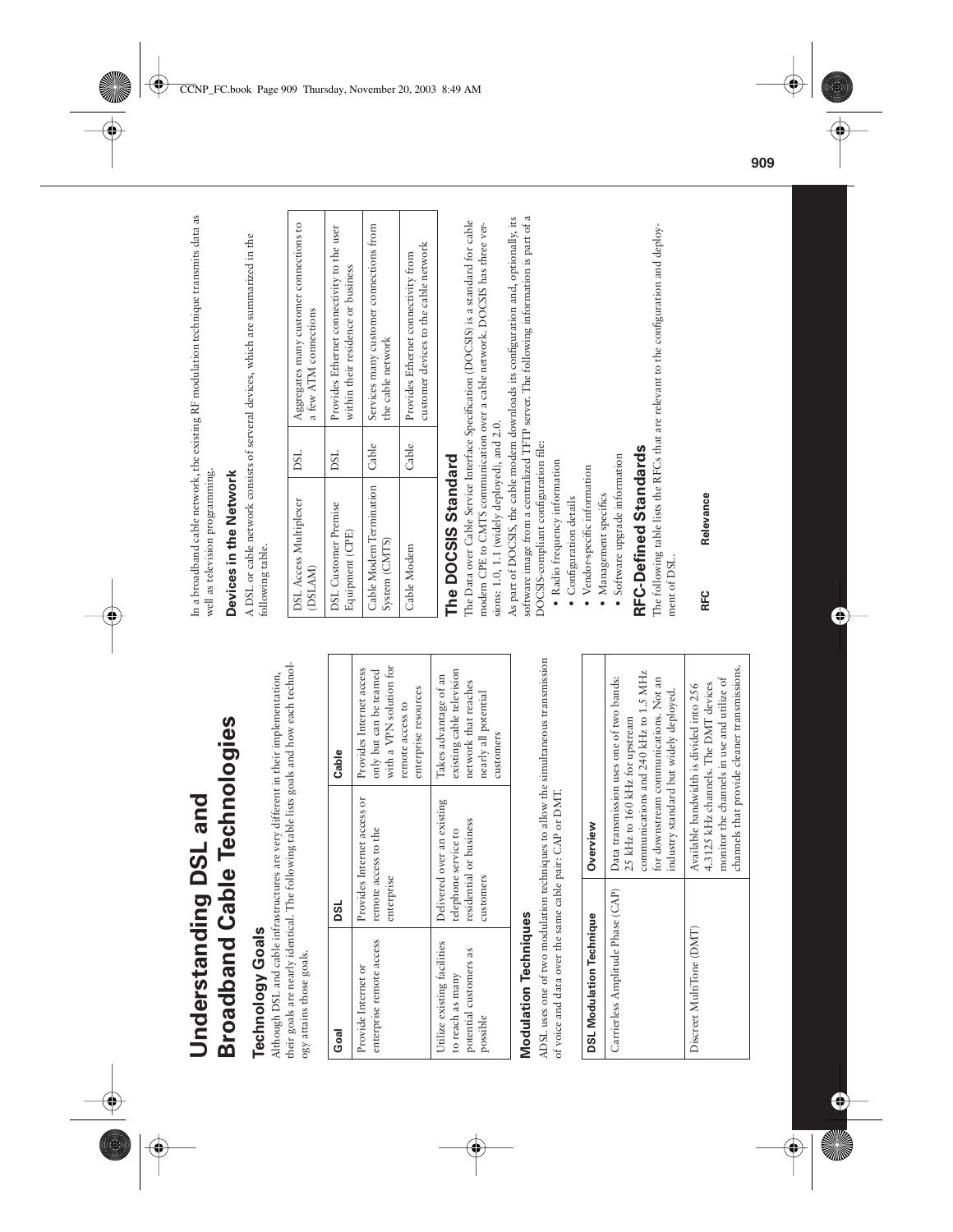| 1483 | network. Defines two modes of operation: bridged and routed. This is<br>Details the transmission of connectionless LAN data across an ATM<br>the basis of many legacy DSL CPE implementations.                                                                                 |
|------|--------------------------------------------------------------------------------------------------------------------------------------------------------------------------------------------------------------------------------------------------------------------------------|
| 2364 | authentication and service selection in a routed CPE configuration.<br>Defines PPP over ATM (PPPoA). PPPoA provides device<br>With PPPoA, PPP terminates on CPE.                                                                                                               |
| 2516 | inherent with PPP. Unlike PPPoA, PPPoE terminates PPP on the client<br>client can be authenticated and utilize the service selection capabilities<br>Defines PPP over Ethernet (PPPoE). With PPPoE, a LAN-connected<br>computer and requires the CPE to be in a bridging mode. |
|      | +مورم منتقلة المستحدة مورودية المستحدة والمستحدة                                                                                                                                                                                                                               |

# **PPP over Ethernet Session Establishment PPP over Ethernet Session Establishment**

The PPPoE session establishment process consists of four PPPoE packets: the PPPoE The PPPoE session establishment process consists of four PPPoE packets: the PPPoE Active Discovery Initiation (PADI), the PPPoE Active Discovery Offer (PADO), the Active Discovery Initiation (PADI), the PPPoE Active Discovery Offer (PADO), the PPPoE Active Discovery Request (PADR), and the PPDE Active Discovery Session PPPoE Active Discovery Request (PADR), and the PPPoE Active Discovery Session (PADS) confirmation packet. (PADS) confirmation packet.



A fifth PPP oE packet is the PPP oE Active Discovery Terminate (PADT) packet. This is A fifth PPPoE packet is the PPPoE Active Discovery Terminate (PADT) packet. This is PPP oE packets use one of the following ETHER\_TYPE fields. PPPoE packets use one of the following ETHER\_TYPE fields. used to terminate an active PPPoE session. used to terminate an active PPPoE session.

| ETHER TYPE Field                                                  | Use                              |
|-------------------------------------------------------------------|----------------------------------|
| 0x8863                                                            | PP <sub>OE</sub> Discovery phase |
| 0x8864                                                            | PPP oE Session phase             |
| ĺ<br>֖֖֧֪֪֪֪֪ׅ֖֧֚֚֚֚֚֚֚֚֚֚֚֚֚֚֚֚֚֚֚֚֚֚֡֡֡֡֡֡֡֬֝֬֝֓֡֬֓֓֞֡֡֡֬֝֓֞֬֝֝ |                                  |

## **ATM Operating Parameters ATM Operating Parameters**

When configuring an ATM interface, it is important to consider the following points: When configuring an ATM interface, it is important to consider the following points:

| Item                     | Valid Settings   Comments |                                                                                                                |
|--------------------------|---------------------------|----------------------------------------------------------------------------------------------------------------|
| Encapsulation   AAL5SNAP |                           | encapsulation. This becomes important when<br>All DSL CPEs should use this type of<br>configuring the ATM PVC. |
| VPC                      | 32-65535                  | PVCs. This is relevant when configuring a PVC.<br>Values 0-31 are reserved and are not used for                |
| VPI                      | $0 - 255$                 | This is relevant when configuring a PVC.                                                                       |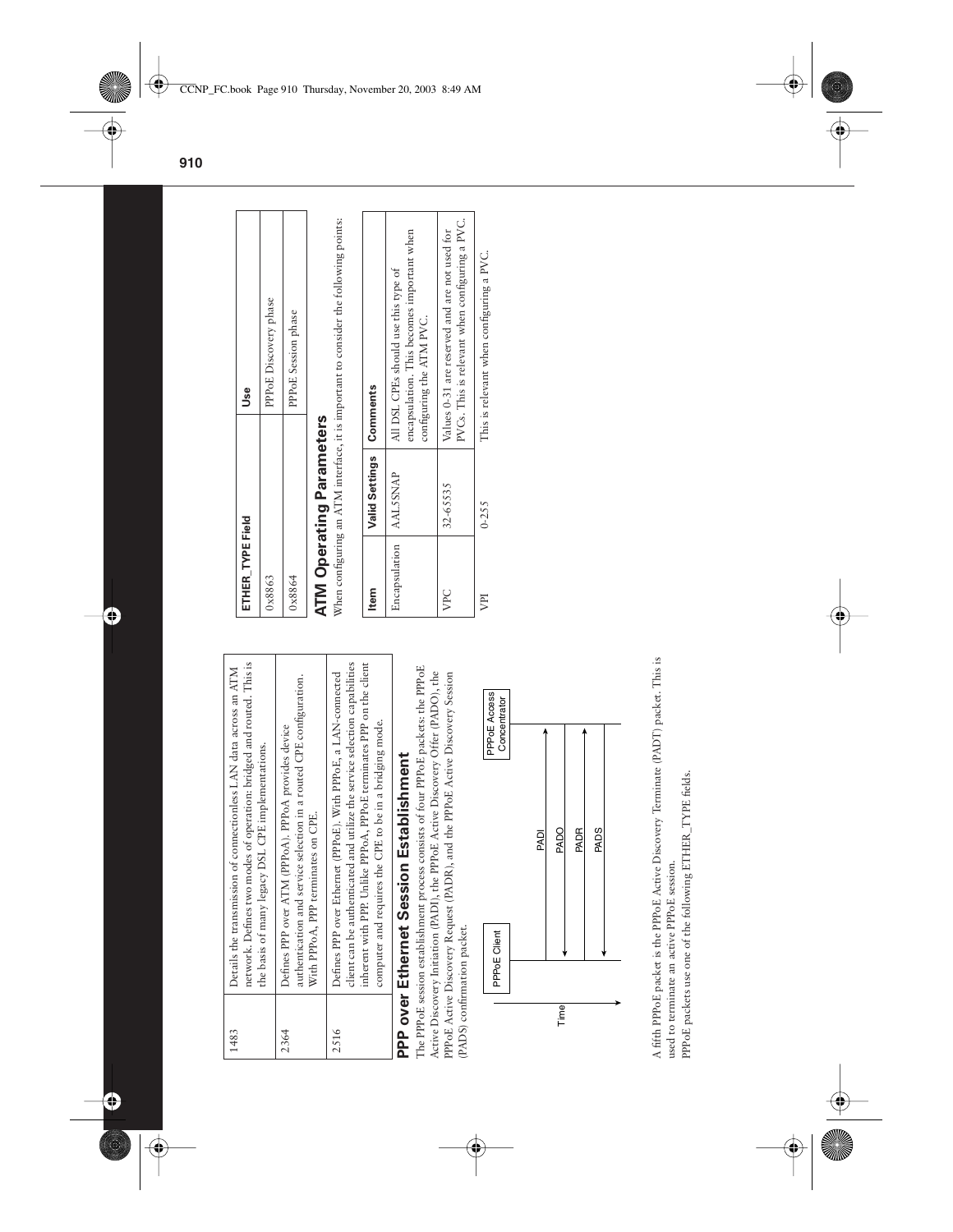**Understanding Virtual Private**  Understanding Virtual Private Networks **Networks**

### Types of VPNs **Types of VPNs**

- Remote Access • Remote Access
	- Site-to-Site • Site-to-Site

### Remote Access VPNs **Remote Access VPNs**

A Remote Access VPN allows remote users to securely access resources within an A Remote Access VPN allows remote users to securely access resources within an organization. The goals of a Remote Access VPN are simple: organization. The goals of a Remote Access VPN are simple:

- Secure access to internal resources • Secure access to internal resources
- User authentication and authorization • User authentication and authorization
- · Data confidentiality and authentication • Data confidentiality and authentication
- Cost savings through the utilization of local Internet connections • Cost savings through the utilization of local Internet connections

### Site-to-Site VPNs **Site-to-Site VPNs**

A site-to-site VPN provides secure connectivity between two networks over a less A site-to-site VPN provides secure connectivity between two networks over a less secure network, usually the Internet. The benefits of a site-to-site VPN include secure network, usually the Internet. The benefits of a site-to-site VPN include

- Secure access to remote resources • Secure access to remote resources
- · Seamless access across sites • Seamless access across sites
- · Data confidentiality and authentication • Data confidentiality and authentication
- · Cost savings through the utilization of local Internet connections • Cost savings through the utilization of local Internet connections

### **PSec Protocols IPSec Protocols**

The following protocols are relevant to the configuration of an IPSec solution: The following protocols are relevant to the configuration of an IPSec solution:

- $\bullet$  Internet Key Exchange (IKE) • Internet Key Exchange (IKE)
- IPSec
- Encapsulated Security Payload (ESP) • Encapsulated Security Payload (ESP)
- Authentication Header (AH) • Authentication Header (AH)
- Generic Routing Encapsulation (GRE) • Generic Routing Encapsulation (GRE)

### Laver 4 Protocols **Layer 4 Protocols**

The table below details the Layer 4 protocols that are relevant to an IPSec solution. The table below details the Layer 4 protocols that are relevant to an IPSec solution.

| Protocol Name                    | Protocol<br>Number | <b>Description</b>                                                                                                                                                                                                                                                                                             |
|----------------------------------|--------------------|----------------------------------------------------------------------------------------------------------------------------------------------------------------------------------------------------------------------------------------------------------------------------------------------------------------|
| Authentication Header            | 51                 | ignored). This is enabled with the ah-md5-<br>been altered. This verification is computed<br>based on the entire IP packet (legitimately<br>Verifies that a packet's contents have not<br>hmac or ah-sha-hmac transform set<br>changing fields [TTL, for example]<br>options.                                  |
| Encapsulated Security<br>Payload | $\overline{50}$    | provided on the Layer 4 payload only. ESP<br>Encrypts and authenticates information as<br>it traverses the network. Authentication is<br>transform set options. ESP authentication<br>is configured using the esp-md5-hmac or<br>is enabled via the esp-des or esp-3des<br>esp-sha-hmac transform set options. |
| Generic Routing<br>Encapsulation | 47                 | between IPSec peers. This interface aids in<br>Creates a virtual point-to-point interface<br>the deployment of routing protocols and<br>redundancy.                                                                                                                                                            |

### Internet Key Exchange **Internet Key Exchange**

and phase two. Phase one has two modes: aggressive mode and main mode. In aggresmation necessary to build an IPSec connection. IKE consists of two phases: phase one and phase two. Phase one has two modes: aggressive mode and main mode. In aggresassociations. Aggressive mode uses three messages as opposed to the six used by main associations. Aggressive mode uses three messages as opposed to the six used by main mode negotiations. In main mode, security is enhanced by first exchanging the keying Phase two of IKE negotiations has a single mode known as quick mode. In phase two, Phase two of IKE negotiations has a single mode known as quick mode. In phase two, The Internet Key Exchange (IKE) protocol negotiates IPSec security association information necessary to build an IPSec connection. IKE consists of two phases: phase one mode negotiations. In main mode, security is enhanced by first exchanging the keying The Internet Key Exchange (IKE) protocol negotiates IPSec security association inforsive mode, IKE keying material is negotiated simultaneously with the IKE security sive mode, IKE keying material is negotiated simultaneously with the IKE security material used by IKE and by then encrypting the remaining negotiations. material used by IKE and by then encrypting the remaining negotiations. negotiations take place to establish the IPSec security associations. negotiations take place to establish the IPSec security associations. The following table details the default IKE policy configuration. The following table details the default IKE policy configuration.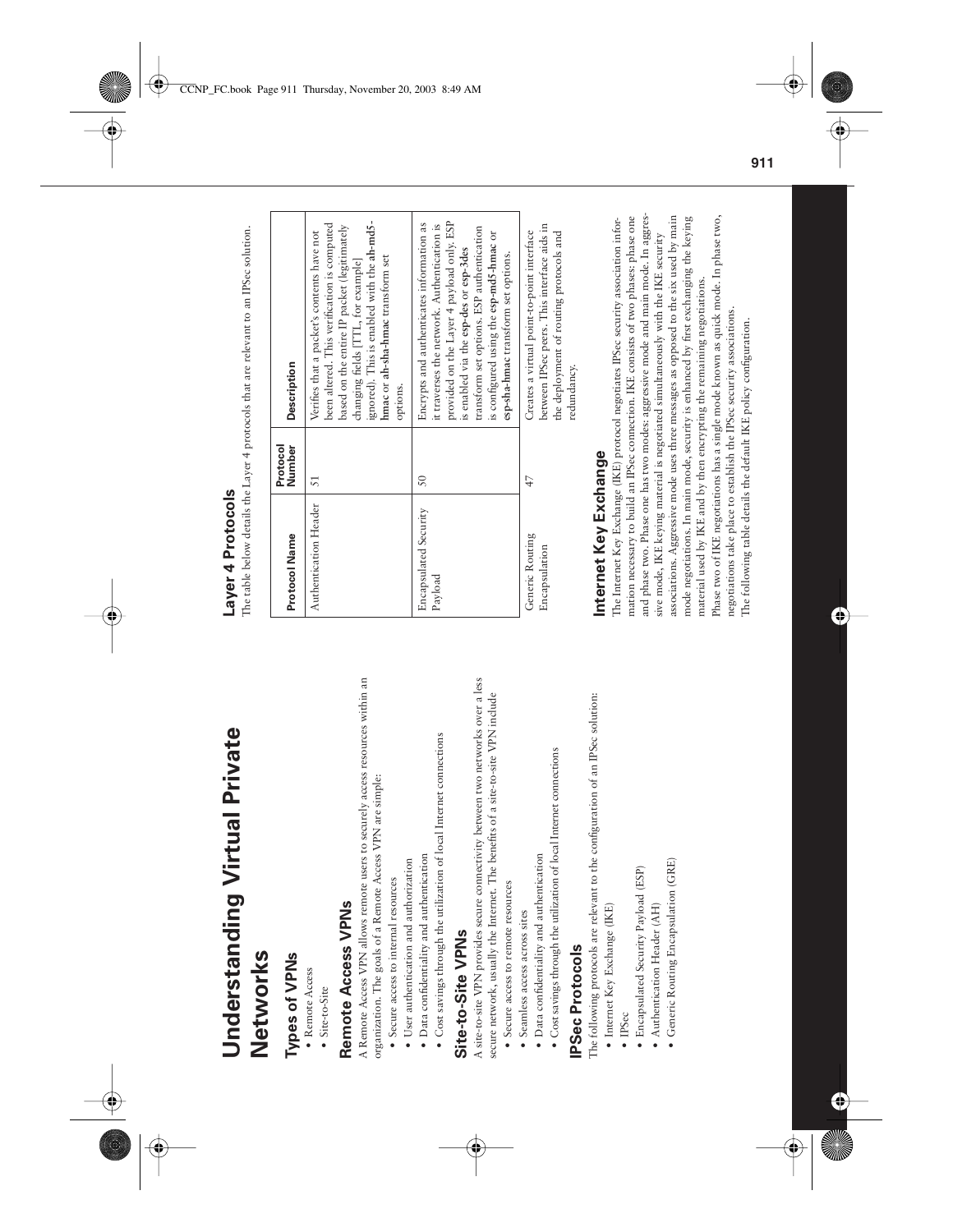Default Setting **Characteristic Default Setting** RSA Signatures 86,400 seconds Authentication RSA Signatures Lifetime and 186,400 seconds Group 1 DH group Group 1 **SHA** DES Hashing SHA Encryption DES Authentication Characteristic DH group Encryption Hashing Lifetime The following table lists the options available for each of the IKE policy configuration The following table lists the options available for each of the IKE policy configuration items following table. items following table.

| Characteristic | <b>Available Settings</b>                                |
|----------------|----------------------------------------------------------|
| Authentication | Preshared Keys, RSA Encrypted Nounces, RSA<br>Signatures |
| DH group       | Group 1, Group 2                                         |
| Encryption     | DES, 3DES, AES                                           |
| Hashing        | SHA, MD5                                                 |
| Lifetime       | Time in Seconds, or Data in KB                           |
|                |                                                          |

### **Hashing Protocols Hashing Protocols**

| <b>Hashing Protocol</b> | Characteristics                                                                                                                             |
|-------------------------|---------------------------------------------------------------------------------------------------------------------------------------------|
| <b>SHA</b>              | length. Considered more secure than MD5 due to the<br>Generates a 160-bit hash from a message of any<br>decreased likelihood of collisions. |
| MD5                     | message. Considered to impose less of a performance<br>Produces a 128-bit hash from an arbitrary length<br>hit than SHA                     |

### **IPSec Tunnel Mode IPSec Tunnel Mode**

Cisco default, each packet is completely encapsulated into a new IP packet with either IPSec has two operation modes: tunnel mode and transport mode. In tunnel mode, the IPSec has two operation modes: tunnel mode and transport mode. In tunnel mode, the Cisco default, each packet is completely encapsulated into a new IP packet with either an ESP or AH Layer 4 header. The following figure shows this encapsulation. an ESP or AH Layer 4 header. The following figure shows this encapsulation.

| Payload            |           |
|--------------------|-----------|
| TCP, UDP,<br>Other | Payload   |
| ఆ                  |           |
|                    | ESP or AH |
|                    | ۵Ļ        |

### **IPSec Transport Mode IPSec Transport Mode**

header is inserted between the existing Layer 3 and 4 headers. The following figure header is inserted between the existing Layer 3 and 4 headers. The following figure In transport mode, a new Layer 4 header is added for either AH or ESP. This new In transport mode, a new Layer 4 header is added for either AH or ESP. This new shows how a packet is changed during transport mode operation. shows how a packet is changed during transport mode operation.



# Configuring a Site-to-Site IPSec VPN **Configuring a Site-to-Site IPSec VPN**

First, an access control list (ACL) must be created to select the traffic to be encrypted. The following crypto ACL encrypts all IP traffic from the 192.168.1.0/24 subnet to the The following crypto ACL encrypts all IP traffic from the 192.168.1.0/24 subnet to the First, an access control list (ACL) must be created to select the traffic to be encrypted. This ACL, known as the *crypto ACL*, controls exactly which packets are encrypted. This ACL, known as the crypto ACL, controls exactly which packets are encrypted. 192.168.2.0/24 subnet: 192.168.2.0/24 subnet:

access-list 100 permit ip 192.168.1.0 0.0.0.255 192.168.2.0 0.0.0.255 **access-list 100 permit ip 192.168.1.0 0.0.0.255** *192.168.2.0 0.0.0.255*

After creating the crypto ACL, the IKE policy must be configured. The following com-After creating the crypto ACL, the IKE policy must be configured. The following commands enable IKE and configure a policy with 3DES encryption, MDS hashing, and mands enable IKE and configure a policy with 3DES encryption, MD5 hashing, and authentication using preshared keys: authentication using preshared keys:

*crypto isakmp enable crypto isakmp policy 10*

crypto isakmp policy 10 crypto isakmp enable

 **912**